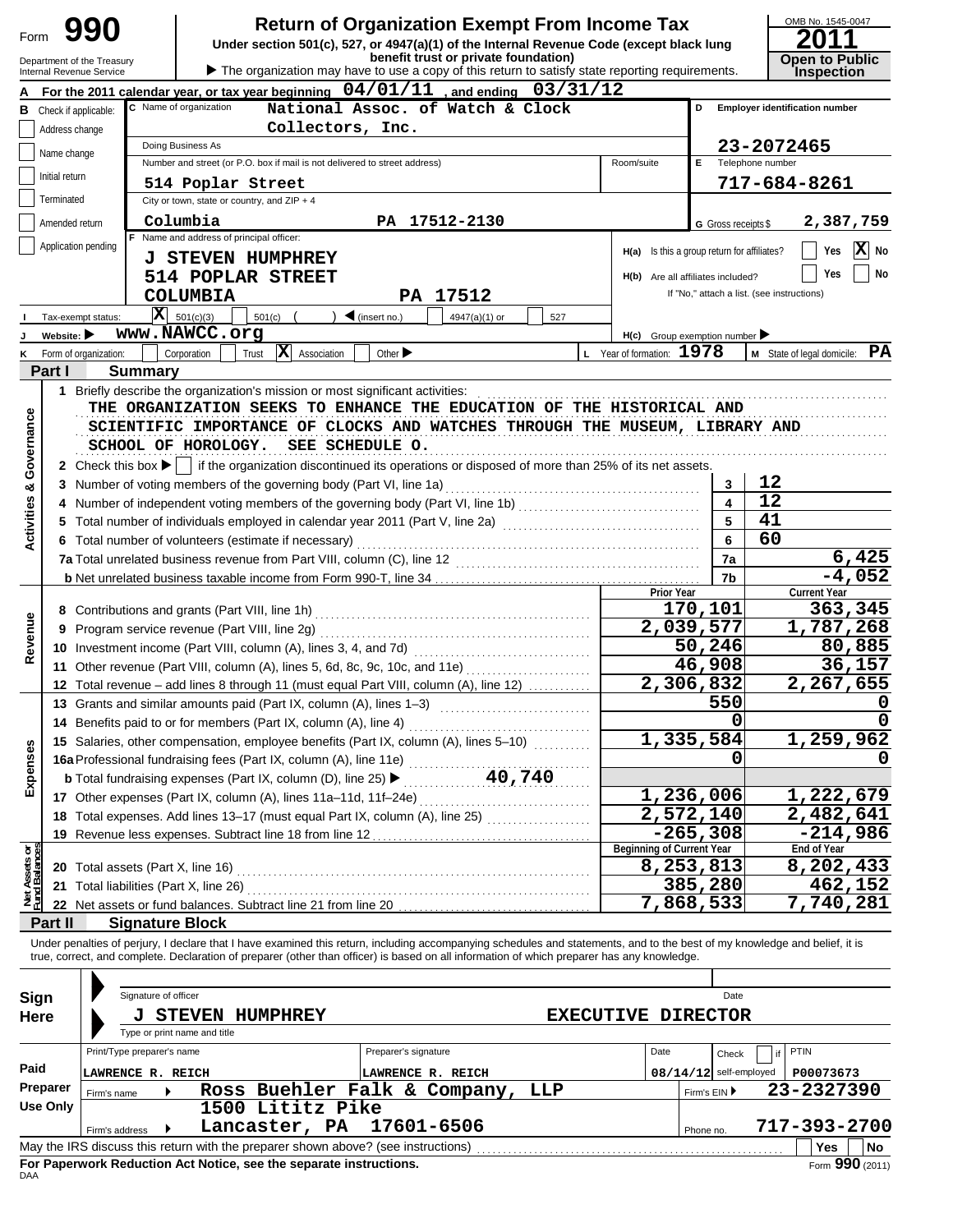| <b>Statement of Program Service Accomplishments</b><br>Part III                                                                                                                                                                                                                                                                                                                                                                           | Form 990 (2011) National Assoc. of Watch & Clock | 23-2072465    | Page 2                |
|-------------------------------------------------------------------------------------------------------------------------------------------------------------------------------------------------------------------------------------------------------------------------------------------------------------------------------------------------------------------------------------------------------------------------------------------|--------------------------------------------------|---------------|-----------------------|
|                                                                                                                                                                                                                                                                                                                                                                                                                                           |                                                  |               |                       |
|                                                                                                                                                                                                                                                                                                                                                                                                                                           |                                                  |               |                       |
| 1 Briefly describe the organization's mission:<br>THE ORGANIZATION SEEKS TO ENHANCE THE EDUCATION OF THE HISTORICAL AND<br>SCIENTIFIC IMPORTANCE OF CLOCKS AND WATCHES THROUGH THE MUSEUM, LIBRARY AND<br>SCHOOL OF HOROLOGY.<br>SEE SCHEDULE O.                                                                                                                                                                                          |                                                  |               |                       |
| 2 Did the organization undertake any significant program services during the year which were not listed on the                                                                                                                                                                                                                                                                                                                            |                                                  |               |                       |
| prior Form 990 or 990-EZ?<br>If "Yes," describe these new services on Schedule O.<br>Did the organization cease conducting, or make significant changes in how it conducts, any program<br>3                                                                                                                                                                                                                                              |                                                  |               | Yes $ X $ No          |
| services?<br>If "Yes," describe these changes on Schedule O.                                                                                                                                                                                                                                                                                                                                                                              |                                                  |               | Yes $\overline{X}$ No |
| Describe the organization's program service accomplishments for each of its three largest program services, as measured by<br>4<br>expenses. Section 501(c)(3) and 501(c)(4) organizations and section 4947(a)(1) trusts are required to report the amount of<br>grants and allocations to others, the total expenses, and revenue, if any, for each program service reported.                                                            |                                                  |               |                       |
| $\ldots$ ) (Expenses \$ $1,624,541$ including grants of \$<br>4a (Code:<br>The Organization seeks to enhance the education of the historical and<br>scientific importance of clocks and watches to the general public and its<br>17,241 members through publications and programs, including a museum<br>and library, as well as the availability to study the construction and<br>repair of clocks and watches at the school of horology | .                                                | ) (Revenue \$ | 1,817,000             |
|                                                                                                                                                                                                                                                                                                                                                                                                                                           |                                                  |               |                       |
|                                                                                                                                                                                                                                                                                                                                                                                                                                           |                                                  |               |                       |
|                                                                                                                                                                                                                                                                                                                                                                                                                                           |                                                  |               |                       |
| 4b $(Code:$                                                                                                                                                                                                                                                                                                                                                                                                                               |                                                  |               |                       |
|                                                                                                                                                                                                                                                                                                                                                                                                                                           |                                                  |               |                       |
|                                                                                                                                                                                                                                                                                                                                                                                                                                           |                                                  |               |                       |
| 4c (Code:<br>) (Expenses \$                                                                                                                                                                                                                                                                                                                                                                                                               | including grants of \$                           | ) (Revenue \$ |                       |
|                                                                                                                                                                                                                                                                                                                                                                                                                                           |                                                  |               |                       |
|                                                                                                                                                                                                                                                                                                                                                                                                                                           |                                                  |               |                       |
|                                                                                                                                                                                                                                                                                                                                                                                                                                           |                                                  |               |                       |
|                                                                                                                                                                                                                                                                                                                                                                                                                                           |                                                  |               |                       |
|                                                                                                                                                                                                                                                                                                                                                                                                                                           |                                                  |               |                       |
|                                                                                                                                                                                                                                                                                                                                                                                                                                           |                                                  |               |                       |
|                                                                                                                                                                                                                                                                                                                                                                                                                                           |                                                  |               |                       |
|                                                                                                                                                                                                                                                                                                                                                                                                                                           |                                                  |               |                       |
| 4d Other program services. (Describe in Schedule O.)                                                                                                                                                                                                                                                                                                                                                                                      |                                                  |               |                       |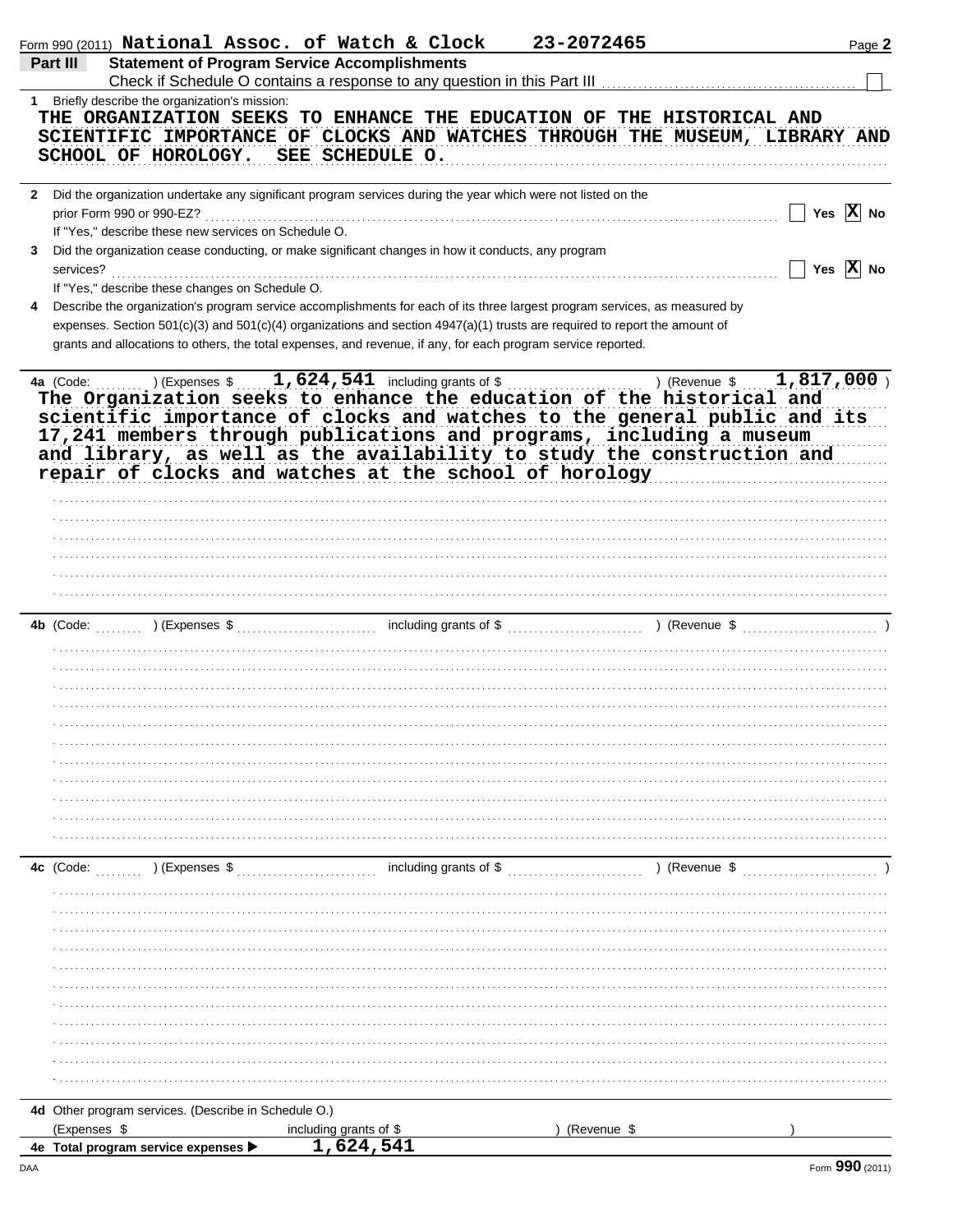### **Part IV Checklist of Required Schedules** Form 990 (2011) Page **3 National Assoc. of Watch & Clock 23-2072465**

|     |                                                                                                                            |                 | Yes         | No          |
|-----|----------------------------------------------------------------------------------------------------------------------------|-----------------|-------------|-------------|
| 1   | Is the organization described in section $501(c)(3)$ or $4947(a)(1)$ (other than a private foundation)? If "Yes,"          |                 |             |             |
|     | complete Schedule A                                                                                                        | 1               | X           |             |
| 2   |                                                                                                                            | $\overline{2}$  | $\mathbf x$ |             |
| 3   | Did the organization engage in direct or indirect political campaign activities on behalf of or in opposition to           |                 |             |             |
|     | candidates for public office? If "Yes," complete Schedule C, Part I                                                        | 3               |             | X           |
| 4   | Section 501(c)(3) organizations. Did the organization engage in lobbying activities, or have a section 501(h)              |                 |             |             |
|     | election in effect during the tax year? If "Yes," complete Schedule C, Part II [[[[[[[[[[[[[[[[[[[[[[[[[[[[[[[             | 4               |             | x           |
| 5   | Is the organization a section $501(c)(4)$ , $501(c)(5)$ , or $501(c)(6)$ organization that receives membership dues,       |                 |             |             |
|     | assessments, or similar amounts as defined in Revenue Procedure 98-19? If "Yes," complete Schedule C,                      |                 |             |             |
|     | Part III                                                                                                                   | 5               |             | x           |
| 6   | Did the organization maintain any donor advised funds or any similar funds or accounts for which donors                    |                 |             |             |
|     | have the right to provide advice on the distribution or investment of amounts in such funds or accounts? If                |                 |             |             |
|     | "Yes," complete Schedule D, Part I                                                                                         | 6               |             | x           |
| 7   | Did the organization receive or hold a conservation easement, including easements to preserve open space,                  |                 |             |             |
|     | the environment, historic land areas, or historic structures? If "Yes," complete Schedule D, Part II                       | $\overline{7}$  |             | x           |
| 8   | Did the organization maintain collections of works of art, historical treasures, or other similar assets? If "Yes,"        |                 |             |             |
|     | complete Schedule D, Part III                                                                                              | 8               | X           |             |
| 9   | Did the organization report an amount in Part X, line 21; serve as a custodian for amounts not listed in Part              |                 |             |             |
|     | X; or provide credit counseling, debt management, credit repair, or debt negotiation services? If "Yes,"                   |                 |             |             |
|     |                                                                                                                            | 9               |             | X           |
| 10  | Did the organization, directly or through a related organization, hold assets in temporarily restricted                    |                 |             |             |
|     | endowments, permanent endowments, or quasi-endowments? If "Yes," complete Schedule D, Part V                               | 10              | x           |             |
| 11  | If the organization's answer to any of the following questions is "Yes," then complete Schedule D, Parts VI,               |                 |             |             |
|     | VII, VIII, IX, or X as applicable.                                                                                         |                 |             |             |
| a   | Did the organization report an amount for land, buildings, and equipment in Part X, line 10? If "Yes,"                     |                 |             |             |
|     | complete Schedule D, Part VI                                                                                               | 11a             | X           |             |
|     | <b>b</b> Did the organization report an amount for investments—other securities in Part X, line 12 that is 5% or more      |                 |             |             |
|     | of its total assets reported in Part X, line 16? If "Yes," complete Schedule D, Part VII [[[[[[[[[[[[[[[[[[[[[             | 11 <sub>b</sub> |             | x           |
| C   | Did the organization report an amount for investments—program related in Part X, line 13 that is 5% or more                |                 |             | x           |
|     |                                                                                                                            | 11c             |             |             |
|     | d Did the organization report an amount for other assets in Part X, line 15 that is 5% or more of its total assets         | 11d             |             | x           |
|     | e Did the organization report an amount for other liabilities in Part X, line 25? If "Yes," complete Schedule D, Part X    | 11e             | X           |             |
| f   | Did the organization's separate or consolidated financial statements for the tax year include a footnote that addresses    |                 |             |             |
|     | the organization's liability for uncertain tax positions under FIN 48 (ASC 740)? If "Yes," complete Schedule D, Part X     | 11f             |             | x           |
|     | 12a Did the organization obtain separate, independent audited financial statements for the tax year? If "Yes," complete    |                 |             |             |
|     |                                                                                                                            | 12a             | X           |             |
|     | Was the organization included in consolidated, independent audited financial statements for the tax year? If "Yes," and if |                 |             |             |
|     |                                                                                                                            | 12 <sub>b</sub> |             | X           |
| 13  |                                                                                                                            | 13              |             | $\mathbf x$ |
| 14a |                                                                                                                            | 14a             |             | $\mathbf x$ |
| b   | Did the organization have aggregate revenues or expenses of more than \$10,000 from grantmaking,                           |                 |             |             |
|     | fundraising, business, investment, and program service activities outside the United States, or aggregate                  |                 |             |             |
|     | foreign investments valued at \$100,000 or more? If "Yes," complete Schedule F, Parts I and IV [[[[[[[[[[[[[[[[            | 14b             |             | X           |
| 15  | Did the organization report on Part IX, column (A), line 3, more than \$5,000 of grants or assistance to any               |                 |             |             |
|     |                                                                                                                            | 15              |             | X           |
| 16  | Did the organization report on Part IX, column (A), line 3, more than \$5,000 of aggregate grants or assistance            |                 |             |             |
|     | to individuals located outside the United States? If "Yes," complete Schedule F, Parts III and IV [[[[[[[[[[[              | 16              |             | X           |
| 17  | Did the organization report a total of more than \$15,000 of expenses for professional fundraising services on             |                 |             |             |
|     |                                                                                                                            | 17              |             | X           |
| 18  | Did the organization report more than \$15,000 total of fundraising event gross income and contributions on                |                 |             |             |
|     | Part VIII, lines 1c and 8a? If "Yes," complete Schedule G, Part II                                                         | 18              | X           |             |
| 19  | Did the organization report more than \$15,000 of gross income from gaming activities on Part VIII, line 9a?               |                 |             |             |
|     | If "Yes," complete Schedule G, Part III                                                                                    | 19              |             | X           |
| 20a |                                                                                                                            | 20a             |             | $\mathbf x$ |
| b   |                                                                                                                            | 20 <sub>b</sub> |             |             |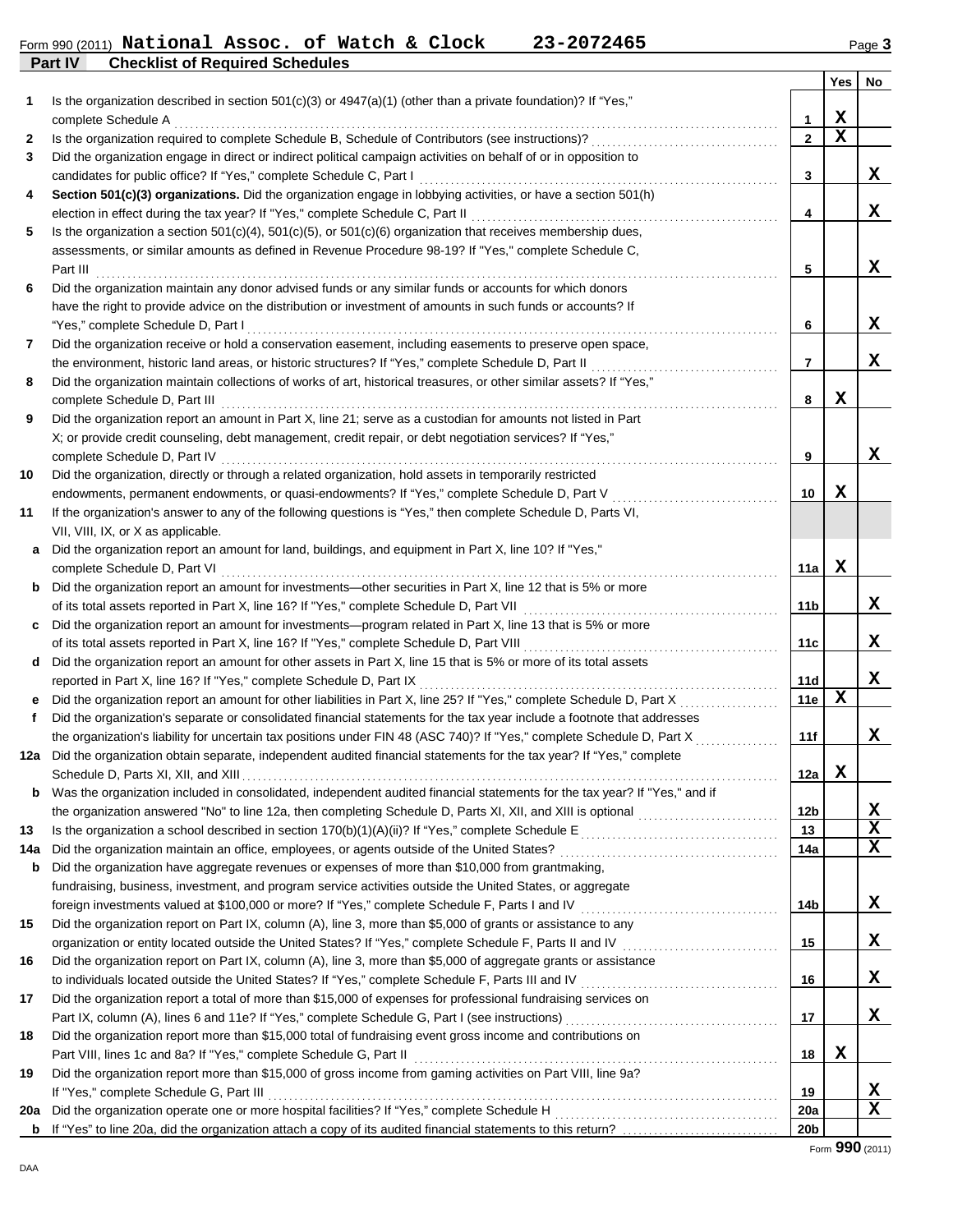#### Form 990 (2011) **National Assoc. of Watch & Clock 23-2072465** Page **4 Part IV Checklist of Required Schedules** (continued) **National Assoc. of Watch & Clock 23-2072465**

|     |                                                                                                                                                                                              |                 | Yes | No          |
|-----|----------------------------------------------------------------------------------------------------------------------------------------------------------------------------------------------|-----------------|-----|-------------|
| 21  | Did the organization report more than \$5,000 of grants and other assistance to any government or organization                                                                               |                 |     |             |
|     | in the United States on Part IX, column (A), line 1? If "Yes," complete Schedule I, Parts I and II [[[[[[[[[[[                                                                               | 21              |     | X           |
| 22  | Did the organization report more than \$5,000 of grants and other assistance to individuals in the United States                                                                             |                 |     |             |
|     |                                                                                                                                                                                              | 22              |     | X           |
| 23  | Did the organization answer "Yes" to Part VII, Section A, line 3, 4, or 5 about compensation of the                                                                                          |                 |     |             |
|     | organization's current and former officers, directors, trustees, key employees, and highest compensated                                                                                      |                 |     |             |
|     | employees? If "Yes," complete Schedule J                                                                                                                                                     | 23              |     | x           |
| 24a | Did the organization have a tax-exempt bond issue with an outstanding principal amount of more than                                                                                          |                 |     |             |
|     | \$100,000 as of the last day of the year, that was issued after December 31, 2002? If "Yes," answer lines 24b                                                                                |                 |     |             |
|     |                                                                                                                                                                                              | 24a             |     | X           |
| b   |                                                                                                                                                                                              | 24b             |     |             |
| c   | Did the organization maintain an escrow account other than a refunding escrow at any time during the year                                                                                    | 24c             |     |             |
| d   |                                                                                                                                                                                              | 24d             |     |             |
| 25a | Section 501(c)(3) and 501(c)(4) organizations. Did the organization engage in an excess benefit transaction                                                                                  |                 |     |             |
|     |                                                                                                                                                                                              | 25a             |     | X           |
| b   | Is the organization aware that it engaged in an excess benefit transaction with a disqualified person in a prior                                                                             |                 |     |             |
|     | year, and that the transaction has not been reported on any of the organization's prior Forms 990 or 990-EZ?                                                                                 |                 |     |             |
|     | If "Yes," complete Schedule L, Part I                                                                                                                                                        | 25 <sub>b</sub> |     | x           |
| 26  | Was a loan to or by a current or former officer, director, trustee, key employee, highly compensated employee, or                                                                            |                 |     |             |
|     | disqualified person outstanding as of the end of the organization's tax year? If "Yes," complete Schedule L, Part II                                                                         | 26              |     | x           |
| 27  | Did the organization provide a grant or other assistance to an officer, director, trustee, key employee,                                                                                     |                 |     |             |
|     | substantial contributor or employee thereof, a grant selection committee member, or to a 35% controlled                                                                                      |                 |     |             |
|     | entity or family member of any of these persons? If "Yes," complete Schedule L, Part III [[[[[[[[[[[[[[[[[[[[[                                                                               | 27              |     | X           |
| 28  | Was the organization a party to a business transaction with one of the following parties (see Schedule L,                                                                                    |                 |     |             |
|     | Part IV instructions for applicable filing thresholds, conditions, and exceptions):                                                                                                          |                 |     |             |
| a   | A current or former officer, director, trustee, or key employee? If "Yes," complete Schedule L, Part IV                                                                                      | 28a             |     | X           |
| b   | A family member of a current or former officer, director, trustee, or key employee? If "Yes," complete                                                                                       |                 |     |             |
|     |                                                                                                                                                                                              | 28b             |     | X           |
| c   | An entity of which a current or former officer, director, trustee, or key employee (or a family member thereof)                                                                              |                 |     |             |
|     |                                                                                                                                                                                              | 28c             |     | X           |
| 29  |                                                                                                                                                                                              | 29              |     | $\mathbf x$ |
| 30  | Did the organization receive contributions of art, historical treasures, or other similar assets, or qualified                                                                               |                 |     |             |
|     | conservation contributions? If "Yes," complete Schedule M                                                                                                                                    | 30              | X   |             |
| 31  | Did the organization liquidate, terminate, or dissolve and cease operations? If "Yes," complete Schedule N,                                                                                  |                 |     |             |
|     |                                                                                                                                                                                              | 31              |     | X           |
| 32  | Did the organization sell, exchange, dispose of, or transfer more than 25% of its net assets? If "Yes,"                                                                                      |                 |     |             |
|     | complete Schedule N, Part II                                                                                                                                                                 | 32              |     | X           |
| 33  | Did the organization own 100% of an entity disregarded as separate from the organization under Regulations                                                                                   |                 |     | X           |
| 34  | sections 301.7701-2 and 301.7701-3? If "Yes," complete Schedule R, Part I<br>Was the organization related to any tax-exempt or taxable entity? If "Yes," complete Schedule R, Parts II, III, | 33              |     |             |
|     | IV, and V, line 1                                                                                                                                                                            | 34              |     | X           |
| 35a |                                                                                                                                                                                              | 35a             |     | $\mathbf x$ |
| b   | Did the organization receive any payment from or engage in any transaction with a controlled entity within the                                                                               |                 |     |             |
|     |                                                                                                                                                                                              | 35b             |     | X           |
| 36  | Section 501(c)(3) organizations. Did the organization make any transfers to an exempt non-charitable                                                                                         |                 |     |             |
|     |                                                                                                                                                                                              | 36              |     | X           |
| 37  | Did the organization conduct more than 5% of its activities through an entity that is not a related organization                                                                             |                 |     |             |
|     | and that is treated as a partnership for federal income tax purposes? If "Yes," complete Schedule R,                                                                                         |                 |     |             |
|     | Part VI                                                                                                                                                                                      | 37              |     | X           |
| 38  | Did the organization complete Schedule O and provide explanations in Schedule O for Part VI, lines 11 and                                                                                    |                 |     |             |
|     |                                                                                                                                                                                              | 38              | X   |             |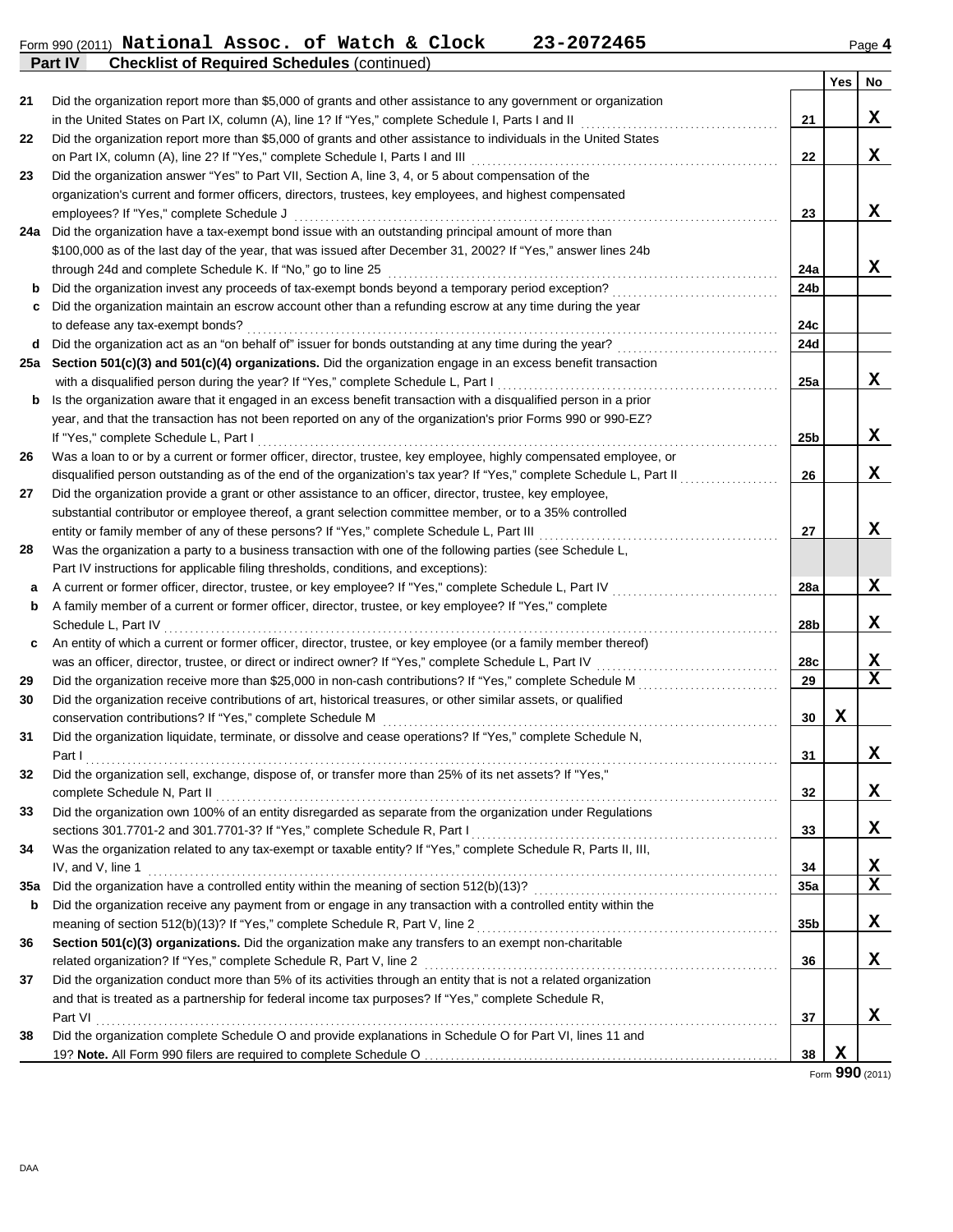|  | Form 990 (2011) National Assoc. of Watch & Clock |  |  | 23-2072465 | <b>Page ל</b> |
|--|--------------------------------------------------|--|--|------------|---------------|
|  |                                                  |  |  |            |               |

**Part V Statements Regarding Other IRS Filings and Tax Compliance**

|         | Check if Schedule O contains a response to any question in this Part V.                                                                                                                              |                        |    |                      |             |             |  |  |  |  |
|---------|------------------------------------------------------------------------------------------------------------------------------------------------------------------------------------------------------|------------------------|----|----------------------|-------------|-------------|--|--|--|--|
|         |                                                                                                                                                                                                      |                        |    |                      | <b>Yes</b>  | No          |  |  |  |  |
| 1а      | Enter the number reported in Box 3 of Form 1096. Enter -0- if not applicable <i>mimimimimimimimimimimimimimimimimi</i>                                                                               | 1a                     | 70 |                      |             |             |  |  |  |  |
|         | Enter the number of Forms W-2G included in line 1a. Enter -0- if not applicable                                                                                                                      | 1 <sub>b</sub>         | 0  |                      |             |             |  |  |  |  |
| c       | Did the organization comply with backup withholding rules for reportable payments to vendors and                                                                                                     |                        |    |                      |             |             |  |  |  |  |
|         | reportable gaming (gambling) winnings to prize winners?                                                                                                                                              |                        |    | 1c                   | x           |             |  |  |  |  |
| 2a      | Enter the number of employees reported on Form W-3, Transmittal of Wage and Tax                                                                                                                      |                        |    |                      |             |             |  |  |  |  |
|         | Statements, filed for the calendar year ending with or within the year covered by this return                                                                                                        | 2a                     | 41 |                      |             |             |  |  |  |  |
| b       | If at least one is reported on line 2a, did the organization file all required federal employment tax returns?                                                                                       |                        |    | 2b                   | X           |             |  |  |  |  |
|         | Note. If the sum of lines 1a and 2a is greater than 250, you may be required to e-file (see instructions)                                                                                            |                        |    |                      |             |             |  |  |  |  |
| За      |                                                                                                                                                                                                      |                        |    | 3a                   | X           |             |  |  |  |  |
| b       | If "Yes," has it filed a Form 990-T for this year? If "No," provide an explanation in Schedule O<br>If "Yes," has it filed a Form 990-T for this year? If "No," provide an explanation in Schedule O |                        |    | 3 <sub>b</sub>       | $\mathbf x$ |             |  |  |  |  |
| 4a      | At any time during the calendar year, did the organization have an interest in, or a signature or other authority                                                                                    |                        |    |                      |             |             |  |  |  |  |
|         | over, a financial account in a foreign country (such as a bank account, securities account, or other financial                                                                                       |                        |    |                      |             |             |  |  |  |  |
|         | account)?                                                                                                                                                                                            |                        |    | 4a                   |             | x           |  |  |  |  |
| b       | If "Yes," enter the name of the foreign country: ▶                                                                                                                                                   |                        |    |                      |             |             |  |  |  |  |
|         | See instructions for filing requirements for Form TD F 90-22.1, Report of Foreign Bank and Financial Accounts.                                                                                       |                        |    |                      |             | X           |  |  |  |  |
| 5а      |                                                                                                                                                                                                      |                        |    | 5a<br>5 <sub>b</sub> |             | $\mathbf x$ |  |  |  |  |
| b       | Did any taxable party notify the organization that it was or is a party to a prohibited tax shelter transaction?                                                                                     |                        |    |                      |             |             |  |  |  |  |
| c<br>6a | If "Yes" to line 5a or 5b, did the organization file Form 8886-T?<br>Does the organization have annual gross receipts that are normally greater than \$100,000, and did the                          |                        |    | 5c                   |             |             |  |  |  |  |
|         |                                                                                                                                                                                                      |                        |    | 6a                   |             | X           |  |  |  |  |
| b       | If "Yes," did the organization include with every solicitation an express statement that such contributions or                                                                                       |                        |    |                      |             |             |  |  |  |  |
|         | gifts were not tax deductible?                                                                                                                                                                       |                        |    | 6b                   |             |             |  |  |  |  |
| 7       | Organizations that may receive deductible contributions under section 170(c).                                                                                                                        |                        |    |                      |             |             |  |  |  |  |
| а       | Did the organization receive a payment in excess of \$75 made partly as a contribution and partly for goods                                                                                          |                        |    |                      |             |             |  |  |  |  |
|         | and services provided to the payor?                                                                                                                                                                  |                        |    |                      |             |             |  |  |  |  |
|         |                                                                                                                                                                                                      |                        |    |                      |             |             |  |  |  |  |
| c       | Did the organization sell, exchange, or otherwise dispose of tangible personal property for which it was                                                                                             |                        |    |                      |             |             |  |  |  |  |
|         |                                                                                                                                                                                                      |                        |    | 7c                   |             | x           |  |  |  |  |
| d       |                                                                                                                                                                                                      | 7d                     |    |                      |             |             |  |  |  |  |
| е       | Did the organization receive any funds, directly or indirectly, to pay premiums on a personal benefit contract?                                                                                      |                        |    | 7e                   |             | X           |  |  |  |  |
| f       |                                                                                                                                                                                                      |                        |    | 7f                   |             | $\mathbf x$ |  |  |  |  |
| g       | If the organization received a contribution of qualified intellectual property, did the organization file Form 8899 as required?                                                                     |                        |    | 7g                   |             | $\mathbf x$ |  |  |  |  |
| h       | If the organization received a contribution of cars, boats, airplanes, or other vehicles, did the organization file a Form 1098-C?                                                                   |                        |    | 7h                   |             | $\mathbf X$ |  |  |  |  |
| 8       | Sponsoring organizations maintaining donor advised funds and section 509(a)(3) supporting                                                                                                            |                        |    |                      |             |             |  |  |  |  |
|         | organizations. Did the supporting organization, or a donor advised fund maintained by a sponsoring                                                                                                   |                        |    |                      |             |             |  |  |  |  |
|         |                                                                                                                                                                                                      |                        |    | 8                    |             |             |  |  |  |  |
| 9       | Sponsoring organizations maintaining donor advised funds.                                                                                                                                            |                        |    |                      |             |             |  |  |  |  |
| a       |                                                                                                                                                                                                      |                        |    | 9а                   |             |             |  |  |  |  |
| b       |                                                                                                                                                                                                      |                        |    | 9b                   |             |             |  |  |  |  |
| 10      | Section 501(c)(7) organizations. Enter:                                                                                                                                                              |                        |    |                      |             |             |  |  |  |  |
| а       | Gross receipts, included on Form 990, Part VIII, line 12, for public use of club facilities                                                                                                          | 10a<br>10 <sub>b</sub> |    |                      |             |             |  |  |  |  |
| b<br>11 | Section 501(c)(12) organizations. Enter:                                                                                                                                                             |                        |    |                      |             |             |  |  |  |  |
| а       |                                                                                                                                                                                                      | 11a                    |    |                      |             |             |  |  |  |  |
| b       | Gross income from other sources (Do not net amounts due or paid to other sources                                                                                                                     |                        |    |                      |             |             |  |  |  |  |
|         |                                                                                                                                                                                                      | 11 <sub>b</sub>        |    |                      |             |             |  |  |  |  |
| 12a     |                                                                                                                                                                                                      |                        |    | 12a                  |             |             |  |  |  |  |
| b       | If "Yes," enter the amount of tax-exempt interest received or accrued during the year                                                                                                                | 12b                    |    |                      |             |             |  |  |  |  |
| 13      | Section 501(c)(29) qualified nonprofit health insurance issuers.                                                                                                                                     |                        |    |                      |             |             |  |  |  |  |
| а       | Is the organization licensed to issue qualified health plans in more than one state?                                                                                                                 |                        |    | 13a                  |             |             |  |  |  |  |
|         | Note. See the instructions for additional information the organization must report on Schedule O.                                                                                                    |                        |    |                      |             |             |  |  |  |  |
| b       | Enter the amount of reserves the organization is required to maintain by the states in which                                                                                                         |                        |    |                      |             |             |  |  |  |  |
|         |                                                                                                                                                                                                      | 13 <sub>b</sub>        |    |                      |             |             |  |  |  |  |
| c       | Enter the amount of reserves on hand                                                                                                                                                                 | 13c                    |    |                      |             |             |  |  |  |  |
| 14a     |                                                                                                                                                                                                      |                        |    | 14a                  |             | $\mathbf x$ |  |  |  |  |
|         |                                                                                                                                                                                                      |                        |    | 14b                  |             |             |  |  |  |  |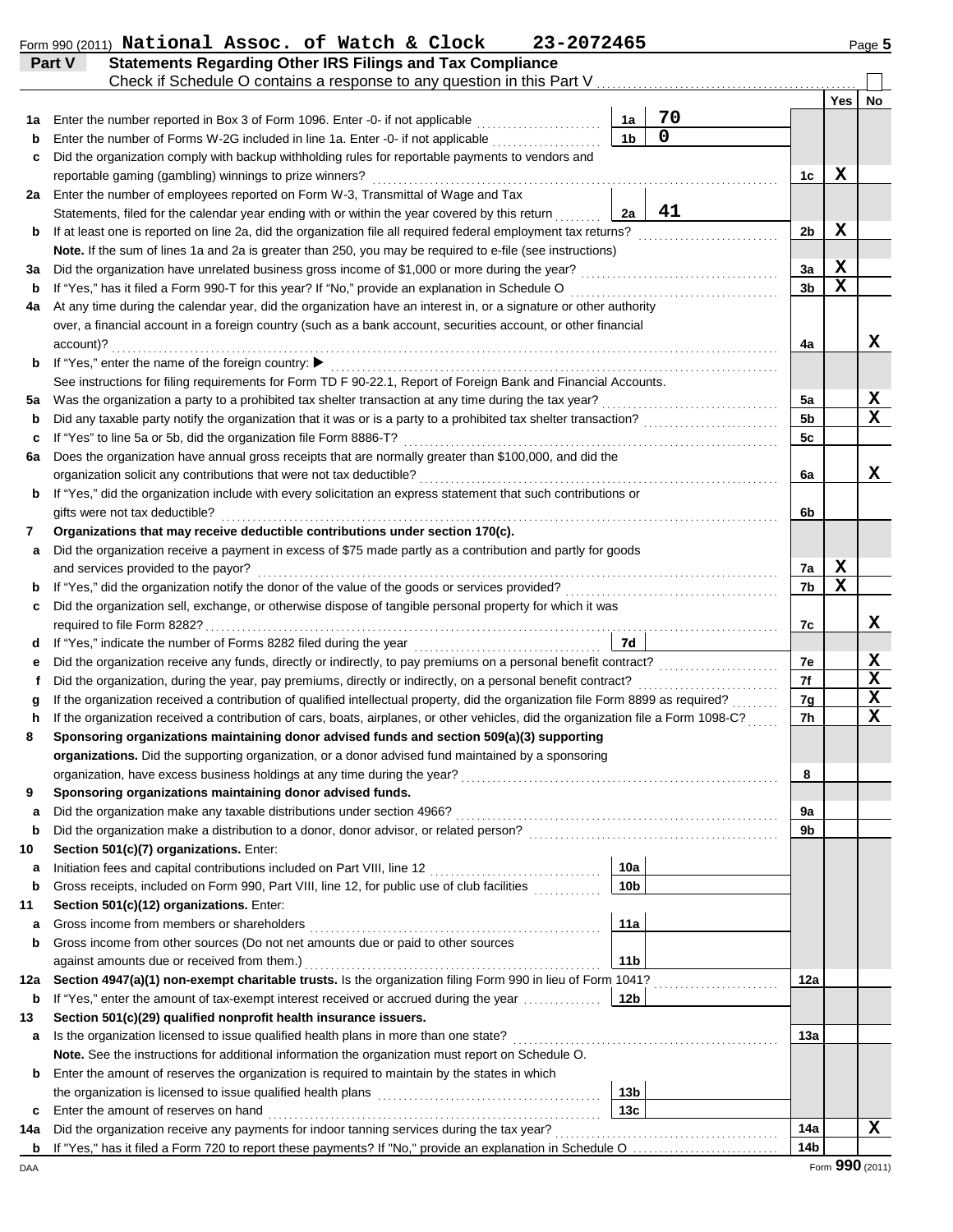|          | Part VI<br>Governance, Management, and Disclosure For each "Yes" response to lines 2 through 7b below, and for a<br>"No" response to line 8a, 8b, or 10b below, describe the circumstances, processes, or changes in Schedule |    |    |                 |             |                         |
|----------|-------------------------------------------------------------------------------------------------------------------------------------------------------------------------------------------------------------------------------|----|----|-----------------|-------------|-------------------------|
|          | O. See instructions. Check if Schedule O contains a response to any question in this Part VI<br><b>Section A. Governing Body and Management</b>                                                                               |    |    |                 |             | $\overline{\mathbf{x}}$ |
|          |                                                                                                                                                                                                                               |    |    |                 | Yes         | No                      |
| 1а       | Enter the number of voting members of the governing body at the end of the tax year                                                                                                                                           | 1a | 12 |                 |             |                         |
|          | If there are material differences in voting rights among members of the governing body, or                                                                                                                                    |    |    |                 |             |                         |
|          | if the governing body delegated broad authority to an executive committee or similar                                                                                                                                          |    |    |                 |             |                         |
|          | committee, explain in Schedule O.                                                                                                                                                                                             |    |    |                 |             |                         |
| b        | Enter the number of voting members included in line 1a, above, who are independent                                                                                                                                            | 1b | 12 |                 |             |                         |
| 2        | Did any officer, director, trustee, or key employee have a family relationship or a business relationship with                                                                                                                |    |    |                 |             |                         |
|          | any other officer, director, trustee, or key employee?                                                                                                                                                                        |    |    | 2               |             | X                       |
| 3        | Did the organization delegate control over management duties customarily performed by or under the direct                                                                                                                     |    |    |                 |             |                         |
|          | supervision of officers, directors, or trustees, or key employees to a management company or other person?                                                                                                                    |    | .  | 3               | $\mathbf x$ | x                       |
| 4        | Did the organization make any significant changes to its governing documents since the prior Form 990 was filed?                                                                                                              |    |    | 4<br>5          |             | X                       |
| 5<br>6   | Did the organization become aware during the year of a significant diversion of the organization's assets?<br>Did the organization have members or stockholders?                                                              |    |    | 6               | $\mathbf x$ |                         |
| 7а       | Did the organization have members, stockholders, or other persons who had the power to elect or appoint                                                                                                                       |    |    |                 |             |                         |
|          | one or more members of the governing body?                                                                                                                                                                                    |    |    | 7а              | X           |                         |
| b        | Are any governance decisions of the organization reserved to (or subject to approval by) members,                                                                                                                             |    |    |                 |             |                         |
|          | stockholders, or persons other than the governing body?                                                                                                                                                                       |    |    | 7b              | X           |                         |
| 8        | Did the organization contemporaneously document the meetings held or written actions undertaken during the year by the following:                                                                                             |    |    |                 |             |                         |
| а        | The governing body?                                                                                                                                                                                                           |    |    | 8а              | X           |                         |
| b        | Each committee with authority to act on behalf of the governing body?                                                                                                                                                         |    |    | 8b              | X           |                         |
| 9        | Is there any officer, director, trustee, or key employee listed in Part VII, Section A, who cannot be reached at                                                                                                              |    |    |                 |             |                         |
|          |                                                                                                                                                                                                                               |    |    | 9               | $\mathbf x$ |                         |
|          | Section B. Policies (This Section B requests information about policies not required by the Internal Revenue Code.)                                                                                                           |    |    |                 |             |                         |
|          |                                                                                                                                                                                                                               |    |    |                 | Yes         | No                      |
| 10a      | Did the organization have local chapters, branches, or affiliates?                                                                                                                                                            |    |    | 10a             | $\mathbf x$ |                         |
| b        | If "Yes," did the organization have written policies and procedures governing the activities of such chapters,                                                                                                                |    |    |                 |             |                         |
|          | affiliates, and branches to ensure their operations are consistent with the organization's exempt purposes?                                                                                                                   |    |    | 10 <sub>b</sub> | х           |                         |
| 11a      | Has the organization provided a complete copy of this Form 990 to all members of its governing body before filing the form?                                                                                                   |    |    | 11a             | $\mathbf x$ |                         |
| b        | Describe in Schedule O the process, if any, used by the organization to review this Form 990.                                                                                                                                 |    |    |                 |             |                         |
| 12a      | Did the organization have a written conflict of interest policy? If "No," go to line 13                                                                                                                                       |    |    | 12a             | X           |                         |
| b        | Were officers, directors, or trustees, and key employees required to disclose annually interests that could give rise to conflicts?                                                                                           |    |    | 12 <sub>b</sub> | $\mathbf x$ |                         |
| c        | Did the organization regularly and consistently monitor and enforce compliance with the policy? If "Yes,"                                                                                                                     |    |    |                 |             |                         |
|          | describe in Schedule O how this was done                                                                                                                                                                                      |    |    | 12с             | X<br>X      |                         |
| 13       | Did the organization have a written whistleblower policy?                                                                                                                                                                     |    |    | 13<br>14        | $\mathbf x$ |                         |
| 14<br>15 | Did the organization have a written document retention and destruction policy?<br>Did the process for determining compensation of the following persons include a review and approval by                                      |    |    |                 |             |                         |
|          | independent persons, comparability data, and contemporaneous substantiation of the deliberation and decision?                                                                                                                 |    |    |                 |             |                         |
| а        | The organization's CEO, Executive Director, or top management official                                                                                                                                                        |    |    | 15a             | X           |                         |
| b        | Other officers or key employees of the organization                                                                                                                                                                           |    |    | 15b             |             | X                       |
|          | If "Yes" to line 15a or 15b, describe the process in Schedule O (see instructions).                                                                                                                                           |    |    |                 |             |                         |
| 16a      | Did the organization invest in, contribute assets to, or participate in a joint venture or similar arrangement                                                                                                                |    |    |                 |             |                         |
|          | with a taxable entity during the year?                                                                                                                                                                                        |    |    | 16a             |             | X                       |
| b        | If "Yes," did the organization follow a written policy or procedure requiring the organization to evaluate its                                                                                                                |    |    |                 |             |                         |
|          | participation in joint venture arrangements under applicable federal tax law, and take steps to safeguard the                                                                                                                 |    |    |                 |             |                         |
|          |                                                                                                                                                                                                                               |    |    | 16b             |             |                         |
|          | <b>Section C. Disclosure</b>                                                                                                                                                                                                  |    |    |                 |             |                         |
| 17       | List the states with which a copy of this Form 990 is required to be filed $\blacktriangleright$ $\mathbf{PA}$                                                                                                                |    |    |                 |             |                         |
| 18       | Section 6104 requires an organization to make its Forms 1023 (or 1024 if applicable), 990, and 990-T (Section 501(c)(3)s only)                                                                                                |    |    |                 |             |                         |
|          | available for public inspection. Indicate how you made these available. Check all that apply.                                                                                                                                 |    |    |                 |             |                         |
|          | $ \mathbf{X} $ Own website<br>$ \mathbf{X} $ Another's website $ \mathbf{X} $ Upon request                                                                                                                                    |    |    |                 |             |                         |
| 19       | Describe in Schedule O whether (and if so, how), the organization made its governing documents, conflict of interest policy,                                                                                                  |    |    |                 |             |                         |
|          | and financial statements available to the public during the tax year.                                                                                                                                                         |    |    |                 |             |                         |
| 20       | State the name, physical address, and telephone number of the person who possesses the books and records of the                                                                                                               |    |    |                 |             |                         |
|          | organization: Charles Auman, Controller<br>514 Poplar Street                                                                                                                                                                  |    |    |                 |             |                         |
|          | Columbia<br>PA 17512                                                                                                                                                                                                          |    |    | 717-684-8261    |             |                         |
| DAA      |                                                                                                                                                                                                                               |    |    |                 |             | Form 990 (2011)         |

Form 990 (2011) Page **6 National Assoc. of Watch & Clock 23-2072465**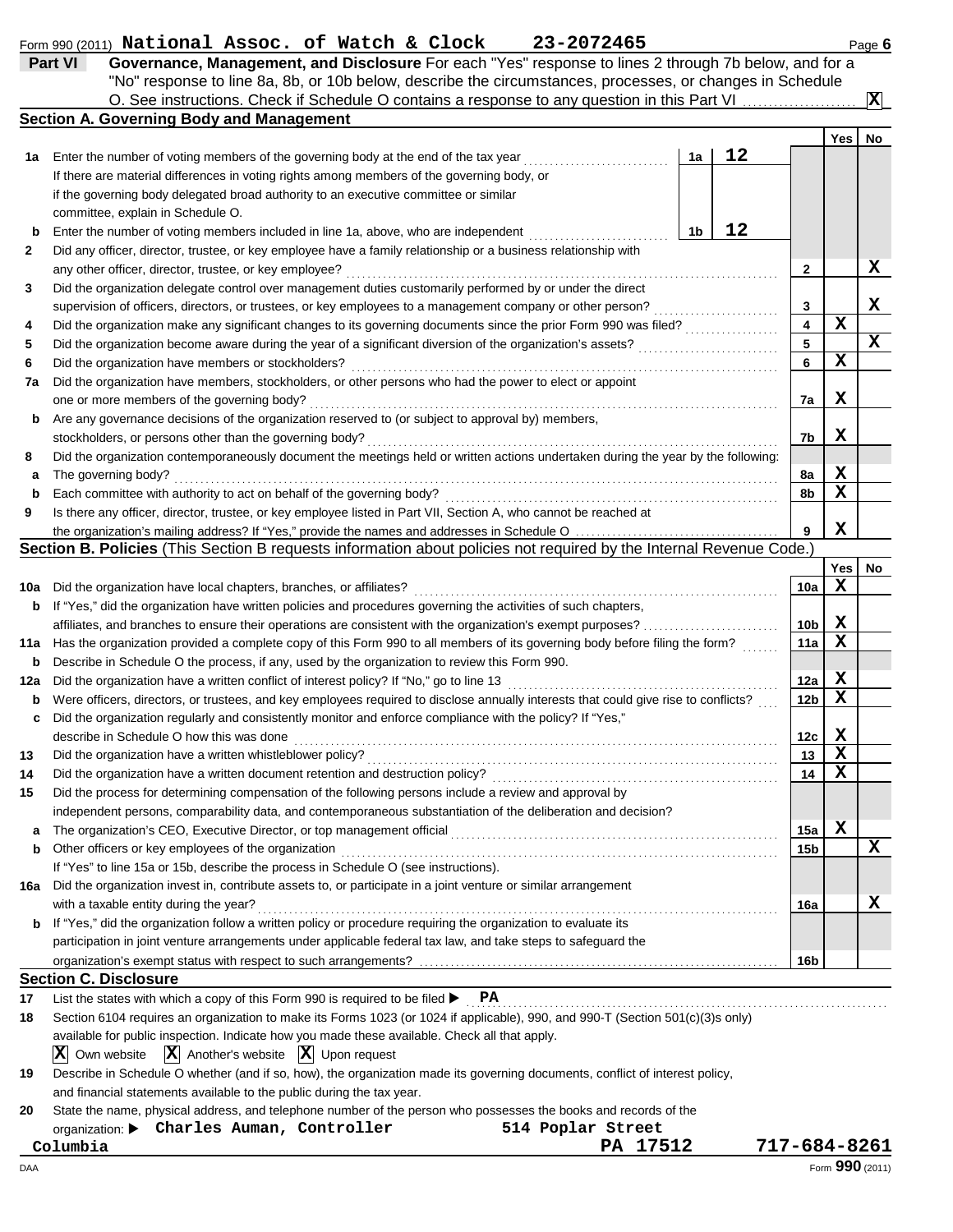|                          | Form 990 (2011) National Assoc. of Watch & Clock                                                                                  | 23-2072465 | Page 7 |
|--------------------------|-----------------------------------------------------------------------------------------------------------------------------------|------------|--------|
| <b>Part VII</b>          | Compensation of Officers, Directors, Trustees, Key Employees, Highest Compensated Employees, and                                  |            |        |
|                          | <b>Independent Contractors</b>                                                                                                    |            |        |
|                          |                                                                                                                                   |            |        |
| Section A.               | Officers, Directors, Trustees, Key Employees, and Highest Compensated Employees                                                   |            |        |
|                          | 1a Complete this table for all persons required to be listed. Report compensation for the calendar year ending with or within the |            |        |
| organization's tax year. |                                                                                                                                   |            |        |

List all of the organization's **current** officers, directors, trustees (whether individuals or organizations), regardless of amount of **•** compensation. Enter -0- in columns (D), (E), and (F) if no compensation was paid.

● List all of the organization's **current** key employees, if any. See instructions for definition of "key employee."

List the organization's five **current** highest compensated employees (other than an officer, director, trustee, or key employee) **•**

who received reportable compensation (Box 5 of Form W-2 and/or Box 7 of Form 1099-MISC) of more than \$100,000 from the organization and any related organizations.

List all of the organization's **former** officers, key employees, and highest compensated employees who received more than **•** \$100,000 of reportable compensation from the organization and any related organizations.

List all of the organization's **former directors or trustees** that received, in the capacity as a former director or trustee of the **•** organization, more than \$10,000 of reportable compensation from the organization and any related organizations.

List persons in the following order: individual trustees or directors; institutional trustees; officers; key employees; highest compensated employees; and former such persons.

Check this box if neither the organization nor any related organizations compensated any current officer, director, or trustee.

| (A)<br>Name and Title          | (B)<br>Average<br>hours per<br>week<br>(describe           |                                   |                       | Position    | (C)          | (do not check more than one<br>box, unless person is both an<br>officer and a director/trustee) |        | (E)<br>Reportable<br>compensation from<br>related<br>organizations | (F)<br>Estimated<br>amount of<br>other<br>compensation |                                                          |
|--------------------------------|------------------------------------------------------------|-----------------------------------|-----------------------|-------------|--------------|-------------------------------------------------------------------------------------------------|--------|--------------------------------------------------------------------|--------------------------------------------------------|----------------------------------------------------------|
|                                | hours for<br>related<br>organizations<br>in Schedule<br>O) | Individual trustee<br>or director | Institutional trustee | Officer     | Key employee | Highest compensated<br>employee                                                                 | Former | organization<br>(W-2/1099-MISC)                                    | (W-2/1099-MISC)                                        | from the<br>organization<br>and related<br>organizations |
| $(1)$ Thomas J. Bartels        |                                                            |                                   |                       |             |              |                                                                                                 |        |                                                                    |                                                        |                                                          |
| Director                       | 2.00                                                       | $\mathbf x$                       |                       |             |              |                                                                                                 |        | 0                                                                  | 0                                                      | 0                                                        |
| (2) Michael A. Dempsey         |                                                            |                                   |                       |             |              |                                                                                                 |        |                                                                    |                                                        |                                                          |
| Director                       | 2.00                                                       | $\mathbf x$                       |                       |             |              |                                                                                                 |        | 0                                                                  | 0                                                      | 0                                                        |
| (3) David Walter Dunn          |                                                            |                                   |                       |             |              |                                                                                                 |        |                                                                    |                                                        |                                                          |
| Director                       | 2.00                                                       | $\mathbf x$                       |                       |             |              |                                                                                                 |        | 0                                                                  | 0                                                      | 0                                                        |
| (4) Philip C. Gregory          |                                                            |                                   |                       |             |              |                                                                                                 |        |                                                                    |                                                        |                                                          |
| Director                       | 2.00                                                       | $\mathbf x$                       |                       |             |              |                                                                                                 |        | 0                                                                  | 0                                                      | 0                                                        |
| (5) David A. Lee               |                                                            |                                   |                       |             |              |                                                                                                 |        |                                                                    |                                                        |                                                          |
| Treasurer                      | 5.00                                                       | $\mathbf x$                       |                       |             |              |                                                                                                 |        | 0                                                                  | 0                                                      | 0                                                        |
| (6) Thomas W. McIntyre,        | PhD                                                        |                                   |                       |             |              |                                                                                                 |        |                                                                    |                                                        |                                                          |
| Director                       | 5.00                                                       | X                                 |                       |             |              |                                                                                                 |        | 0                                                                  | 0                                                      | 0                                                        |
| $(7)$ M. J. Mintz              |                                                            |                                   |                       |             |              |                                                                                                 |        |                                                                    |                                                        |                                                          |
| Legal Counsel                  | 2.00                                                       | $\mathbf x$                       |                       |             |              |                                                                                                 |        | 0                                                                  | $\mathbf 0$                                            | 0                                                        |
| (8) Fortunat F. Mueller-Maerki |                                                            |                                   |                       |             |              |                                                                                                 |        |                                                                    |                                                        |                                                          |
| Director                       | 2.00                                                       | X                                 |                       |             |              |                                                                                                 |        | 0                                                                  | 0                                                      | 0                                                        |
| (9) Joanne S. Orr              |                                                            |                                   |                       |             |              |                                                                                                 |        |                                                                    |                                                        |                                                          |
| Director                       | 2.00                                                       | $\mathbf x$                       |                       |             |              |                                                                                                 |        | 0                                                                  | 0                                                      | 0                                                        |
| (10) Ruth Overton              |                                                            |                                   |                       |             |              |                                                                                                 |        |                                                                    |                                                        |                                                          |
| Chair                          | 5.00                                                       | $\mathbf x$                       |                       |             |              |                                                                                                 |        | 0                                                                  | 0                                                      | 0                                                        |
| $(11)$ Jerry H. Thornsberry    |                                                            |                                   |                       |             |              |                                                                                                 |        |                                                                    |                                                        |                                                          |
| Vice-Chair                     | 2.00                                                       | $\mathbf x$                       |                       |             |              |                                                                                                 |        | 0                                                                  | 0                                                      | 0                                                        |
| $(12)$ Eugene R. Volk          |                                                            |                                   |                       |             |              |                                                                                                 |        |                                                                    |                                                        |                                                          |
| Director                       | 2.00                                                       | $\mathbf x$                       |                       |             |              |                                                                                                 |        | 0                                                                  | 0                                                      | 0                                                        |
| (13) Mary Ann Wahlner          |                                                            |                                   |                       |             |              |                                                                                                 |        |                                                                    |                                                        |                                                          |
| Secretary                      | 3.00                                                       | $\mathbf x$                       |                       |             |              |                                                                                                 |        | 0                                                                  | 0                                                      | 0                                                        |
| $(14)$ J. Steven Humphrey      |                                                            |                                   |                       |             |              |                                                                                                 |        |                                                                    |                                                        |                                                          |
| Executive Director             | 39.00                                                      |                                   |                       | $\mathbf x$ |              |                                                                                                 |        | 88,900                                                             | 0                                                      | 0                                                        |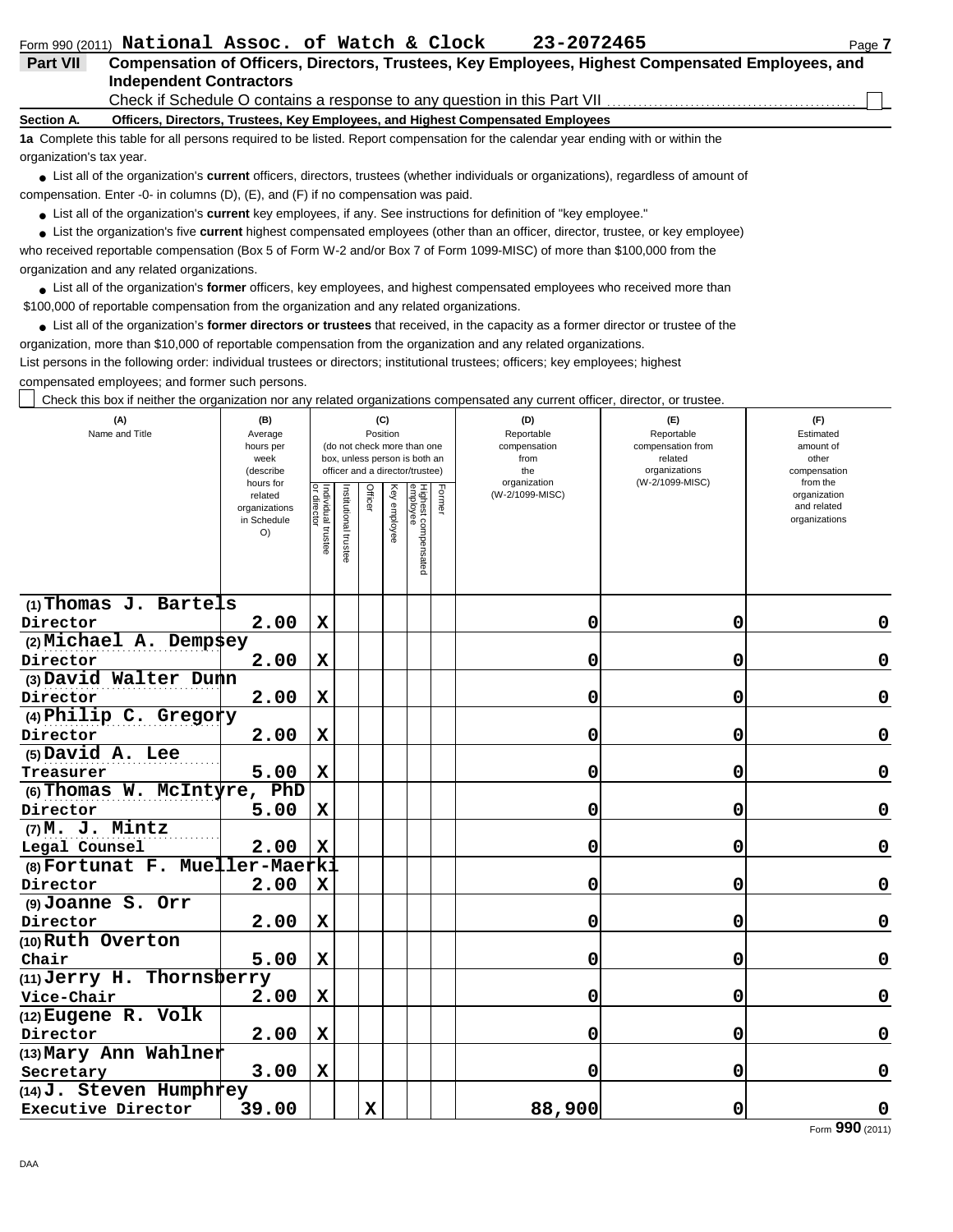|              |                       | Form 990 (2011) National Assoc. of Watch & Clock                       |                                                                |                                   |                      |         |                 |                                                                                                 |        | 23-2072465                                                                                                                                                                                                                                                                                                                                      |                                                                                       | Page 8                                                             |
|--------------|-----------------------|------------------------------------------------------------------------|----------------------------------------------------------------|-----------------------------------|----------------------|---------|-----------------|-------------------------------------------------------------------------------------------------|--------|-------------------------------------------------------------------------------------------------------------------------------------------------------------------------------------------------------------------------------------------------------------------------------------------------------------------------------------------------|---------------------------------------------------------------------------------------|--------------------------------------------------------------------|
|              | <b>Part VII</b>       |                                                                        |                                                                |                                   |                      |         |                 |                                                                                                 |        | Section A. Officers, Directors, Trustees, Key Employees, and Highest Compensated Employees (continued)                                                                                                                                                                                                                                          |                                                                                       |                                                                    |
|              | (A)<br>Name and title |                                                                        | (B)<br>Average<br>hours per<br>week<br>(describe)<br>hours for |                                   |                      |         | (C)<br>Position | (do not check more than one<br>box, unless person is both an<br>officer and a director/trustee) |        | (D)<br>Reportable<br>compensation<br>from<br>the<br>organization                                                                                                                                                                                                                                                                                | (E)<br>Reportable<br>compensation from<br>related<br>organizations<br>(W-2/1099-MISC) | (F)<br>Estimated<br>amount of<br>other<br>compensation<br>from the |
|              |                       |                                                                        | related<br>organizations<br>in Schedule<br>O()                 | Individual trustee<br>or director | nstitutional trustee | Officer | Key employee    | Highest compensated<br>employee                                                                 | Former | (W-2/1099-MISC)                                                                                                                                                                                                                                                                                                                                 |                                                                                       | organization<br>and related<br>organizations                       |
|              |                       | (15) James Michaels                                                    |                                                                |                                   |                      |         |                 |                                                                                                 |        |                                                                                                                                                                                                                                                                                                                                                 |                                                                                       |                                                                    |
|              | School Director       |                                                                        | 39.00                                                          |                                   |                      |         |                 | X                                                                                               |        | 105,500                                                                                                                                                                                                                                                                                                                                         | 0                                                                                     | 0                                                                  |
|              |                       |                                                                        |                                                                |                                   |                      |         |                 |                                                                                                 |        |                                                                                                                                                                                                                                                                                                                                                 |                                                                                       |                                                                    |
|              |                       | (17)                                                                   |                                                                |                                   |                      |         |                 |                                                                                                 |        |                                                                                                                                                                                                                                                                                                                                                 |                                                                                       |                                                                    |
|              |                       | (18)                                                                   |                                                                |                                   |                      |         |                 |                                                                                                 |        |                                                                                                                                                                                                                                                                                                                                                 |                                                                                       |                                                                    |
|              |                       | (19)                                                                   |                                                                |                                   |                      |         |                 |                                                                                                 |        |                                                                                                                                                                                                                                                                                                                                                 |                                                                                       |                                                                    |
|              |                       | (20)                                                                   |                                                                |                                   |                      |         |                 |                                                                                                 |        |                                                                                                                                                                                                                                                                                                                                                 |                                                                                       |                                                                    |
|              |                       | (21)                                                                   |                                                                |                                   |                      |         |                 |                                                                                                 |        |                                                                                                                                                                                                                                                                                                                                                 |                                                                                       |                                                                    |
|              |                       | (22)                                                                   |                                                                |                                   |                      |         |                 |                                                                                                 |        |                                                                                                                                                                                                                                                                                                                                                 |                                                                                       |                                                                    |
|              |                       | (23)                                                                   |                                                                |                                   |                      |         |                 |                                                                                                 |        |                                                                                                                                                                                                                                                                                                                                                 |                                                                                       |                                                                    |
|              |                       | (24)                                                                   |                                                                |                                   |                      |         |                 |                                                                                                 |        |                                                                                                                                                                                                                                                                                                                                                 |                                                                                       |                                                                    |
|              |                       |                                                                        |                                                                |                                   |                      |         |                 |                                                                                                 |        |                                                                                                                                                                                                                                                                                                                                                 |                                                                                       |                                                                    |
|              |                       |                                                                        |                                                                |                                   |                      |         |                 |                                                                                                 |        |                                                                                                                                                                                                                                                                                                                                                 |                                                                                       |                                                                    |
| 1b.          |                       | Total from continuation sheets to Part VII, Section A                  |                                                                |                                   |                      |         |                 |                                                                                                 |        | 194,400                                                                                                                                                                                                                                                                                                                                         |                                                                                       |                                                                    |
|              |                       |                                                                        |                                                                |                                   |                      |         |                 |                                                                                                 |        | 194,400                                                                                                                                                                                                                                                                                                                                         |                                                                                       |                                                                    |
| 2            |                       | reportable compensation from the organization $\blacktriangleright$ 1  |                                                                |                                   |                      |         |                 |                                                                                                 |        | Total number of individuals (including but not limited to those listed above) who received more than \$100,000 in                                                                                                                                                                                                                               |                                                                                       |                                                                    |
|              |                       |                                                                        |                                                                |                                   |                      |         |                 |                                                                                                 |        | Did the organization list any former officer, director, or trustee, key employee, or highest compensated                                                                                                                                                                                                                                        |                                                                                       | Yes<br>No                                                          |
| 3<br>4       |                       | employee on line 1a? If "Yes," complete Schedule J for such individual |                                                                |                                   |                      |         |                 |                                                                                                 |        | For any individual listed on line 1a, is the sum of reportable compensation and other compensation from the                                                                                                                                                                                                                                     |                                                                                       | X<br>3                                                             |
|              |                       |                                                                        |                                                                |                                   |                      |         |                 |                                                                                                 |        | organization and related organizations greater than \$150,000? If "Yes," complete Schedule J for such                                                                                                                                                                                                                                           |                                                                                       | X<br>4                                                             |
| 5            |                       |                                                                        |                                                                |                                   |                      |         |                 |                                                                                                 |        | individual with the contract of the contract of the contract of the contract of the contract of the contract of the contract of the contract of the contract of the contract of the contract of the contract of the contract o<br>Did any person listed on line 1a receive or accrue compensation from any unrelated organization or individual |                                                                                       | X<br>5                                                             |
|              |                       | <b>Section B. Independent Contractors</b>                              |                                                                |                                   |                      |         |                 |                                                                                                 |        |                                                                                                                                                                                                                                                                                                                                                 |                                                                                       |                                                                    |
| 1            |                       |                                                                        |                                                                |                                   |                      |         |                 |                                                                                                 |        | Complete this table for your five highest compensated independent contractors that received more than \$100,000 of<br>compensation from the organization. Report compensation for the calendar year ending with or within the organization's tax year.                                                                                          |                                                                                       |                                                                    |
|              |                       |                                                                        | (A)<br>Name and business address                               |                                   |                      |         |                 |                                                                                                 |        |                                                                                                                                                                                                                                                                                                                                                 | (B)<br>Description of services                                                        | (C)<br>Compensation                                                |
|              |                       |                                                                        |                                                                |                                   |                      |         |                 |                                                                                                 |        |                                                                                                                                                                                                                                                                                                                                                 |                                                                                       |                                                                    |
|              |                       |                                                                        |                                                                |                                   |                      |         |                 |                                                                                                 |        |                                                                                                                                                                                                                                                                                                                                                 |                                                                                       |                                                                    |
|              |                       |                                                                        |                                                                |                                   |                      |         |                 |                                                                                                 |        |                                                                                                                                                                                                                                                                                                                                                 |                                                                                       |                                                                    |
|              |                       |                                                                        |                                                                |                                   |                      |         |                 |                                                                                                 |        |                                                                                                                                                                                                                                                                                                                                                 |                                                                                       |                                                                    |
|              |                       |                                                                        |                                                                |                                   |                      |         |                 |                                                                                                 |        |                                                                                                                                                                                                                                                                                                                                                 |                                                                                       |                                                                    |
| $\mathbf{2}$ |                       |                                                                        |                                                                |                                   |                      |         |                 |                                                                                                 |        | Total number of independent contractors (including but not limited to those listed above) who                                                                                                                                                                                                                                                   |                                                                                       |                                                                    |

**0**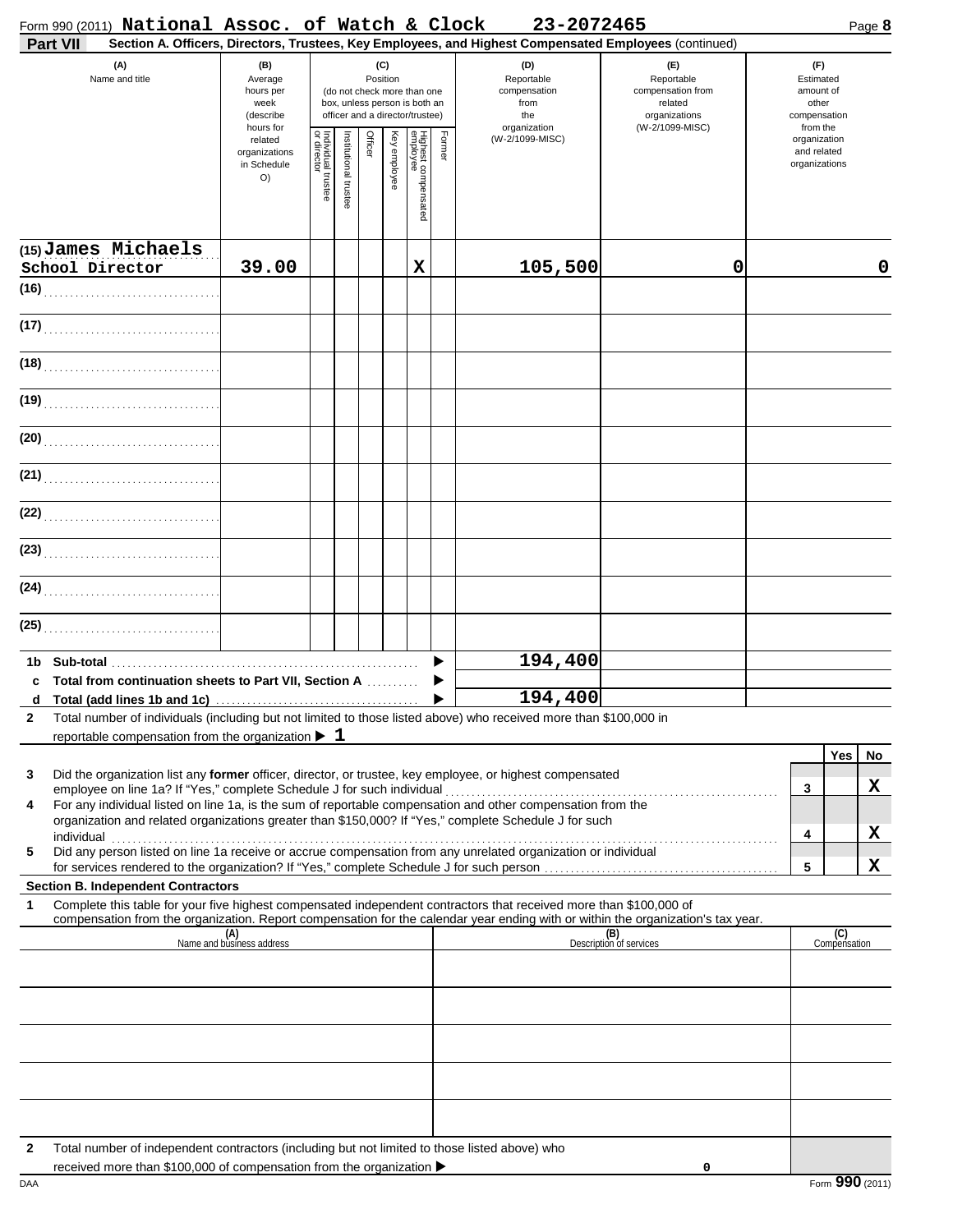#### Form 990 (2011) **National Assoc. of Watch & Clock 23-2072465** Page **9 National Assoc. of Watch & Clock 23-2072465**

#### **Part VIII Statement of Revenue**

|                                                      | <u>. accept</u> | <b><i><u>Dialentent</u></i></b> University           |                |  |                       | (A)<br>Total revenue | (B)<br>Related or<br>exempt<br>function<br>revenue | (C)<br>Unrelated<br>business<br>revenue | (D)<br>Revenue<br>excluded from tax<br>under sections<br>512, 513, or 514 |
|------------------------------------------------------|-----------------|------------------------------------------------------|----------------|--|-----------------------|----------------------|----------------------------------------------------|-----------------------------------------|---------------------------------------------------------------------------|
|                                                      |                 | 1a Federated campaigns                               | 1a             |  |                       |                      |                                                    |                                         |                                                                           |
| Program Service Revenue Contributions, Gifts, Grants |                 | <b>b</b> Membership dues                             | 1 <sub>b</sub> |  |                       |                      |                                                    |                                         |                                                                           |
|                                                      |                 | c Fundraising events                                 | 1c             |  | 19,518                |                      |                                                    |                                         |                                                                           |
|                                                      |                 | d Related organizations                              | 1 <sub>d</sub> |  |                       |                      |                                                    |                                         |                                                                           |
|                                                      |                 | <b>e</b> Government grants (contributions)           | 1e             |  |                       |                      |                                                    |                                         |                                                                           |
|                                                      |                 | f All other contributions, gifts, grants,            |                |  |                       |                      |                                                    |                                         |                                                                           |
|                                                      |                 | and similar amounts not included above               | 1f             |  | 343,827               |                      |                                                    |                                         |                                                                           |
|                                                      |                 | g Noncash contributions included in lines 1a-1f:     | \$             |  | 14,737                |                      |                                                    |                                         |                                                                           |
|                                                      |                 | $h$ Total. Add lines $1a-1f$                         |                |  |                       | 363,345              |                                                    |                                         |                                                                           |
|                                                      |                 |                                                      |                |  | <b>Busn. Code</b>     |                      |                                                    |                                         |                                                                           |
|                                                      | 2a              | Membership dues                                      |                |  | 519100                | 1,126,725            | 1,126,725                                          |                                         |                                                                           |
|                                                      | b               | School tuition and fees                              |                |  | 611600                | 269,247              | 269,247                                            |                                         |                                                                           |
|                                                      | c               | MART income                                          |                |  | 511120                | 142,643              | 142,643                                            |                                         |                                                                           |
|                                                      | d               | Museum admissions                                    |                |  | 611600                | 65,934               | 65,934                                             |                                         |                                                                           |
|                                                      | е               | National Convention                                  |                |  | 611600                | 49,975               | 49,975                                             |                                         |                                                                           |
|                                                      |                 | f All other program service revenue                  |                |  | 900099                | 132,744              | 126,319                                            | 6,425                                   |                                                                           |
|                                                      |                 |                                                      |                |  | $\blacktriangleright$ | 1,787,268            |                                                    |                                         |                                                                           |
|                                                      |                 | 3 Investment income (including dividends, interest,  |                |  |                       |                      |                                                    |                                         |                                                                           |
|                                                      |                 | and other similar amounts)                           |                |  |                       | 80,885               |                                                    |                                         | 80,885                                                                    |
|                                                      | 4               | Income from investment of tax-exempt bond proceeds > |                |  |                       |                      |                                                    |                                         |                                                                           |
|                                                      | 5               |                                                      |                |  |                       |                      |                                                    |                                         |                                                                           |
|                                                      |                 | (i) Real                                             |                |  | (ii) Personal         |                      |                                                    |                                         |                                                                           |
|                                                      |                 | <b>6a</b> Gross rents                                |                |  |                       |                      |                                                    |                                         |                                                                           |
|                                                      |                 | <b>b</b> Less: rental exps.                          |                |  |                       |                      |                                                    |                                         |                                                                           |
|                                                      |                 | <b>c</b> Rental inc. or (loss)                       |                |  |                       |                      |                                                    |                                         |                                                                           |
|                                                      |                 | <b>d</b> Net rental income or (loss)                 |                |  |                       |                      |                                                    |                                         |                                                                           |
|                                                      |                 | <b>7a</b> Gross amount from<br>(i) Securities        |                |  | (ii) Other            |                      |                                                    |                                         |                                                                           |
|                                                      |                 | sales of assets<br>other than inventory              |                |  |                       |                      |                                                    |                                         |                                                                           |
|                                                      |                 | <b>b</b> Less: cost or other                         |                |  |                       |                      |                                                    |                                         |                                                                           |
|                                                      |                 | basis & sales exps                                   |                |  |                       |                      |                                                    |                                         |                                                                           |
|                                                      |                 | c Gain or (loss)                                     |                |  |                       |                      |                                                    |                                         |                                                                           |
|                                                      |                 |                                                      |                |  |                       |                      |                                                    |                                         |                                                                           |
|                                                      |                 | 8a Gross income from fundraising events              |                |  |                       |                      |                                                    |                                         |                                                                           |
| nue                                                  |                 | (not including \$<br>.                               |                |  |                       |                      |                                                    |                                         |                                                                           |
|                                                      |                 | of contributions reported on line 1c).               |                |  |                       |                      |                                                    |                                         |                                                                           |
|                                                      |                 | See Part IV, line 18                                 | a              |  |                       |                      |                                                    |                                         |                                                                           |
| Other Reve                                           |                 | <b>b</b> Less: direct expenses                       | b              |  |                       |                      |                                                    |                                         |                                                                           |
|                                                      |                 | c Net income or (loss) from fundraising events       |                |  |                       |                      |                                                    |                                         |                                                                           |
|                                                      |                 | 9a Gross income from gaming activities.              |                |  |                       |                      |                                                    |                                         |                                                                           |
|                                                      |                 | See Part IV, line 19                                 | $\mathbf a$    |  |                       |                      |                                                    |                                         |                                                                           |
|                                                      |                 | <b>b</b> Less: direct expenses                       | b              |  |                       |                      |                                                    |                                         |                                                                           |
|                                                      |                 | c Net income or (loss) from gaming activities  ▶     |                |  |                       |                      |                                                    |                                         |                                                                           |
|                                                      |                 | 10a Gross sales of inventory, less                   |                |  |                       |                      |                                                    |                                         |                                                                           |
|                                                      |                 | returns and allowances<br>.                          | $\mathbf{a}$   |  | 156,261               |                      |                                                    |                                         |                                                                           |
|                                                      |                 | <b>b</b> Less: cost of goods sold                    | b              |  | 120,104               |                      |                                                    |                                         |                                                                           |
|                                                      |                 | c Net income or (loss) from sales of inventory       |                |  |                       | 36,157               | 36,157                                             |                                         |                                                                           |
|                                                      |                 | Miscellaneous Revenue                                |                |  | <b>Busn, Code</b>     |                      |                                                    |                                         |                                                                           |
|                                                      | 11a             |                                                      |                |  |                       |                      |                                                    |                                         |                                                                           |
|                                                      | b               |                                                      |                |  |                       |                      |                                                    |                                         |                                                                           |
|                                                      |                 |                                                      |                |  |                       |                      |                                                    |                                         |                                                                           |
|                                                      |                 | d All other revenue                                  |                |  |                       |                      |                                                    |                                         |                                                                           |
|                                                      | е               |                                                      |                |  |                       |                      |                                                    |                                         |                                                                           |
|                                                      | 12              |                                                      |                |  |                       | 2,267,655            | 1,817,000                                          | 6,425                                   | 80,885                                                                    |

Form **990** (2011)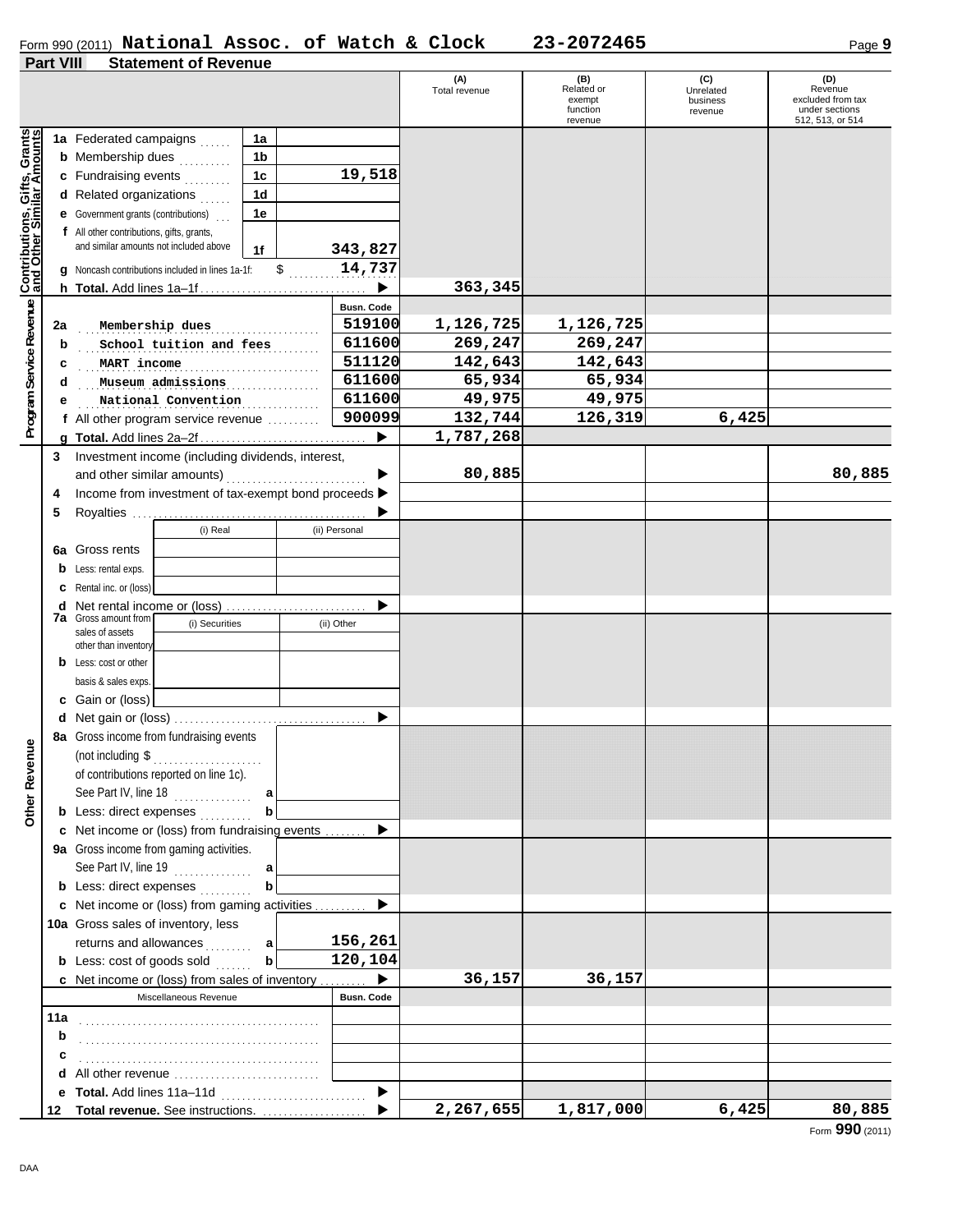required to complete columns (B), (C), and (D). Section 501(c)(3) and 501(c)(4) organizations must complete all columns. All other organizations must complete column (A) but are not

|              | Check if Schedule O contains a response to any question in this Part IX                  |                       |                        |                       |                     |
|--------------|------------------------------------------------------------------------------------------|-----------------------|------------------------|-----------------------|---------------------|
|              | Do not include amounts reported on lines 6b,                                             | (A)<br>Total expenses | (B)<br>Program service | (C)<br>Management and | (D)<br>Fundraising  |
|              | 7b, 8b, 9b, and 10b of Part VIII.                                                        |                       | expenses               | general expenses      | expenses            |
| 1.           | Grants and other assistance to governments and                                           |                       |                        |                       |                     |
|              | organizations in the U.S. See Part IV, line 21                                           |                       |                        |                       |                     |
| $\mathbf{2}$ | Grants and other assistance to individuals in                                            |                       |                        |                       |                     |
|              | the U.S. See Part IV, line 22<br><u>.</u><br>1980 - Paul Barbara, president              |                       |                        |                       |                     |
| 3            | Grants and other assistance to governments,                                              |                       |                        |                       |                     |
|              | organizations, and individuals outside the                                               |                       |                        |                       |                     |
|              | U.S. See Part IV, lines 15 and 16                                                        |                       |                        |                       |                     |
| 4            | Benefits paid to or for members                                                          |                       |                        |                       |                     |
| 5            | Compensation of current officers, directors,                                             |                       |                        |                       |                     |
|              | trustees, and key employees                                                              | 88,900                | 40,005                 | 40,005                | 8,890               |
| 6            | Compensation not included above, to disqualified                                         |                       |                        |                       |                     |
|              | persons (as defined under section 4958(f)(1)) and                                        |                       |                        |                       |                     |
|              | persons described in section 4958(c)(3)(B)                                               |                       |                        |                       |                     |
| 7            | Other salaries and wages                                                                 | 910,041               | 599,712                | 299,108               | 11,221              |
| 8            | Pension plan accruals and contributions (include                                         |                       |                        |                       |                     |
|              | section 401(k) and 403(b) employer contributions)                                        | 48,711                | 30,886                 | 16,830                |                     |
| 9            | Other employee benefits                                                                  | 119,322               | 66,818                 | 47,649                | $\frac{995}{4,855}$ |
| 10           | Payroll taxes                                                                            | 92,988                | 59,628                 | 31,499                | 1,861               |
| 11           | Fees for services (non-employees):                                                       |                       |                        |                       |                     |
| а            |                                                                                          |                       |                        |                       |                     |
| b            | Legal                                                                                    |                       |                        |                       |                     |
| с            |                                                                                          | 18,400                |                        | 18,400                |                     |
| d            | Lobbying                                                                                 |                       |                        |                       |                     |
| е            | Professional fundraising services. See Part IV, line 17                                  |                       |                        |                       |                     |
| f            | Investment management fees                                                               |                       |                        |                       |                     |
| g            |                                                                                          | 20,372                | 13,720                 | 173                   | 6,479               |
| 12           | Advertising and promotion                                                                | 62,570                | 37,701                 | 24,869                |                     |
| 13           |                                                                                          | 188,675               | 101,535                | 82,435                | 4,705               |
| 14           |                                                                                          | 74,357                |                        | 74,357                |                     |
| 15           |                                                                                          |                       |                        |                       |                     |
| 16           |                                                                                          | 212,656<br>17,919     | 138,843                | 73,813<br>9,997       |                     |
| 17           | Travel                                                                                   |                       | 6,188                  |                       | 1,734               |
| 18           | Payments of travel or entertainment expenses                                             |                       |                        |                       |                     |
|              | for any federal, state, or local public officials                                        | 43,868                | 6,303                  | 37,565                |                     |
| 19           | Conferences, conventions, and meetings                                                   | 721                   |                        | 721                   |                     |
| 20           | Interest                                                                                 |                       |                        |                       |                     |
| 21           | Payments to affiliates<br>Depreciation, depletion, and amortization                      | 274,248               | 238,760                | 35,488                |                     |
| 22<br>23     |                                                                                          | 31,175                | 6,724                  | 24,451                |                     |
| 24           | Other expenses. Itemize expenses not covered                                             |                       |                        |                       |                     |
|              | above. (List miscellaneous expenses in line 24e. If                                      |                       |                        |                       |                     |
|              | line 24e amount exceeds 10% of line 25, column                                           |                       |                        |                       |                     |
|              | (A) amount, list line 24e expenses on Schedule O.)                                       |                       |                        |                       |                     |
| a            | Publications                                                                             | 222,268               | 222,268                |                       |                     |
| b            | Workshop Expenses                                                                        | 39,677                | 39,677                 |                       |                     |
| c            | Library Purchases                                                                        | 14,485                | 14,485                 |                       |                     |
| d            | Employee Training                                                                        | 1,288                 | 1,288                  |                       |                     |
|              | <b>e</b> All other expenses                                                              |                       |                        |                       |                     |
| 25           | Total functional expenses. Add lines 1 through 24e                                       | 2,482,641             | 1,624,541              | 817,360               | 40,740              |
| 26           | Joint costs. Complete this line only if the                                              |                       |                        |                       |                     |
|              | organization reported in column (B) joint costs                                          |                       |                        |                       |                     |
|              | from a combined educational campaign and<br>fundraising solicitation. Check here ▶<br>if |                       |                        |                       |                     |
|              | following SOP 98-2 (ASC 958-720)                                                         |                       |                        |                       |                     |
| DAA          |                                                                                          |                       |                        |                       | Form 990 (2011)     |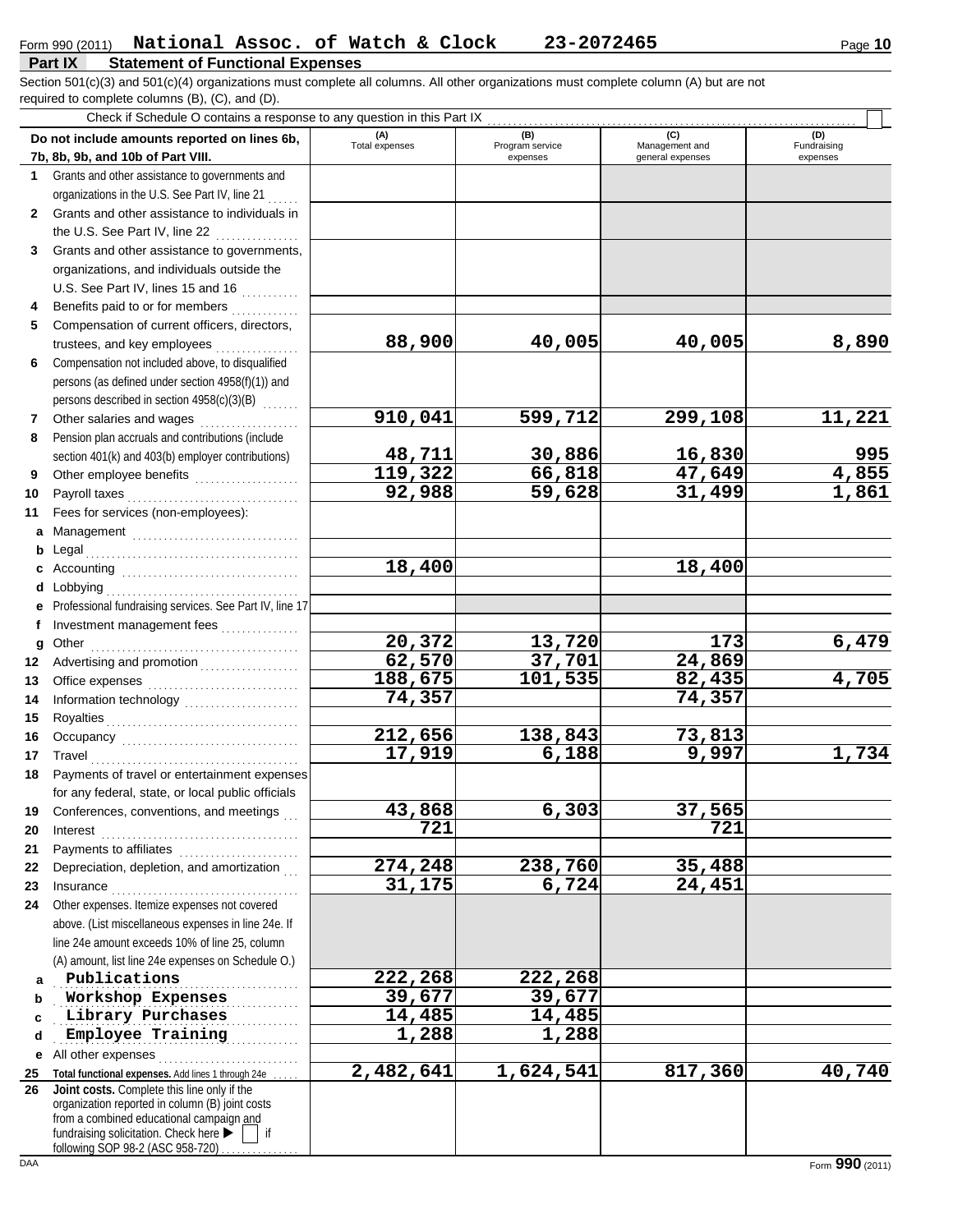| Form 990 (2011) | National Assoc. of Watch & Clock |  |  | 23-2072465 | Page |
|-----------------|----------------------------------|--|--|------------|------|
| Part X          | <b>Balance Sheet</b>             |  |  |            |      |

| ъ.<br>ıt. |  |
|-----------|--|
|           |  |

|                             |    |                                                                                                                                   |                 |            | (A)                                  |                | (B)                    |
|-----------------------------|----|-----------------------------------------------------------------------------------------------------------------------------------|-----------------|------------|--------------------------------------|----------------|------------------------|
|                             |    |                                                                                                                                   |                 |            | Beginning of year                    |                | End of year            |
|                             | 1  | Cash-non-interest bearing                                                                                                         |                 |            | 41,385                               | $\overline{1}$ | 234,141                |
|                             | 2  |                                                                                                                                   |                 |            | 1,157,598                            | $\overline{2}$ | 245,667                |
|                             | 3  |                                                                                                                                   |                 | 21,475     | $\mathbf{3}$                         | 9,918          |                        |
|                             | 4  | Accounts receivable, net                                                                                                          | 73,413          | 4          | $\overline{23,123}$                  |                |                        |
|                             | 5  | Receivables from current and former officers, directors, trustees, key                                                            |                 |            |                                      |                |                        |
|                             |    | employees, and highest compensated employees. Complete Part II of<br>Schedule L                                                   |                 | 5          |                                      |                |                        |
|                             | 6  | Receivables from other disqualified persons (as defined under section                                                             |                 |            |                                      |                |                        |
|                             |    | $4958(f)(1)$ , persons described in section $4958(c)(3)(B)$ , and contributing                                                    |                 |            |                                      |                |                        |
|                             |    | employers and sponsoring organizations of section 501(c)(9) voluntary                                                             |                 |            |                                      |                |                        |
|                             |    |                                                                                                                                   |                 |            |                                      | 6              |                        |
| Assets                      | 7  |                                                                                                                                   |                 |            |                                      | $\overline{7}$ |                        |
|                             | 8  | Inventories for sale or use contained and a series of the state or sale or use contained and a series of the state or sale or use |                 |            | 57,753                               | 8              | 48,038                 |
|                             | 9  |                                                                                                                                   |                 |            | 115,939                              | 9              | 46,062                 |
|                             |    | 10a Land, buildings, and equipment: cost or                                                                                       |                 |            |                                      |                |                        |
|                             |    | other basis. Complete Part VI of Schedule D  10a                                                                                  |                 | 10,605,757 |                                      |                |                        |
|                             |    | <b>b</b> Less: accumulated depreciation                                                                                           | 10 <sub>b</sub> | 5,059,664  |                                      |                |                        |
|                             | 11 |                                                                                                                                   |                 |            | $\frac{5,731,236 10c}{1,053,628 11}$ |                | 5,546,093<br>2,049,391 |
|                             | 12 |                                                                                                                                   |                 | 12         |                                      |                |                        |
|                             | 13 |                                                                                                                                   |                 | 13         |                                      |                |                        |
|                             | 14 | Intangible assets                                                                                                                 |                 |            |                                      | 14             |                        |
|                             | 15 | Other assets. See Part IV, line 11                                                                                                |                 |            | 1,386                                | 15             |                        |
|                             | 16 |                                                                                                                                   |                 |            | 8, 253, 813                          | 16             | 8,202,433              |
|                             | 17 |                                                                                                                                   |                 |            | 181,452                              | 17             | 152,228                |
|                             | 18 | Grants payable                                                                                                                    |                 | 18         |                                      |                |                        |
|                             | 19 | Deferred revenue                                                                                                                  | 90,602          | 19         | 114,275                              |                |                        |
|                             | 20 |                                                                                                                                   |                 | 20         |                                      |                |                        |
|                             | 21 | Escrow or custodial account liability. Complete Part IV of Schedule D                                                             |                 | 21         |                                      |                |                        |
|                             | 22 | Payables to current and former officers, directors, trustees, key                                                                 |                 |            |                                      |                |                        |
| Liabilities                 |    | employees, highest compensated employees, and disqualified persons.                                                               |                 |            |                                      |                |                        |
|                             |    | Complete Part II of Schedule L                                                                                                    |                 |            |                                      | 22             |                        |
|                             | 23 | Secured mortgages and notes payable to unrelated third parties                                                                    |                 |            |                                      | 23             |                        |
|                             | 24 | Unsecured notes and loans payable to unrelated third parties                                                                      |                 |            |                                      | 24             |                        |
|                             | 25 | Other liabilities (including federal income tax, payables to related third                                                        |                 |            |                                      |                |                        |
|                             |    | parties, and other liabilities not included on lines 17-24). Complete Part X                                                      |                 |            |                                      |                |                        |
|                             |    | of Schedule D                                                                                                                     |                 |            | 113,226 25                           |                | 195,649                |
|                             | 26 |                                                                                                                                   |                 |            | 385,280 26                           |                | 462,152                |
|                             |    | Organizations that follow SFAS 117, check here $\blacktriangleright \overline{X}$ and complete                                    |                 |            |                                      |                |                        |
|                             |    | lines 27 through 29, and lines 33 and 34.                                                                                         |                 |            |                                      |                |                        |
|                             | 27 | Unrestricted net assets                                                                                                           | 7,196,809       | 27         | 7,001,394                            |                |                        |
|                             | 28 | Temporarily restricted net assets                                                                                                 | 256,614         | 28         | 285,799                              |                |                        |
|                             | 29 | Permanently restricted net assets                                                                                                 | 415,110 29      |            | 453,088                              |                |                        |
|                             |    | Organizations that do not follow SFAS 117, check here >                                                                           |                 | and        |                                      |                |                        |
| Net Assets or Fund Balances |    | complete lines 30 through 34.                                                                                                     |                 |            |                                      |                |                        |
|                             | 30 | Capital stock or trust principal, or current funds                                                                                |                 | 30         |                                      |                |                        |
|                             | 31 |                                                                                                                                   |                 |            |                                      | 31             |                        |
|                             | 32 | Retained earnings, endowment, accumulated income, or other funds                                                                  |                 |            |                                      | 32             |                        |
|                             | 33 | Total net assets or fund balances                                                                                                 |                 |            | $\overline{7,868,533}$               | 33             | 7,740,281              |
|                             | 34 |                                                                                                                                   |                 |            | $8, 253, 813$ 34                     |                | 8,202,433              |

Form **990** (2011)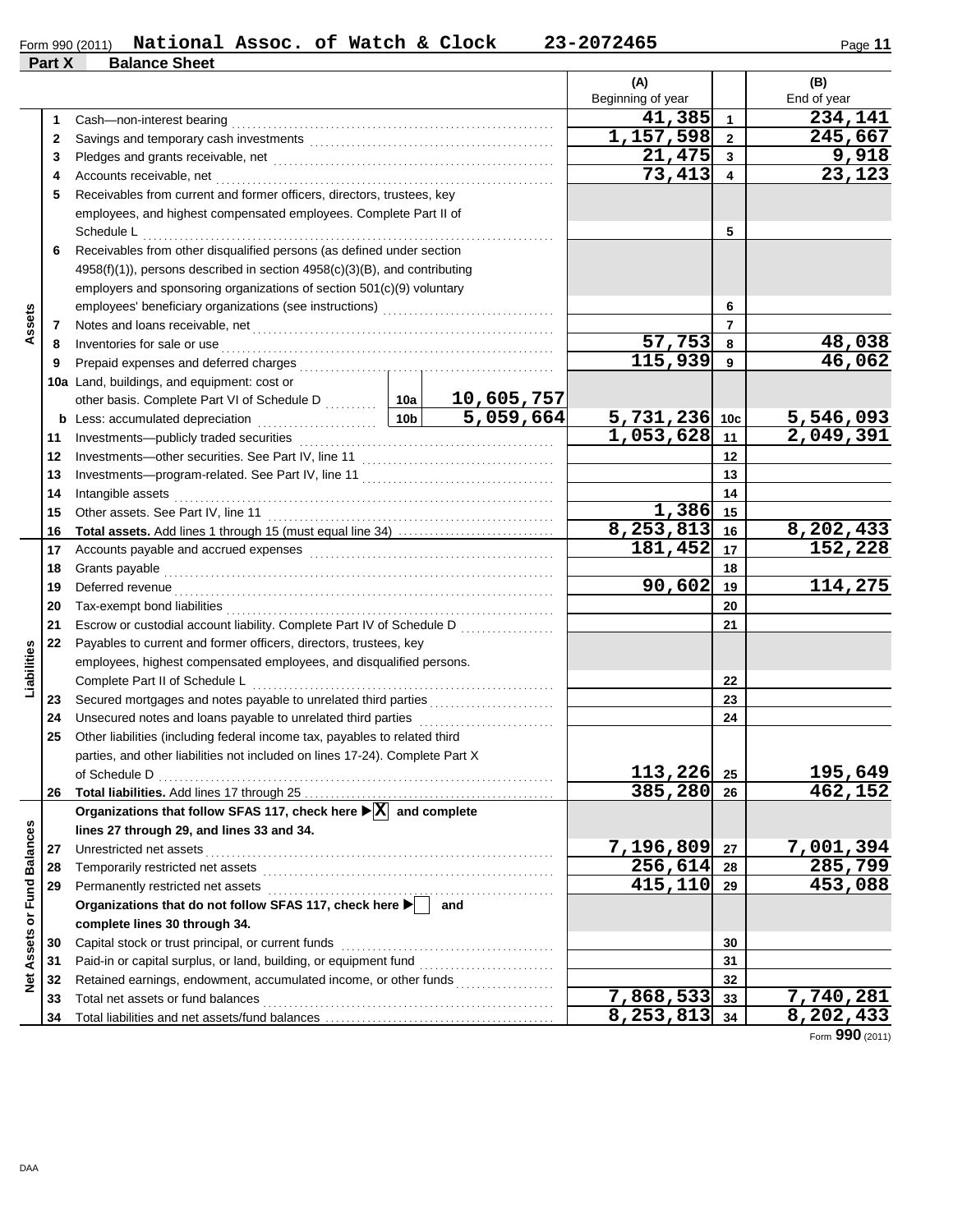|    | 23-2072465<br>Form 990 (2011) National Assoc. of Watch & Clock                                                                                       |                         |                |             | Page 12         |
|----|------------------------------------------------------------------------------------------------------------------------------------------------------|-------------------------|----------------|-------------|-----------------|
|    | <b>Part XI</b><br><b>Reconciliation of Net Assets</b>                                                                                                |                         |                |             |                 |
|    | Check if Schedule O contains a response to any question in this Part XI [11] Check if Schedule O contains a response to any question in this Part XI |                         |                |             |                 |
|    |                                                                                                                                                      |                         |                |             |                 |
| 1  |                                                                                                                                                      | $\mathbf{1}$            | 2,267,655      |             |                 |
| 2  |                                                                                                                                                      | $\overline{2}$          | 2,482,641      |             |                 |
| 3  | Revenue less expenses. Subtract line 2 from line 1                                                                                                   | $\overline{3}$          |                |             | $-214,986$      |
| 4  | Net assets or fund balances at beginning of year (must equal Part X, line 33, column (A)) [[[[[[[[[[[[[[[[[[[                                        | $\overline{\mathbf{4}}$ | 7,868,533      |             |                 |
| 5  | Other changes in net assets or fund balances (explain in Schedule O)                                                                                 | 5                       |                |             | 86,734          |
| 6  | Net assets or fund balances at end of year. Combine lines 3, 4, and 5 (must equal Part X, line 33,                                                   |                         |                |             |                 |
|    | column (B))                                                                                                                                          | 6                       | 7,740,281      |             |                 |
|    | <b>Financial Statements and Reporting</b><br><b>Part XII</b>                                                                                         |                         |                |             |                 |
|    |                                                                                                                                                      |                         |                |             |                 |
|    |                                                                                                                                                      |                         |                | Yes         | No              |
| 1. | $ \mathbf{X} $ Accrual<br>Accounting method used to prepare the Form 990:<br>Other<br>Cash                                                           |                         |                |             |                 |
|    | If the organization changed its method of accounting from a prior year or checked "Other," explain in                                                |                         |                |             |                 |
|    | Schedule O.                                                                                                                                          |                         |                |             |                 |
|    | 2a Were the organization's financial statements compiled or reviewed by an independent accountant?                                                   |                         | 2a             |             | X               |
| b  | Were the organization's financial statements audited by an independent accountant?                                                                   |                         | 2 <sub>b</sub> | $\mathbf x$ |                 |
| c  | If "Yes" to line 2a or 2b, does the organization have a committee that assumes responsibility for oversight                                          |                         |                |             |                 |
|    | of the audit, review, or compilation of its financial statements and selection of an independent accountant?                                         |                         | 2c             | X           |                 |
|    | If the organization changed either its oversight process or selection process during the tax year, explain in                                        |                         |                |             |                 |
|    | Schedule O.                                                                                                                                          |                         |                |             |                 |
|    | d If "Yes" to line 2a or 2b, check a box below to indicate whether the financial statements for the year were                                        |                         |                |             |                 |
|    | issued on a separate basis, consolidated basis, or both:                                                                                             |                         |                |             |                 |
|    | $ \mathbf{X} $<br>Separate basis<br>Consolidated basis     Both consolidated and separate basis                                                      |                         |                |             |                 |
|    | 3a As a result of a federal award, was the organization required to undergo an audit or audits as set forth in                                       |                         |                |             |                 |
|    | the Single Audit Act and OMB Circular A-133?                                                                                                         |                         | 3a             |             | x               |
|    | <b>b</b> If "Yes," did the organization undergo the required audit or audits? If the organization did not undergo the                                |                         |                |             |                 |
|    | required audit or audits, explain why in Schedule O and describe any steps taken to undergo such audits                                              |                         | 3 <sub>b</sub> |             |                 |
|    |                                                                                                                                                      |                         |                |             | Form 990 (2011) |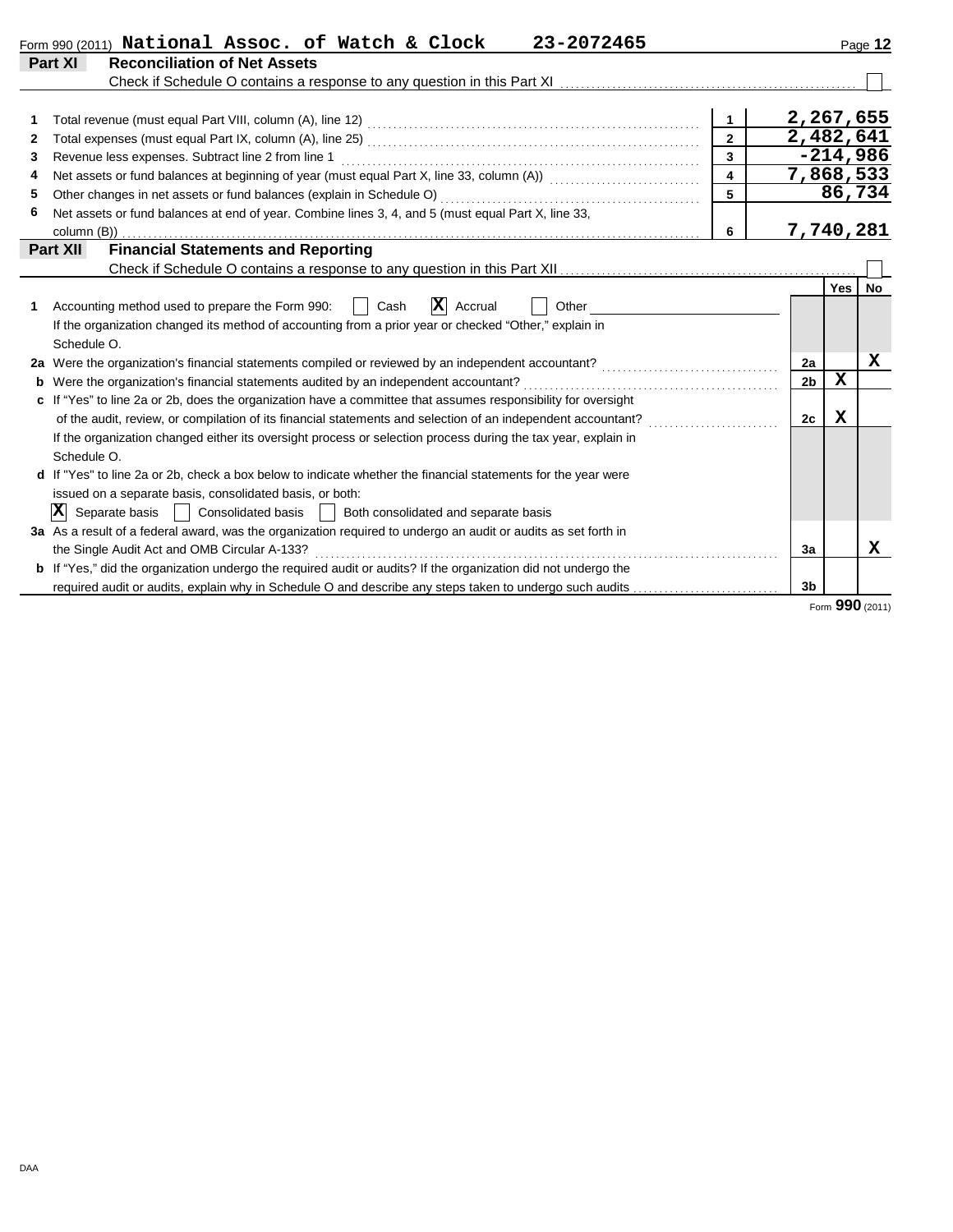| <b>SCHEDULE A</b>                                      |                                                            | <b>Public Charity Status and Public Support</b>                                                                                                                                                                                 |                                                        |    |                                           |    |                |                                    |                                                     |                            | OMB No. 1545-0047 |    |  |
|--------------------------------------------------------|------------------------------------------------------------|---------------------------------------------------------------------------------------------------------------------------------------------------------------------------------------------------------------------------------|--------------------------------------------------------|----|-------------------------------------------|----|----------------|------------------------------------|-----------------------------------------------------|----------------------------|-------------------|----|--|
| (Form 990 or 990-EZ)                                   |                                                            | Complete if the organization is a section 501(c)(3) organization or a section                                                                                                                                                   |                                                        |    |                                           |    |                |                                    |                                                     |                            |                   |    |  |
|                                                        |                                                            | 4947(a)(1) nonexempt charitable trust.                                                                                                                                                                                          |                                                        |    |                                           |    |                |                                    |                                                     | <b>Open to Public</b>      |                   |    |  |
| Department of the Treasury<br>Internal Revenue Service |                                                            | ▶ Attach to Form 990 or Form 990-EZ. ▶ See separate instructions.                                                                                                                                                               |                                                        |    |                                           |    |                |                                    |                                                     |                            | <b>Inspection</b> |    |  |
| Name of the organization                               | Collectors, Inc.                                           | National Assoc. of Watch & Clock                                                                                                                                                                                                |                                                        |    |                                           |    |                |                                    | <b>Employer identification number</b><br>23-2072465 |                            |                   |    |  |
| Part I                                                 |                                                            | Reason for Public Charity Status (All organizations must complete this part.) See instructions.                                                                                                                                 |                                                        |    |                                           |    |                |                                    |                                                     |                            |                   |    |  |
|                                                        |                                                            | The organization is not a private foundation because it is: (For lines 1 through 11, check only one box.)                                                                                                                       |                                                        |    |                                           |    |                |                                    |                                                     |                            |                   |    |  |
| 1                                                      |                                                            | A church, convention of churches, or association of churches described in section 170(b)(1)(A)(i).                                                                                                                              |                                                        |    |                                           |    |                |                                    |                                                     |                            |                   |    |  |
| 2                                                      |                                                            | A school described in section 170(b)(1)(A)(ii). (Attach Schedule E.)                                                                                                                                                            |                                                        |    |                                           |    |                |                                    |                                                     |                            |                   |    |  |
| 3<br>4                                                 |                                                            | A hospital or a cooperative hospital service organization described in section 170(b)(1)(A)(iii).                                                                                                                               |                                                        |    |                                           |    |                |                                    |                                                     |                            |                   |    |  |
| city, and state:                                       |                                                            | A medical research organization operated in conjunction with a hospital described in section 170(b)(1)(A)(iii). Enter the hospital's name,                                                                                      |                                                        |    |                                           |    |                |                                    |                                                     |                            |                   |    |  |
| 5                                                      |                                                            | An organization operated for the benefit of a college or university owned or operated by a governmental unit described in                                                                                                       |                                                        |    |                                           |    |                |                                    |                                                     |                            |                   |    |  |
|                                                        | section 170(b)(1)(A)(iv). (Complete Part II.)              |                                                                                                                                                                                                                                 |                                                        |    |                                           |    |                |                                    |                                                     |                            |                   |    |  |
| 6                                                      |                                                            | A federal, state, or local government or governmental unit described in section 170(b)(1)(A)(v).                                                                                                                                |                                                        |    |                                           |    |                |                                    |                                                     |                            |                   |    |  |
| 7                                                      | described in section 170(b)(1)(A)(vi). (Complete Part II.) | An organization that normally receives a substantial part of its support from a governmental unit or from the general public                                                                                                    |                                                        |    |                                           |    |                |                                    |                                                     |                            |                   |    |  |
| 8                                                      |                                                            | A community trust described in section 170(b)(1)(A)(vi). (Complete Part II.)                                                                                                                                                    |                                                        |    |                                           |    |                |                                    |                                                     |                            |                   |    |  |
| $ \mathbf{X} $<br>9                                    |                                                            | An organization that normally receives: (1) more than 33 1/3% of its support from contributions, membership fees, and gross                                                                                                     |                                                        |    |                                           |    |                |                                    |                                                     |                            |                   |    |  |
|                                                        |                                                            | receipts from activities related to its exempt functions—subject to certain exceptions, and (2) no more than 33 1/3% of its                                                                                                     |                                                        |    |                                           |    |                |                                    |                                                     |                            |                   |    |  |
|                                                        |                                                            | support from gross investment income and unrelated business taxable income (less section 511 tax) from businesses                                                                                                               |                                                        |    |                                           |    |                |                                    |                                                     |                            |                   |    |  |
| 10                                                     |                                                            | acquired by the organization after June 30, 1975. See section 509(a)(2). (Complete Part III.)                                                                                                                                   |                                                        |    |                                           |    |                |                                    |                                                     |                            |                   |    |  |
| 11                                                     |                                                            | An organization organized and operated exclusively to test for public safety. See section 509(a)(4).<br>An organization organized and operated exclusively for the benefit of, to perform the functions of, or to carry out the |                                                        |    |                                           |    |                |                                    |                                                     |                            |                   |    |  |
|                                                        |                                                            | purposes of one or more publicly supported organizations described in section $509(a)(1)$ or section $509(a)(2)$ . See section                                                                                                  |                                                        |    |                                           |    |                |                                    |                                                     |                            |                   |    |  |
|                                                        |                                                            | 509(a)(3). Check the box that describes the type of supporting organization and complete lines 11e through 11h.                                                                                                                 |                                                        |    |                                           |    |                |                                    |                                                     |                            |                   |    |  |
| Type I<br>a                                            | Type II<br>b                                               | Type III-Functionally integrated<br>c                                                                                                                                                                                           |                                                        |    | d                                         |    | Type III-Other |                                    |                                                     |                            |                   |    |  |
| е                                                      |                                                            | By checking this box, I certify that the organization is not controlled directly or indirectly by one or more disqualified persons                                                                                              |                                                        |    |                                           |    |                |                                    |                                                     |                            |                   |    |  |
| or section $509(a)(2)$ .                               |                                                            | other than foundation managers and other than one or more publicly supported organizations described in section 509(a)(1)                                                                                                       |                                                        |    |                                           |    |                |                                    |                                                     |                            |                   |    |  |
| f                                                      |                                                            | If the organization received a written determination from the IRS that it is a Type I, Type II, or Type III supporting                                                                                                          |                                                        |    |                                           |    |                |                                    |                                                     |                            |                   |    |  |
| organization, check this box                           |                                                            |                                                                                                                                                                                                                                 |                                                        |    |                                           |    |                |                                    |                                                     |                            |                   |    |  |
| g                                                      |                                                            | Since August 17, 2006, has the organization accepted any gift or contribution from any of the                                                                                                                                   |                                                        |    |                                           |    |                |                                    |                                                     |                            |                   |    |  |
| following persons?                                     |                                                            | (i) A person who directly or indirectly controls, either alone or together with persons described in (ii) and                                                                                                                   |                                                        |    |                                           |    |                |                                    |                                                     |                            |                   |    |  |
|                                                        |                                                            |                                                                                                                                                                                                                                 |                                                        |    |                                           |    |                |                                    |                                                     | 11g(i)                     | Yes               | No |  |
|                                                        | (ii) A family member of a person described in (i) above?   |                                                                                                                                                                                                                                 |                                                        |    |                                           |    |                |                                    |                                                     | 11g(ii)                    |                   |    |  |
|                                                        |                                                            | (iii) A 35% controlled entity of a person described in (i) or (ii) above?                                                                                                                                                       |                                                        |    |                                           |    |                |                                    |                                                     | 11g(iii)                   |                   |    |  |
| h                                                      |                                                            | Provide the following information about the supported organization(s)                                                                                                                                                           |                                                        |    |                                           |    |                |                                    |                                                     |                            |                   |    |  |
| (i) Name of supported<br>organization                  | (ii) EIN                                                   | (iii) Type of organization<br>(described on lines 1-9                                                                                                                                                                           | (iv) Is the organization<br>in col. (i) listed in your |    | (v) Did you notify<br>the organization in |    |                | (vi) Is the<br>organization in col |                                                     | (vii) Amount of<br>support |                   |    |  |
|                                                        |                                                            | above or IRC section                                                                                                                                                                                                            | governing document?                                    |    | col. (i) of your<br>support?              |    |                | (i) organized in the<br>U.S.?      |                                                     |                            |                   |    |  |
|                                                        |                                                            | (see instructions))                                                                                                                                                                                                             | Yes                                                    | No | Yes                                       | No | Yes            | No                                 |                                                     |                            |                   |    |  |
| (A)                                                    |                                                            |                                                                                                                                                                                                                                 |                                                        |    |                                           |    |                |                                    |                                                     |                            |                   |    |  |
|                                                        |                                                            |                                                                                                                                                                                                                                 |                                                        |    |                                           |    |                |                                    |                                                     |                            |                   |    |  |
| (B)                                                    |                                                            |                                                                                                                                                                                                                                 |                                                        |    |                                           |    |                |                                    |                                                     |                            |                   |    |  |
| (C)                                                    |                                                            |                                                                                                                                                                                                                                 |                                                        |    |                                           |    |                |                                    |                                                     |                            |                   |    |  |
|                                                        |                                                            |                                                                                                                                                                                                                                 |                                                        |    |                                           |    |                |                                    |                                                     |                            |                   |    |  |
| (D)                                                    |                                                            |                                                                                                                                                                                                                                 |                                                        |    |                                           |    |                |                                    |                                                     |                            |                   |    |  |
| (E)                                                    |                                                            |                                                                                                                                                                                                                                 |                                                        |    |                                           |    |                |                                    |                                                     |                            |                   |    |  |
|                                                        |                                                            |                                                                                                                                                                                                                                 |                                                        |    |                                           |    |                |                                    |                                                     |                            |                   |    |  |
| Total                                                  |                                                            |                                                                                                                                                                                                                                 |                                                        |    |                                           |    |                |                                    |                                                     |                            |                   |    |  |

**For Paperwork Reduction Act Notice, see the Instructions for Form 990 or 990-EZ.**

**Schedule A (Form 990 or 990-EZ) 2011**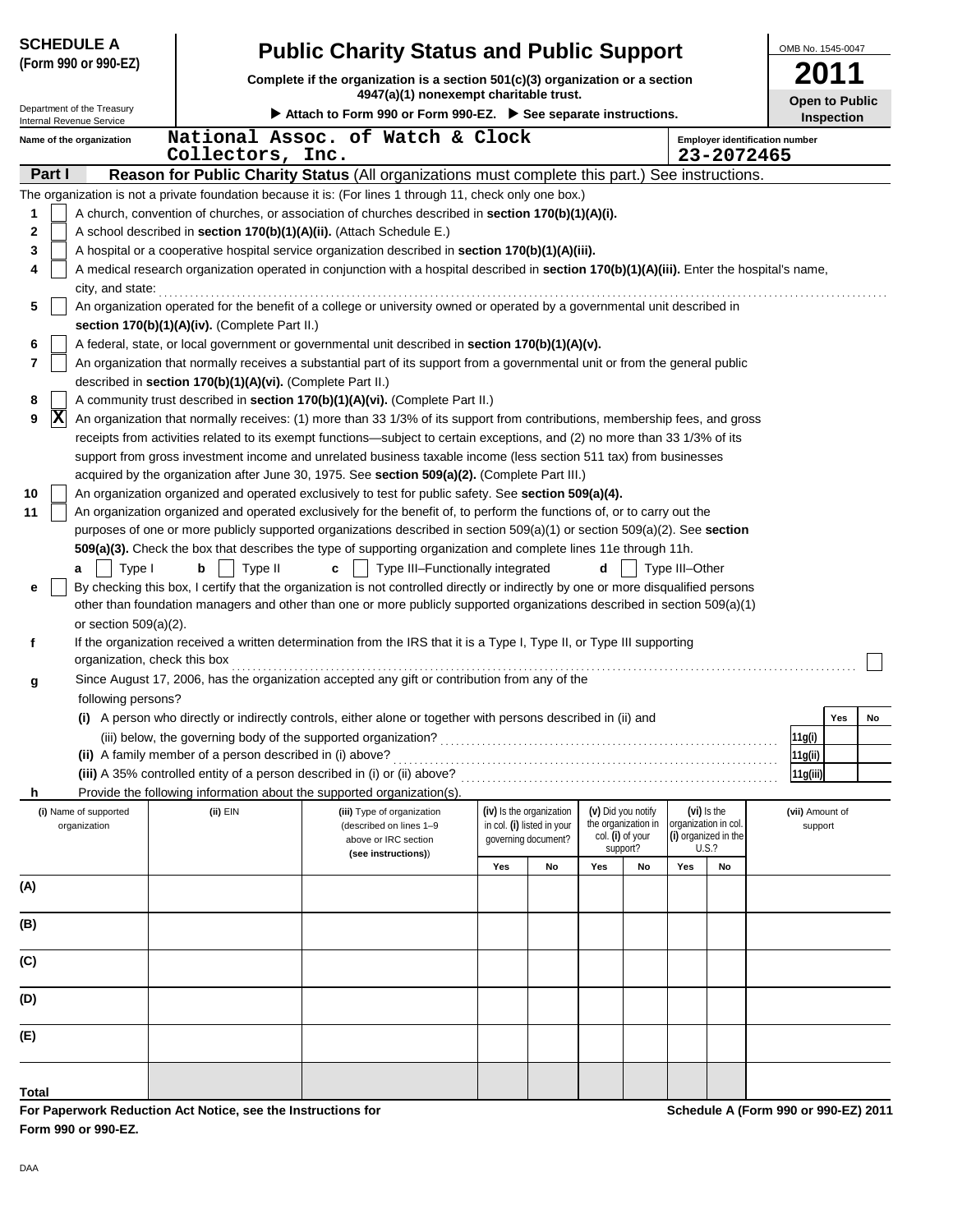|              | Schedule A (Form 990 or 990-EZ) 2011 National Assoc. of Watch & Clock                                                                                                                                                                    |          |          |            |            | 23-2072465 |          | Page 2    |
|--------------|------------------------------------------------------------------------------------------------------------------------------------------------------------------------------------------------------------------------------------------|----------|----------|------------|------------|------------|----------|-----------|
|              | Support Schedule for Organizations Described in Sections 170(b)(1)(A)(iv) and 170(b)(1)(A)(vi)<br>Part II                                                                                                                                |          |          |            |            |            |          |           |
|              | (Complete only if you checked the box on line 5, 7, or 8 of Part I or if the organization failed to qualify under                                                                                                                        |          |          |            |            |            |          |           |
|              | Part III. If the organization fails to qualify under the tests listed below, please complete Part III.)                                                                                                                                  |          |          |            |            |            |          |           |
|              | <b>Section A. Public Support</b>                                                                                                                                                                                                         |          |          |            |            |            |          |           |
|              | Calendar year (or fiscal year beginning in) ▶                                                                                                                                                                                            | (a) 2007 | (b) 2008 | $(c)$ 2009 | $(d)$ 2010 | (e) 2011   |          | (f) Total |
| 1            | Gifts, grants, contributions, and<br>membership fees received. (Do not<br>include any "unusual grants.")                                                                                                                                 |          |          |            |            |            |          |           |
| $\mathbf{2}$ | Tax revenues levied for the<br>organization's benefit and either paid<br>to or expended on its behalf                                                                                                                                    |          |          |            |            |            |          |           |
| 3            | The value of services or facilities<br>furnished by a governmental unit to the<br>organization without charge                                                                                                                            |          |          |            |            |            |          |           |
| 4            | Total. Add lines 1 through 3<br>a na matalagan.<br>Manazarta                                                                                                                                                                             |          |          |            |            |            |          |           |
| 5            | The portion of total contributions by<br>each person (other than a<br>governmental unit or publicly<br>supported organization) included on<br>line 1 that exceeds 2% of the amount<br>shown on line 11, column (f)                       |          |          |            |            |            |          |           |
| 6            | Public support. Subtract line 5 from line 4                                                                                                                                                                                              |          |          |            |            |            |          |           |
|              | <b>Section B. Total Support</b>                                                                                                                                                                                                          |          |          |            |            |            |          |           |
|              | Calendar year (or fiscal year beginning in) ▶                                                                                                                                                                                            | (a) 2007 | (b) 2008 | $(c)$ 2009 | $(d)$ 2010 | (e) $2011$ |          | (f) Total |
| 7<br>8       | Amounts from line 4<br>Gross income from interest, dividends,<br>payments received on securities loans,<br>rents, royalties and income from similar<br>$sources \dots \dots \dots \dots \dots \dots \dots \dots \dots \dots \dots \dots$ |          |          |            |            |            |          |           |
| 9            | Net income from unrelated business<br>activities, whether or not the business<br>is regularly carried on                                                                                                                                 |          |          |            |            |            |          |           |
| 10           | Other income. Do not include gain or<br>loss from the sale of capital assets<br>(Explain in Part IV.)                                                                                                                                    |          |          |            |            |            |          |           |
| 11           | Total support. Add lines 7 through 10                                                                                                                                                                                                    |          |          |            |            |            |          |           |
| 12           | Gross receipts from related activities, etc. (see instructions)                                                                                                                                                                          |          |          |            |            |            | 12       |           |
| 13           | First five years. If the Form 990 is for the organization's first, second, third, fourth, or fifth tax year as a section 501(c)(3)                                                                                                       |          |          |            |            |            |          |           |
|              | organization, check this box and stop here                                                                                                                                                                                               |          |          |            |            |            |          |           |
|              | Section C. Computation of Public Support Percentage                                                                                                                                                                                      |          |          |            |            |            |          |           |
| 14<br>15     | Public support percentage for 2011 (line 6, column (f) divided by line 11, column (f)) [[[[[[[[[[[[[[[[[[[[[[<br>Public support percentage from 2010 Schedule A, Part II, line 14                                                        |          |          |            |            |            | 14<br>15 | %<br>%    |
| 16a          | 33 1/3% support test-2011. If the organization did not check the box on line 13, and line 14 is 33 1/3% or more, check this                                                                                                              |          |          |            |            |            |          |           |
|              | box and stop here. The organization qualifies as a publicly supported organization                                                                                                                                                       |          |          |            |            |            |          |           |
| b            | 33 1/3% support test-2010. If the organization did not check a box on line 13 or 16a, and line 15 is 33 1/3% or more,                                                                                                                    |          |          |            |            |            |          |           |
|              | check this box and stop here. The organization qualifies as a publicly supported organization                                                                                                                                            |          |          |            |            |            |          |           |
| 17а          | 10%-facts-and-circumstances test-2011. If the organization did not check a box on line 13, 16a, or 16b, and line 14 is                                                                                                                   |          |          |            |            |            |          |           |
|              | 10% or more, and if the organization meets the "facts-and-circumstances" test, check this box and stop here. Explain in                                                                                                                  |          |          |            |            |            |          |           |
|              | Part IV how the organization meets the "facts-and-circumstances" test. The organization qualifies as a publicly supported                                                                                                                |          |          |            |            |            |          |           |
|              | organization                                                                                                                                                                                                                             |          |          |            |            |            |          |           |
| b            | 10%-facts-and-circumstances test-2010. If the organization did not check a box on line 13, 16a, 16b, or 17a, and line                                                                                                                    |          |          |            |            |            |          |           |
|              | 15 is 10% or more, and if the organization meets the "facts-and-circumstances" test, check this box and stop here.                                                                                                                       |          |          |            |            |            |          |           |
|              | Explain in Part IV how the organization meets the "facts-and-circumstances" test. The organization qualifies as a publicly                                                                                                               |          |          |            |            |            |          |           |
|              | supported organization                                                                                                                                                                                                                   |          |          |            |            |            |          |           |
| 18           | Private foundation. If the organization did not check a box on line 13, 16a, 16b, 17a, or 17b, check this box and see                                                                                                                    |          |          |            |            |            |          |           |
|              | <b>instructions</b>                                                                                                                                                                                                                      |          |          |            |            |            |          |           |

**Schedule A (Form 990 or 990-EZ) 2011**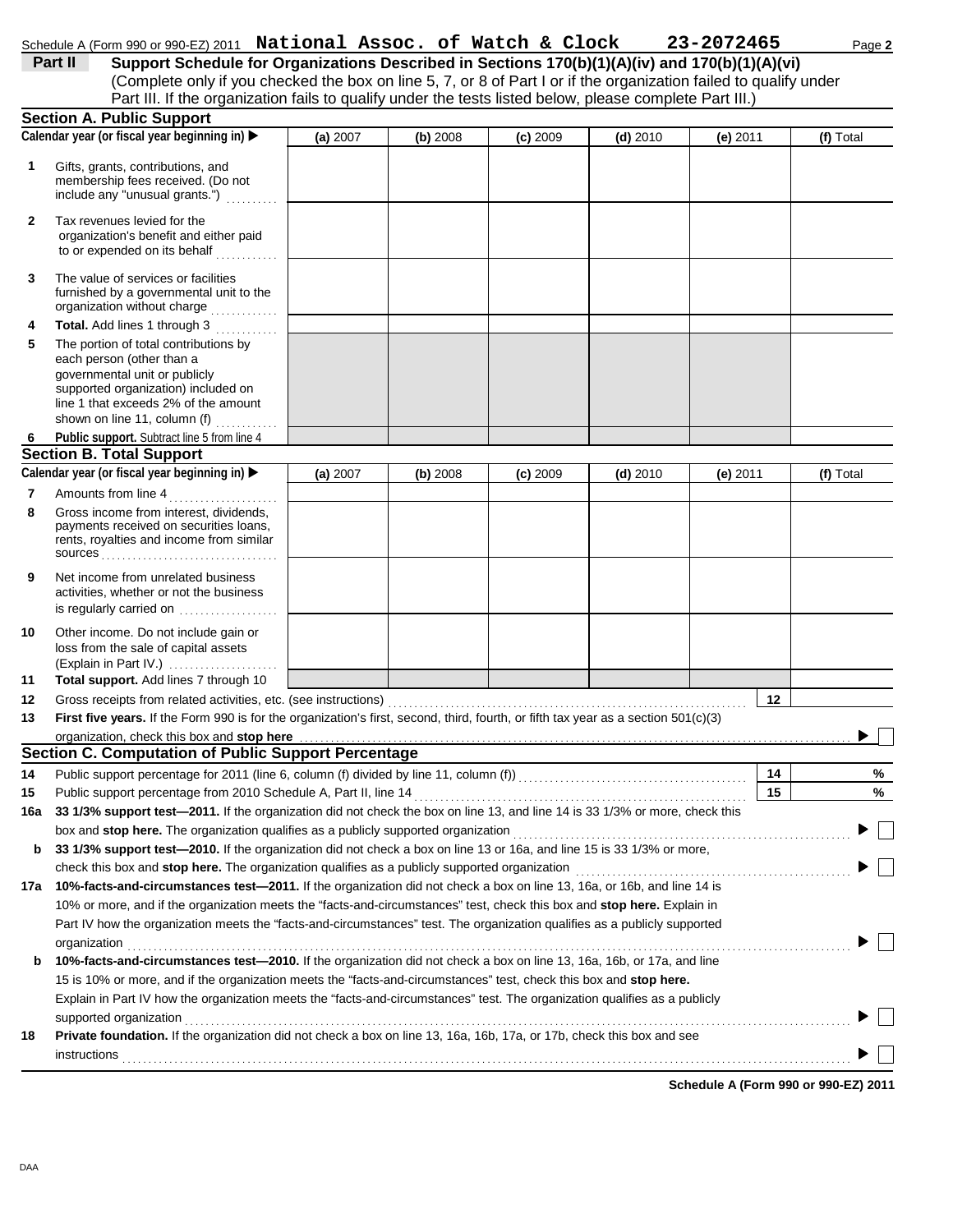|              | Schedule A (Form 990 or 990-EZ) 2011 National Assoc. of Watch & Clock                                                                                                                                                                                           |           |           |            |            | 23-2072465 | Page 3                                   |
|--------------|-----------------------------------------------------------------------------------------------------------------------------------------------------------------------------------------------------------------------------------------------------------------|-----------|-----------|------------|------------|------------|------------------------------------------|
|              | Support Schedule for Organizations Described in Section 509(a)(2)<br>Part III                                                                                                                                                                                   |           |           |            |            |            |                                          |
|              | (Complete only if you checked the box on line 9 of Part I or if the organization failed to qualify under Part II.                                                                                                                                               |           |           |            |            |            |                                          |
|              | If the organization fails to qualify under the tests listed below, please complete Part II.)                                                                                                                                                                    |           |           |            |            |            |                                          |
|              | <b>Section A. Public Support</b>                                                                                                                                                                                                                                |           |           |            |            |            |                                          |
|              | Calendar year (or fiscal year beginning in) ▶                                                                                                                                                                                                                   | (a) 2007  | (b) 2008  | $(c)$ 2009 | $(d)$ 2010 | $(e)$ 2011 | (f) Total                                |
| 1            | Gifts, grants, contributions, and membership<br>fees received. (Do not include any "unusual                                                                                                                                                                     | 368,568   | 286,333   | 205,095    | 170,101    | 363,345    | 1,393,442                                |
| $\mathbf{2}$ | Gross receipts from admissions, merchandise<br>sold or services performed, or facilities<br>furnished in any activity that is related to the<br>organization's tax-exempt purpose                                                                               | 1,929,438 | 1,906,876 | 2,193,190  | 2,175,972  | 1,937,104  | 10,142,580                               |
| 3            | Gross receipts from activities that are not an<br>unrelated trade or business under section 513                                                                                                                                                                 |           |           |            |            |            |                                          |
| 4            | Tax revenues levied for the<br>organization's benefit and either paid<br>to or expended on its behalf                                                                                                                                                           |           |           |            |            |            |                                          |
| 5            | The value of services or facilities<br>furnished by a governmental unit to the<br>organization without charge                                                                                                                                                   |           |           |            |            |            |                                          |
| 6            | Total. Add lines 1 through 5                                                                                                                                                                                                                                    | 2,298,006 | 2,193,209 | 2,398,285  | 2,346,073  | 2,300,449  | 11,536,022                               |
|              | 7a Amounts included on lines 1, 2, and 3<br>received from disqualified persons                                                                                                                                                                                  | 10,634    | 12,299    | 11,271     | 4,468      | 28,037     | 66,709                                   |
| b            | Amounts included on lines 2 and 3<br>received from other than disqualified<br>persons that exceed the greater of \$5,000<br>or 1% of the amount on line 13 for the year                                                                                         |           |           |            |            |            |                                          |
| c            | Add lines 7a and 7b<br>.                                                                                                                                                                                                                                        | 10,634    | 12,299    | 11,271     | 4,468      | 28,037     | 66,709                                   |
| 8            | Public support (Subtract line 7c from                                                                                                                                                                                                                           |           |           |            |            |            |                                          |
|              | line $6.$ )                                                                                                                                                                                                                                                     |           |           |            |            |            | 11,469,313                               |
|              | <b>Section B. Total Support</b>                                                                                                                                                                                                                                 |           |           |            |            |            |                                          |
|              | Calendar year (or fiscal year beginning in) ▶                                                                                                                                                                                                                   | (a) 2007  | (b) 2008  | $(c)$ 2009 | $(d)$ 2010 | $(e)$ 2011 | (f) Total                                |
| 9            | Amounts from line 6                                                                                                                                                                                                                                             | 2,298,006 | 2,193,209 | 2,398,285  | 2,346,073  | 2,300,449  | 11,536,022                               |
| 10a          | Gross income from interest, dividends,<br>payments received on securities loans, rents,<br>royalties and income from similar sources                                                                                                                            | 94,139    | 88,068    | 36,230     | 50,246     | 80,885     | 349,568                                  |
| b            | Unrelated business taxable income (less<br>section 511 taxes) from businesses<br>acquired after June 30, 1975                                                                                                                                                   |           |           |            |            |            |                                          |
| c            | Add lines 10a and 10b                                                                                                                                                                                                                                           | 94,139    | 88,068    | 36,230     | 50,246     | 80,885     | 349,568                                  |
| 11           | Net income from unrelated business<br>activities not included in line 10b, whether<br>or not the business is regularly carried on                                                                                                                               |           |           |            |            |            |                                          |
| 12           | Other income. Do not include gain or<br>loss from the sale of capital assets<br>(Explain in Part IV.)                                                                                                                                                           |           |           |            |            |            |                                          |
| 13           | Total support. (Add lines 9, 10c, 11,<br>and 12.)<br>the contract of the contract of the contract of the contract of the contract of the contract of the contract of                                                                                            | 2,392,145 | 2,281,277 | 2,434,515  | 2,396,319  | 2,381,334  | 11,885,590                               |
| 14           | First five years. If the Form 990 is for the organization's first, second, third, fourth, or fifth tax year as a section 501(c)(3)                                                                                                                              |           |           |            |            |            |                                          |
|              | organization, check this box and stop here<br><b>Section C. Computation of Public Support Percentage</b>                                                                                                                                                        |           |           |            |            |            |                                          |
|              |                                                                                                                                                                                                                                                                 |           |           |            |            |            |                                          |
| 15           | Public support percentage for 2011 (line 8, column (f) divided by line 13, column (f)) [[[[[[[[[[[[[[[[[[[[[[                                                                                                                                                   |           |           |            |            | 15         | 96.50%                                   |
| 16           |                                                                                                                                                                                                                                                                 |           |           |            |            | 16         | $96.51\%$                                |
|              | Section D. Computation of Investment Income Percentage                                                                                                                                                                                                          |           |           |            |            |            |                                          |
| 17           | Investment income percentage for 2011 (line 10c, column (f) divided by line 13, column (f)) [[[[[[[[[[[[[[[[[[                                                                                                                                                  |           |           |            |            | 17         | 3%                                       |
| 18           | Investment income percentage from 2010 Schedule A, Part III, line 17                                                                                                                                                                                            |           |           |            |            | 18         | 3%                                       |
| 19a          | 33 1/3% support tests-2011. If the organization did not check the box on line 14, and line 15 is more than 33 1/3%, and line                                                                                                                                    |           |           |            |            |            | $\triangleright$ $\overline{\mathbf{X}}$ |
| b            | 17 is not more than 33 1/3%, check this box and stop here. The organization qualifies as a publicly supported organization<br>33 1/3% support tests-2010. If the organization did not check a box on line 14 or line 19a, and line 16 is more than 33 1/3%, and |           |           |            |            |            |                                          |
|              | line 18 is not more than 33 1/3%, check this box and stop here. The organization qualifies as a publicly supported organization                                                                                                                                 |           |           |            |            |            |                                          |
| 20           | Private foundation. If the organization did not check a box on line 14, 19a, or 19b, check this box and see instructions                                                                                                                                        |           |           |            |            |            |                                          |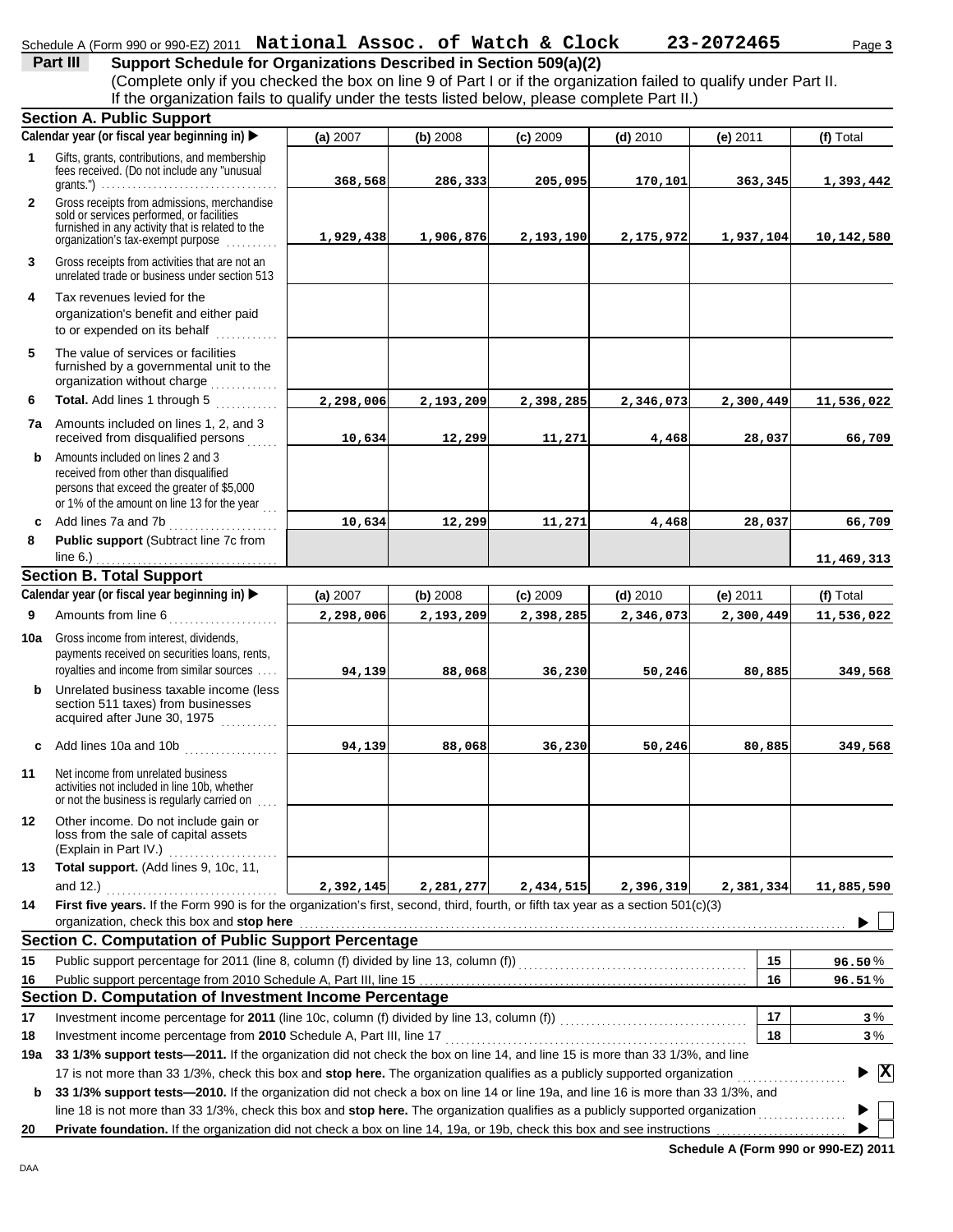|                |  |  |                                                                                                                                                                                                                                                                                                                                       | Page 4 |
|----------------|--|--|---------------------------------------------------------------------------------------------------------------------------------------------------------------------------------------------------------------------------------------------------------------------------------------------------------------------------------------|--------|
| instructions). |  |  | Schedule A (Form 990 or 990-EZ) 2011 <b>National Assoc. of Watch &amp; Clock</b> 23-2072465<br><b>Part IV</b> Supplemental Information. Complete this part to provide the explanations required by Part II, line 10;<br>Part II, line 17a or 17b; and Part III, line 12. Also complete this part for any additional information. (See |        |
|                |  |  |                                                                                                                                                                                                                                                                                                                                       |        |
|                |  |  |                                                                                                                                                                                                                                                                                                                                       |        |
|                |  |  |                                                                                                                                                                                                                                                                                                                                       |        |
|                |  |  |                                                                                                                                                                                                                                                                                                                                       |        |
|                |  |  |                                                                                                                                                                                                                                                                                                                                       |        |
|                |  |  |                                                                                                                                                                                                                                                                                                                                       |        |
|                |  |  |                                                                                                                                                                                                                                                                                                                                       |        |
|                |  |  |                                                                                                                                                                                                                                                                                                                                       |        |
|                |  |  |                                                                                                                                                                                                                                                                                                                                       |        |
|                |  |  |                                                                                                                                                                                                                                                                                                                                       |        |
|                |  |  |                                                                                                                                                                                                                                                                                                                                       |        |
|                |  |  |                                                                                                                                                                                                                                                                                                                                       |        |
|                |  |  |                                                                                                                                                                                                                                                                                                                                       |        |
|                |  |  |                                                                                                                                                                                                                                                                                                                                       |        |
|                |  |  |                                                                                                                                                                                                                                                                                                                                       |        |
|                |  |  |                                                                                                                                                                                                                                                                                                                                       |        |
|                |  |  |                                                                                                                                                                                                                                                                                                                                       |        |
|                |  |  |                                                                                                                                                                                                                                                                                                                                       |        |
|                |  |  |                                                                                                                                                                                                                                                                                                                                       |        |
|                |  |  |                                                                                                                                                                                                                                                                                                                                       |        |
|                |  |  |                                                                                                                                                                                                                                                                                                                                       |        |
|                |  |  |                                                                                                                                                                                                                                                                                                                                       |        |
|                |  |  |                                                                                                                                                                                                                                                                                                                                       |        |
|                |  |  |                                                                                                                                                                                                                                                                                                                                       |        |
|                |  |  |                                                                                                                                                                                                                                                                                                                                       |        |
|                |  |  |                                                                                                                                                                                                                                                                                                                                       |        |
|                |  |  |                                                                                                                                                                                                                                                                                                                                       |        |
|                |  |  |                                                                                                                                                                                                                                                                                                                                       |        |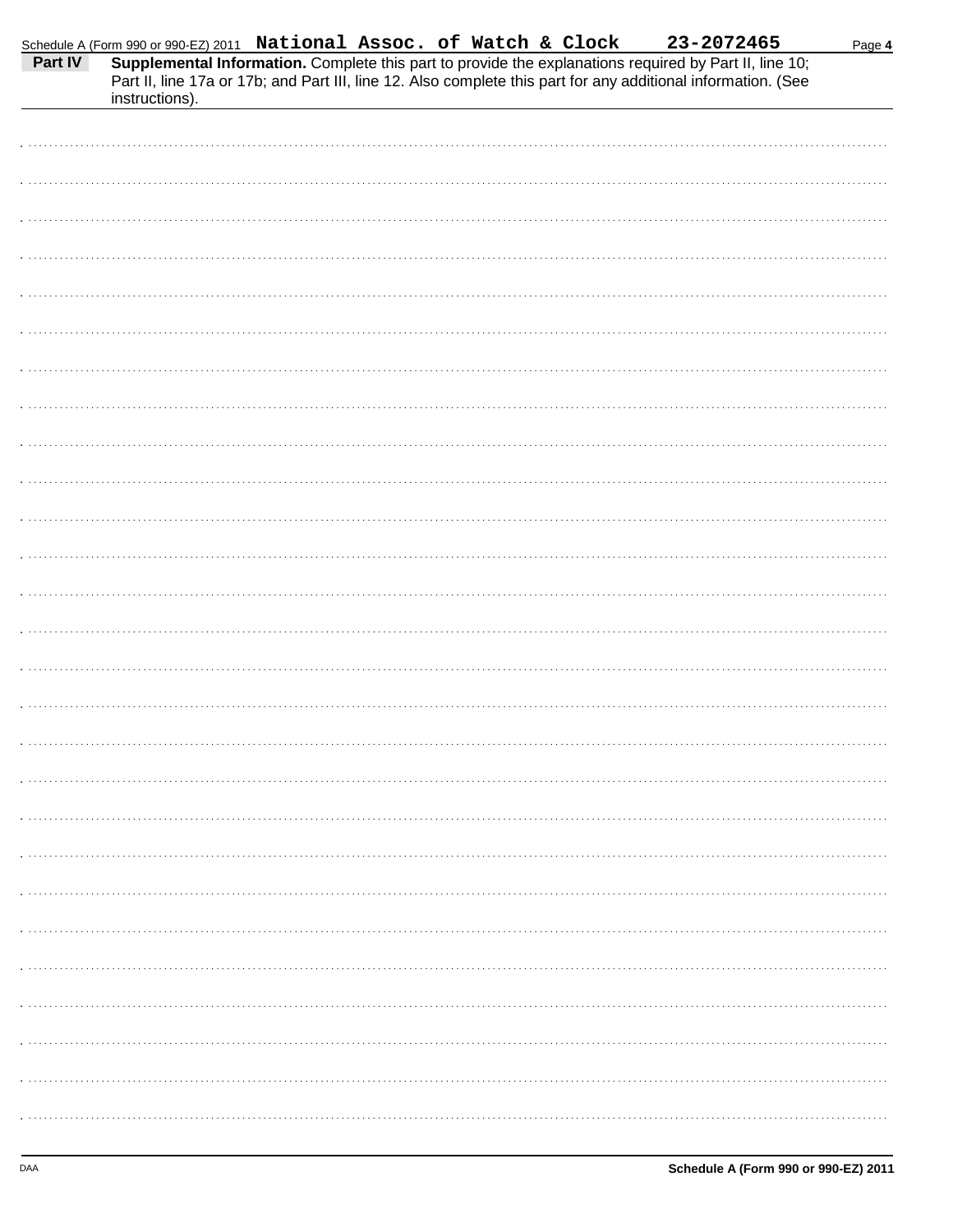| <b>SCHEDULE D</b> |  |
|-------------------|--|
| (Form 990)        |  |

Department of the Treasury Internal Revenue Service

## **Supplemental Financial Statements**

▶ Attach to Form 990. ▶ See separate instructions. **Part IV, line 6, 7, 8, 9, 10, 11a, 11b, 11c, 11d, 11e, 11f, 12a, or 12b. Complete if the organization answered "Yes," to Form 990,**



|   | Name of the organization                                                                                                                                                                                                      |                                                     | <b>Employer identification number</b> |
|---|-------------------------------------------------------------------------------------------------------------------------------------------------------------------------------------------------------------------------------|-----------------------------------------------------|---------------------------------------|
|   | National Assoc. of Watch & Clock                                                                                                                                                                                              |                                                     | 23-2072465                            |
|   | Collectors, Inc.<br>Organizations Maintaining Donor Advised Funds or Other Similar Funds or Accounts. Complete if the<br>Part I                                                                                               |                                                     |                                       |
|   | organization answered "Yes" to Form 990, Part IV, line 6.                                                                                                                                                                     |                                                     |                                       |
|   |                                                                                                                                                                                                                               | (a) Donor advised funds                             | (b) Funds and other accounts          |
| 1 | Total number at end of year                                                                                                                                                                                                   |                                                     |                                       |
| 2 |                                                                                                                                                                                                                               |                                                     |                                       |
| 3 |                                                                                                                                                                                                                               |                                                     |                                       |
| 4 |                                                                                                                                                                                                                               |                                                     |                                       |
| 5 | Did the organization inform all donors and donor advisors in writing that the assets held in donor advised                                                                                                                    |                                                     |                                       |
|   |                                                                                                                                                                                                                               |                                                     | Yes<br>No                             |
| 6 | Did the organization inform all grantees, donors, and donor advisors in writing that grant funds can be used                                                                                                                  |                                                     |                                       |
|   | only for charitable purposes and not for the benefit of the donor or donor advisor, or for any other purpose                                                                                                                  |                                                     |                                       |
|   | conferring impermissible private benefit?                                                                                                                                                                                     |                                                     | Yes<br>No                             |
|   | Conservation Easements. Complete if the organization answered "Yes" to Form 990, Part IV, line 7.<br>Part II                                                                                                                  |                                                     |                                       |
| 1 | Purpose(s) of conservation easements held by the organization (check all that apply).                                                                                                                                         |                                                     |                                       |
|   | Preservation of land for public use (e.g., recreation or education)                                                                                                                                                           | Preservation of an historically important land area |                                       |
|   | Protection of natural habitat                                                                                                                                                                                                 | Preservation of a certified historic structure      |                                       |
|   | Preservation of open space                                                                                                                                                                                                    |                                                     |                                       |
| 2 | Complete lines 2a through 2d if the organization held a qualified conservation contribution in the form of a conservation<br>easement on the last day of the tax year.                                                        |                                                     |                                       |
|   |                                                                                                                                                                                                                               |                                                     | Held at the End of the Tax Year       |
| a | Total number of conservation easements [111] The conservation of the conservation of the conservation of the conservation of the conservation of the conservation of the conservation of the conservation of the conservation |                                                     | 2a                                    |
|   |                                                                                                                                                                                                                               |                                                     | 2 <sub>b</sub>                        |
|   |                                                                                                                                                                                                                               |                                                     | 2c                                    |
|   | d Number of conservation easements included in (c) acquired after 8/17/06, and not on a                                                                                                                                       |                                                     |                                       |
|   |                                                                                                                                                                                                                               |                                                     | 2d                                    |
| 3 | Number of conservation easements modified, transferred, released, extinguished, or terminated by the organization during the                                                                                                  |                                                     |                                       |
|   | tax year $\blacktriangleright$<br>.                                                                                                                                                                                           |                                                     |                                       |
|   | Number of states where property subject to conservation easement is located ▶                                                                                                                                                 |                                                     |                                       |
| 5 | Does the organization have a written policy regarding the periodic monitoring, inspection, handling of                                                                                                                        |                                                     |                                       |
|   |                                                                                                                                                                                                                               |                                                     | Yes<br>No                             |
| 6 | Staff and volunteer hours devoted to monitoring, inspecting, and enforcing conservation easements during the year                                                                                                             |                                                     |                                       |
|   |                                                                                                                                                                                                                               |                                                     |                                       |
| 7 | Amount of expenses incurred in monitoring, inspecting, and enforcing conservation easements during the year                                                                                                                   |                                                     |                                       |
|   | ▶ \$                                                                                                                                                                                                                          |                                                     |                                       |
| 8 | Does each conservation easement reported on line 2(d) above satisfy the requirements of section 170(h)(4)(B)                                                                                                                  |                                                     |                                       |
|   |                                                                                                                                                                                                                               |                                                     | <b>Yes</b><br>No                      |
| 9 | In Part XIV, describe how the organization reports conservation easements in its revenue and expense statement, and                                                                                                           |                                                     |                                       |
|   | balance sheet, and include, if applicable, the text of the footnote to the organization's financial statements that describes the<br>organization's accounting for conservation easements.                                    |                                                     |                                       |
|   | Organizations Maintaining Collections of Art, Historical Treasures, or Other Similar Assets.<br><b>Part III</b>                                                                                                               |                                                     |                                       |
|   | Complete if the organization answered "Yes" to Form 990, Part IV, line 8.                                                                                                                                                     |                                                     |                                       |
|   | 1a If the organization elected, as permitted under SFAS 116 (ASC 958), not to report in its revenue statement and balance sheet                                                                                               |                                                     |                                       |
|   | works of art, historical treasures, or other similar assets held for public exhibition, education, or research in furtherance of                                                                                              |                                                     |                                       |
|   | public service, provide, in Part XIV, the text of the footnote to its financial statements that describes these items.                                                                                                        |                                                     |                                       |
|   | <b>b</b> If the organization elected, as permitted under SFAS 116 (ASC 958), to report in its revenue statement and balance sheet                                                                                             |                                                     |                                       |
|   | works of art, historical treasures, or other similar assets held for public exhibition, education, or research in furtherance of                                                                                              |                                                     |                                       |
|   | public service, provide the following amounts relating to these items:                                                                                                                                                        |                                                     |                                       |
|   | (i) Revenues included in Form 990, Part VIII, line 1 [2010] CONDITIONAL REVENUES IN REVENUES And The Second Li                                                                                                                |                                                     |                                       |
|   |                                                                                                                                                                                                                               |                                                     |                                       |
| 2 | If the organization received or held works of art, historical treasures, or other similar assets for financial gain, provide the                                                                                              |                                                     |                                       |
|   | following amounts required to be reported under SFAS 116 (ASC 958) relating to these items:                                                                                                                                   |                                                     |                                       |
| a |                                                                                                                                                                                                                               |                                                     |                                       |
|   |                                                                                                                                                                                                                               |                                                     |                                       |

DAA **For Paperwork Reduction Act Notice, see the Instructions for Form 990.**

| Schedule D (Form 990) 2011 |  |  |
|----------------------------|--|--|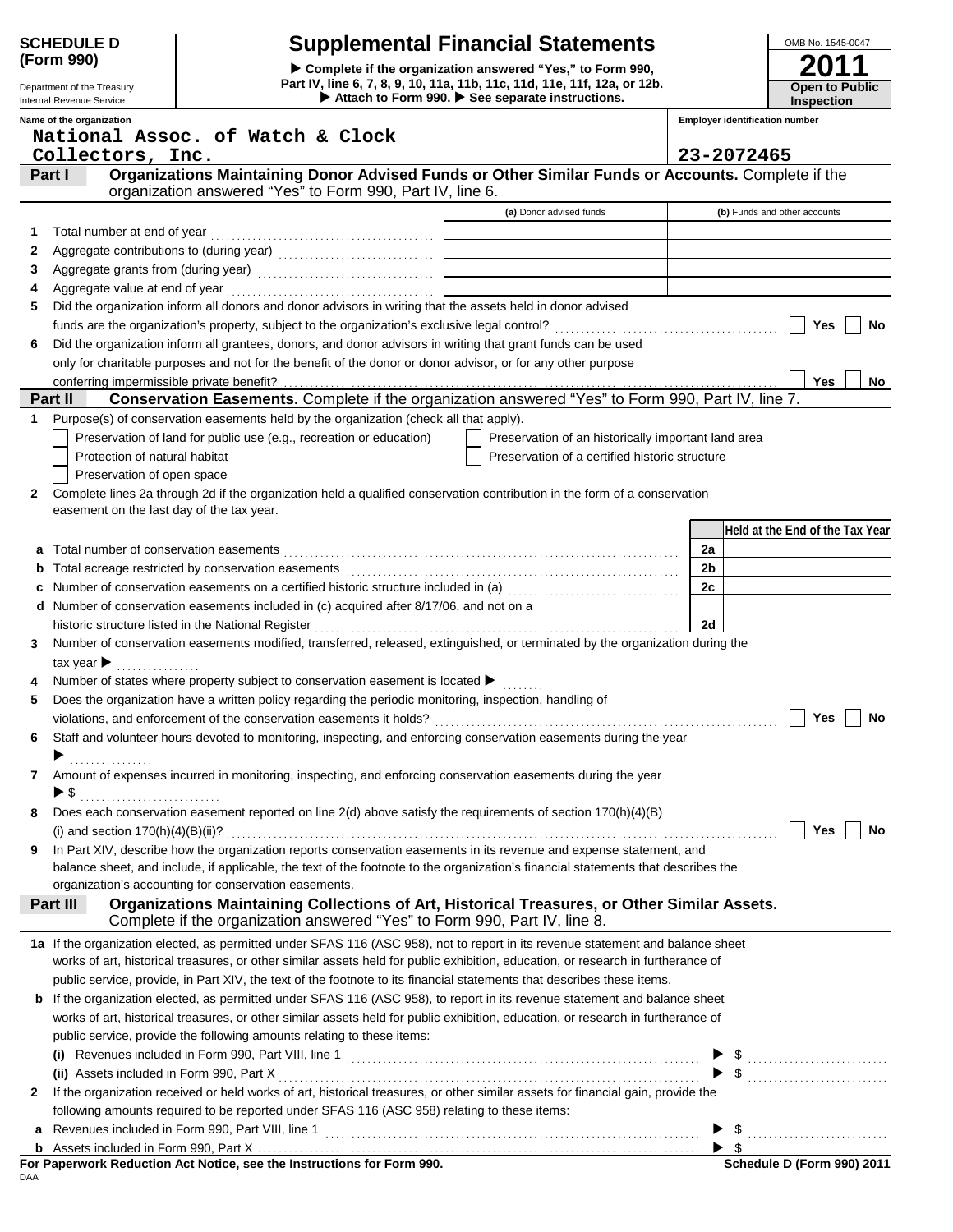|                                                                                                                                                                                   | Schedule D (Form 990) 2011 National Assoc. of Watch & Clock                                                                                                                                                                          |                         |                           |                    | 23-2072465           | Page 2              |  |  |
|-----------------------------------------------------------------------------------------------------------------------------------------------------------------------------------|--------------------------------------------------------------------------------------------------------------------------------------------------------------------------------------------------------------------------------------|-------------------------|---------------------------|--------------------|----------------------|---------------------|--|--|
|                                                                                                                                                                                   | Organizations Maintaining Collections of Art, Historical Treasures, or Other Similar Assets (continued)<br>Part II                                                                                                                   |                         |                           |                    |                      |                     |  |  |
| Using the organization's acquisition, accession, and other records, check any of the following that are a significant use of its<br>3<br>collection items (check all that apply): |                                                                                                                                                                                                                                      |                         |                           |                    |                      |                     |  |  |
| a                                                                                                                                                                                 | $ \mathbf{X} $ Public exhibition                                                                                                                                                                                                     |                         | Loan or exchange programs |                    |                      |                     |  |  |
| b                                                                                                                                                                                 | $ \mathbf{x} $<br>Scholarly research                                                                                                                                                                                                 |                         |                           |                    |                      |                     |  |  |
| c                                                                                                                                                                                 | $ \mathbf{X} $ Preservation for future generations                                                                                                                                                                                   |                         |                           |                    |                      |                     |  |  |
|                                                                                                                                                                                   | Provide a description of the organization's collections and explain how they further the organization's exempt purpose in Part                                                                                                       |                         |                           |                    |                      |                     |  |  |
|                                                                                                                                                                                   | XIV.                                                                                                                                                                                                                                 |                         |                           |                    |                      |                     |  |  |
| 5                                                                                                                                                                                 | During the year, did the organization solicit or receive donations of art, historical treasures, or other similar                                                                                                                    |                         |                           |                    |                      |                     |  |  |
|                                                                                                                                                                                   | assets to be sold to raise funds rather than to be maintained as part of the organization's collection?                                                                                                                              |                         |                           |                    |                      | Yes $X$ No          |  |  |
|                                                                                                                                                                                   | Escrow and Custodial Arrangements. Complete if the organization answered "Yes" to Form 990, Part IV,<br><b>Part IV</b>                                                                                                               |                         |                           |                    |                      |                     |  |  |
|                                                                                                                                                                                   | line 9, or reported an amount on Form 990, Part X, line 21.                                                                                                                                                                          |                         |                           |                    |                      |                     |  |  |
|                                                                                                                                                                                   |                                                                                                                                                                                                                                      |                         |                           |                    |                      |                     |  |  |
|                                                                                                                                                                                   | 1a Is the organization an agent, trustee, custodian or other intermediary for contributions or other assets not                                                                                                                      |                         |                           |                    |                      |                     |  |  |
|                                                                                                                                                                                   |                                                                                                                                                                                                                                      |                         |                           |                    |                      | Yes<br>No           |  |  |
|                                                                                                                                                                                   | <b>b</b> If "Yes," explain the arrangement in Part XIV and complete the following table:                                                                                                                                             |                         |                           |                    |                      |                     |  |  |
|                                                                                                                                                                                   |                                                                                                                                                                                                                                      |                         |                           |                    |                      | Amount              |  |  |
|                                                                                                                                                                                   | c Beginning balance <b>contract the contract of the contract of the contract of the contract of the contract of the contract of the contract of the contract of the contract of the contract of the contract of the contract of </b> |                         |                           |                    | 1с                   |                     |  |  |
|                                                                                                                                                                                   |                                                                                                                                                                                                                                      |                         |                           |                    | 1 <sub>d</sub>       |                     |  |  |
|                                                                                                                                                                                   |                                                                                                                                                                                                                                      |                         |                           |                    | 1e                   |                     |  |  |
| f                                                                                                                                                                                 | Ending balance <b>construction and the construction of the construction</b> of the construction of the construction of the construction of the construction of the construction of the construction of the construction of the cons  |                         |                           |                    | 1f                   |                     |  |  |
|                                                                                                                                                                                   |                                                                                                                                                                                                                                      |                         |                           |                    |                      | Yes<br>No           |  |  |
|                                                                                                                                                                                   | <b>b</b> If "Yes," explain the arrangement in Part XIV.                                                                                                                                                                              |                         |                           |                    |                      |                     |  |  |
|                                                                                                                                                                                   | Endowment Funds. Complete if the organization answered "Yes" to Form 990, Part IV, line 10.<br><b>Part V</b>                                                                                                                         |                         |                           |                    |                      |                     |  |  |
|                                                                                                                                                                                   |                                                                                                                                                                                                                                      | (a) Current year        | (b) Prior year            | (c) Two years back | (d) Three years back | (e) Four years back |  |  |
|                                                                                                                                                                                   | 1a Beginning of year balance                                                                                                                                                                                                         | 622,155                 | 551,083                   | 458,249            | 361,848              |                     |  |  |
|                                                                                                                                                                                   | <b>b</b> Contributions                                                                                                                                                                                                               | 37,978                  | 10,019                    | 21,469             | 161,266              |                     |  |  |
|                                                                                                                                                                                   | c Net investment earnings, gains, and                                                                                                                                                                                                |                         |                           |                    |                      |                     |  |  |
|                                                                                                                                                                                   |                                                                                                                                                                                                                                      | $-16,819$               | 63,632                    | 74,758             | $-54,313$            |                     |  |  |
|                                                                                                                                                                                   | d Grants or scholarships                                                                                                                                                                                                             |                         |                           |                    |                      |                     |  |  |
|                                                                                                                                                                                   | e Other expenditures for facilities and                                                                                                                                                                                              |                         |                           |                    |                      |                     |  |  |
|                                                                                                                                                                                   |                                                                                                                                                                                                                                      | 24,496                  | 2,579                     | 3,393              | 10,552               |                     |  |  |
|                                                                                                                                                                                   | f Administrative expenses                                                                                                                                                                                                            |                         |                           |                    |                      |                     |  |  |
|                                                                                                                                                                                   | $g$ End of year balance $\ldots$                                                                                                                                                                                                     | $\overline{618,818}$    | 622, 155                  | 551,083            | 458,249              |                     |  |  |
|                                                                                                                                                                                   | Provide the estimated percentage of the current year end balance (line 1g, column (a)) held as:                                                                                                                                      |                         |                           |                    |                      |                     |  |  |
|                                                                                                                                                                                   | a Board designated or quasi-endowment $\blacktriangleright$ 26.78 %                                                                                                                                                                  |                         |                           |                    |                      |                     |  |  |
|                                                                                                                                                                                   | <b>b</b> Permanent endowment $\blacktriangleright$ 73.22 %                                                                                                                                                                           |                         |                           |                    |                      |                     |  |  |
|                                                                                                                                                                                   | c Temporarily restricted endowment >                                                                                                                                                                                                 |                         |                           |                    |                      |                     |  |  |
|                                                                                                                                                                                   | The percentages in lines 2a, 2b, and 2c should equal 100%.                                                                                                                                                                           |                         |                           |                    |                      |                     |  |  |
|                                                                                                                                                                                   | 3a Are there endowment funds not in the possession of the organization that are held and administered for the                                                                                                                        |                         |                           |                    |                      |                     |  |  |
|                                                                                                                                                                                   |                                                                                                                                                                                                                                      |                         |                           |                    |                      |                     |  |  |
|                                                                                                                                                                                   | organization by:                                                                                                                                                                                                                     |                         |                           |                    |                      | Yes<br>No<br>X      |  |  |
|                                                                                                                                                                                   |                                                                                                                                                                                                                                      |                         |                           |                    |                      | 3a(i)               |  |  |
|                                                                                                                                                                                   |                                                                                                                                                                                                                                      |                         |                           |                    |                      | X<br>3a(ii)         |  |  |
|                                                                                                                                                                                   |                                                                                                                                                                                                                                      |                         |                           |                    |                      | 3b                  |  |  |
| 4                                                                                                                                                                                 | Describe in Part XIV the intended uses of the organization's endowment funds.                                                                                                                                                        |                         |                           |                    |                      |                     |  |  |
|                                                                                                                                                                                   | Land, Buildings, and Equipment. See Form 990, Part X, line 10.<br><b>Part VI</b>                                                                                                                                                     |                         |                           |                    |                      |                     |  |  |
|                                                                                                                                                                                   | Description of property                                                                                                                                                                                                              | (a) Cost or other basis | (b) Cost or other basis   |                    | (c) Accumulated      | (d) Book value      |  |  |
|                                                                                                                                                                                   |                                                                                                                                                                                                                                      | (investment)            | (other)                   |                    | depreciation         |                     |  |  |
|                                                                                                                                                                                   |                                                                                                                                                                                                                                      |                         |                           | 53,800             |                      | 53,800              |  |  |
|                                                                                                                                                                                   |                                                                                                                                                                                                                                      |                         |                           | 9,085,178          | 3,674,085            | 5,411,093           |  |  |
|                                                                                                                                                                                   | c Leasehold improvements                                                                                                                                                                                                             |                         |                           |                    |                      |                     |  |  |
|                                                                                                                                                                                   |                                                                                                                                                                                                                                      |                         |                           | 1,466,779          | 1,385,579            | 81,200              |  |  |
|                                                                                                                                                                                   |                                                                                                                                                                                                                                      |                         |                           |                    |                      |                     |  |  |
|                                                                                                                                                                                   | Total. Add lines 1a through 1e. (Column (d) must equal Form 990, Part X, column (B), line 10(c).)                                                                                                                                    |                         |                           |                    | ▶                    | 5,546,093           |  |  |

**Schedule D (Form 990) 2011**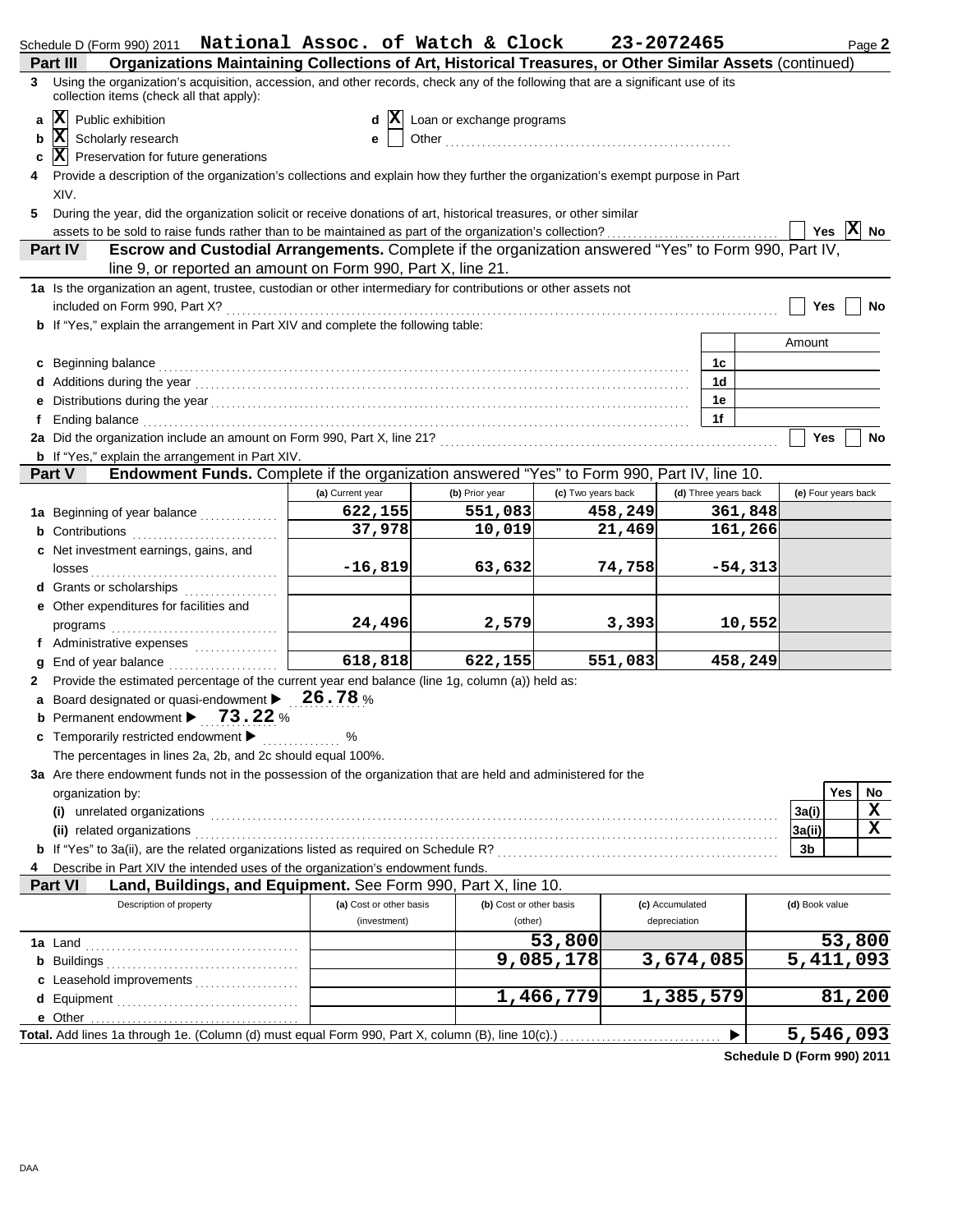Page **3**

| (a) Description of security or category                                         | (b) Book value | (c) Method of valuation:         |
|---------------------------------------------------------------------------------|----------------|----------------------------------|
| (including name of security)                                                    |                | Cost or end-of-year market value |
| (1) Financial derivatives                                                       |                |                                  |
|                                                                                 |                |                                  |
| (3) Other                                                                       |                |                                  |
| (A)                                                                             |                |                                  |
| (B)                                                                             |                |                                  |
| $\ldots$ (C)                                                                    |                |                                  |
|                                                                                 |                |                                  |
| . (E)                                                                           |                |                                  |
| (F)<br>.                                                                        |                |                                  |
| (G)                                                                             |                |                                  |
| (H)                                                                             |                |                                  |
| (1)                                                                             |                |                                  |
| Total. (Column (b) must equal Form 990, Part X, col. (B) line 12.)<br>▶         |                |                                  |
| Investments-Program Related. See Form 990, Part X, line 13.<br><b>Part VIII</b> |                |                                  |
| (a) Description of investment type                                              | (b) Book value | (c) Method of valuation:         |
|                                                                                 |                | Cost or end-of-year market value |
| (1)                                                                             |                |                                  |
| (2)                                                                             |                |                                  |
| (3)                                                                             |                |                                  |
| (4)                                                                             |                |                                  |
| (5)                                                                             |                |                                  |
| (6)                                                                             |                |                                  |
| (7)                                                                             |                |                                  |
| (8)                                                                             |                |                                  |
| (9)                                                                             |                |                                  |
| (10)                                                                            |                |                                  |
| Total. (Column (b) must equal Form 990, Part X, col. (B) line 13.)<br>▶         |                |                                  |
| Part IX<br>Other Assets. See Form 990, Part X, line 15.                         |                |                                  |
| (a) Description                                                                 |                | (b) Book value                   |
| (1)                                                                             |                |                                  |
| (2)                                                                             |                |                                  |
| (3)                                                                             |                |                                  |
| (4)                                                                             |                |                                  |
| (5)                                                                             |                |                                  |
| (6)                                                                             |                |                                  |
| (7)                                                                             |                |                                  |
| (8)                                                                             |                |                                  |
| (9)                                                                             |                |                                  |
| (10)                                                                            |                |                                  |
| Total. (Column (b) must equal Form 990, Part X, col. (B) line 15.)              |                |                                  |
| Part X<br>Other Liabilities. See Form 990, Part X, line 25.                     |                |                                  |
| 1.<br>(a) Description of liability                                              | (b) Book value |                                  |
| Federal income taxes<br>(1)                                                     |                |                                  |
| Annuities payable<br>(2)                                                        | 185,026        |                                  |
| Capital leases<br>(3)                                                           | 7,158          |                                  |
| Temp savings deposits                                                           | 3,465          |                                  |
| (4)                                                                             |                |                                  |
| (5)                                                                             |                |                                  |
| (6)                                                                             |                |                                  |
| (7)                                                                             |                |                                  |
| (8)                                                                             |                |                                  |
| (9)                                                                             |                |                                  |
| (10)                                                                            |                |                                  |
| (11)                                                                            | 195,649        |                                  |
| Total. (Column (b) must equal Form 990, Part X, col. (B) line 25.)              |                |                                  |

FIN 48 (ASC 740) Footnote. In Part XIV, provide the text of the footnote to the organization's financial statements that reports the **2.** organization's liability for uncertain tax positions under FIN 48 (ASC 740).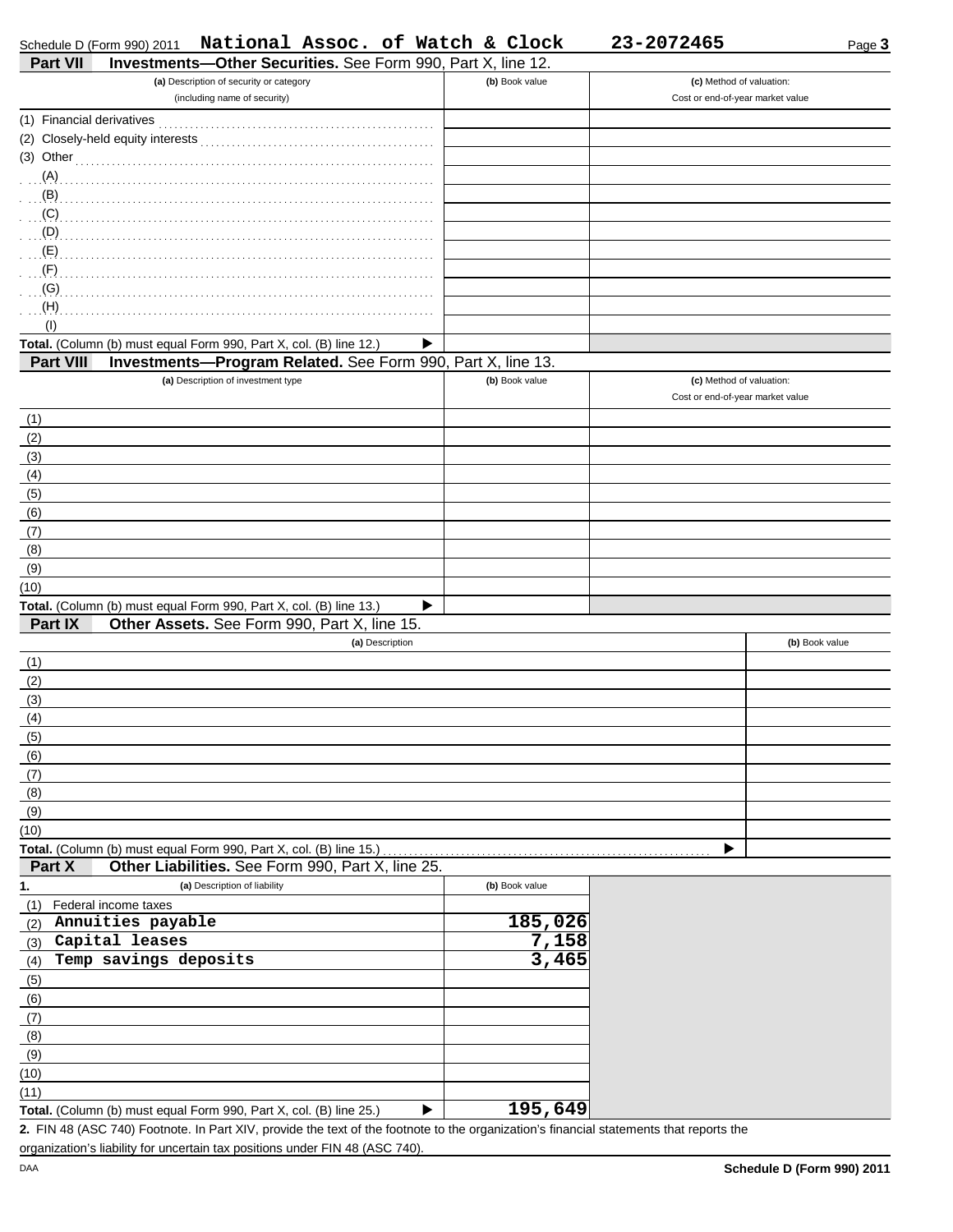|    | Schedule D (Form 990) 2011 National Assoc. of Watch & Clock                                                                                                                                                                                                                                                            |                      | 23-2072465 |                | Page 4     |  |  |  |
|----|------------------------------------------------------------------------------------------------------------------------------------------------------------------------------------------------------------------------------------------------------------------------------------------------------------------------|----------------------|------------|----------------|------------|--|--|--|
|    | Reconciliation of Change in Net Assets from Form 990 to Audited Financial Statements<br>Part XI                                                                                                                                                                                                                        |                      |            |                |            |  |  |  |
| 1  |                                                                                                                                                                                                                                                                                                                        |                      |            |                | 2,267,655  |  |  |  |
| 2  |                                                                                                                                                                                                                                                                                                                        |                      |            | $\overline{2}$ | 2,482,641  |  |  |  |
| 3  |                                                                                                                                                                                                                                                                                                                        |                      |            | 3              | $-214,986$ |  |  |  |
| 4  |                                                                                                                                                                                                                                                                                                                        |                      |            | 4              | 86,734     |  |  |  |
| 5  |                                                                                                                                                                                                                                                                                                                        |                      |            | 5              |            |  |  |  |
| 6  | Investment expenses <b>contract and the expenses contract and the expenses of the expenses</b>                                                                                                                                                                                                                         |                      |            | 6              |            |  |  |  |
| 7  | Prior period adjustments [11] production of the contract of the contract of the contract of the contract of the contract of the contract of the contract of the contract of the contract of the contract of the contract of th                                                                                         |                      |            | $\overline{7}$ |            |  |  |  |
| 8  |                                                                                                                                                                                                                                                                                                                        |                      |            | 8              |            |  |  |  |
| 9  |                                                                                                                                                                                                                                                                                                                        |                      |            | 9              | 86,734     |  |  |  |
| 10 |                                                                                                                                                                                                                                                                                                                        |                      |            | 10             | $-128,252$ |  |  |  |
|    | Reconciliation of Revenue per Audited Financial Statements With Revenue per Return<br><b>Part XII</b>                                                                                                                                                                                                                  |                      |            |                | 2,354,389  |  |  |  |
| 1  |                                                                                                                                                                                                                                                                                                                        |                      |            | 1              |            |  |  |  |
| 2  | Amounts included on line 1 but not on Form 990, Part VIII, line 12:                                                                                                                                                                                                                                                    |                      |            |                |            |  |  |  |
| a  |                                                                                                                                                                                                                                                                                                                        | 2a<br>2 <sub>b</sub> | 86,734     |                |            |  |  |  |
| b  |                                                                                                                                                                                                                                                                                                                        |                      |            |                |            |  |  |  |
| c  |                                                                                                                                                                                                                                                                                                                        | 2c                   |            |                |            |  |  |  |
| d  |                                                                                                                                                                                                                                                                                                                        | 2d                   |            |                | 86,734     |  |  |  |
| е  | Add lines 2a through 2d [11] March 2014 [12] March 2014 [12] March 2014 [12] March 2014 [12] March 2014 [12] March 2015 [12] March 2014 [12] March 2014 [12] March 2014 [12] March 2014 [12] March 2014 [12] March 2014 [12] M                                                                                         |                      |            | 2e<br>3        | 2,267,655  |  |  |  |
| 3  | Amounts included on Form 990, Part VIII, line 12, but not on line 1:                                                                                                                                                                                                                                                   |                      |            |                |            |  |  |  |
| 4  |                                                                                                                                                                                                                                                                                                                        | 4a                   |            |                |            |  |  |  |
| a  | Investment expenses not included on Form 990, Part VIII, line 7b                                                                                                                                                                                                                                                       | 4 <sub>b</sub>       |            |                |            |  |  |  |
| b  |                                                                                                                                                                                                                                                                                                                        |                      |            | 4c             |            |  |  |  |
| 5. | c Add lines 4a and 4b <b>contract and 4</b> hours and 4 hours and 4 hours and 4 hours and 4 hours and 4 hours and 4 hours and 4 hours and 4 hours and 4 hours and 4 hours and 4 hours and 4 hours and 4 hours and 4 hours and 4 hou<br>Total revenue. Add lines 3 and 4c. (This must equal Form 990, Part I, line 12.) |                      |            | 5              | 2,267,655  |  |  |  |
|    | Reconciliation of Expenses per Audited Financial Statements With Expenses per Return<br>Part XIII                                                                                                                                                                                                                      |                      |            |                |            |  |  |  |
| 1  |                                                                                                                                                                                                                                                                                                                        |                      |            | 1              | 2,482,641  |  |  |  |
| 2  | Amounts included on line 1 but not on Form 990, Part IX, line 25:                                                                                                                                                                                                                                                      |                      |            |                |            |  |  |  |
| a  |                                                                                                                                                                                                                                                                                                                        | 2a                   |            |                |            |  |  |  |
| b  |                                                                                                                                                                                                                                                                                                                        | 2 <sub>b</sub>       |            |                |            |  |  |  |
| C  |                                                                                                                                                                                                                                                                                                                        | 2c                   |            |                |            |  |  |  |
| d  |                                                                                                                                                                                                                                                                                                                        | 2d                   |            |                |            |  |  |  |
| е  | Add lines 2a through 2d [11] And The Contract of the Contract of the Contract of the Contract of the Contract of the Contract of the Contract of the Contract of the Contract of the Contract of the Contract of the Contract                                                                                          |                      |            | 2e             |            |  |  |  |
| 3  |                                                                                                                                                                                                                                                                                                                        |                      |            | 3              | 2,482,641  |  |  |  |
| 4  | Amounts included on Form 990, Part IX, line 25, but not on line 1:                                                                                                                                                                                                                                                     |                      |            |                |            |  |  |  |
|    |                                                                                                                                                                                                                                                                                                                        | 4a                   |            |                |            |  |  |  |
|    |                                                                                                                                                                                                                                                                                                                        | 4b                   |            |                |            |  |  |  |
|    | c Add lines 4a and 4b                                                                                                                                                                                                                                                                                                  |                      |            | 4c             |            |  |  |  |
|    | 5 Total expenses. Add lines 3 and 4c. (This must equal Form 990, Part I, line 18.).                                                                                                                                                                                                                                    |                      |            | 5              | 2,482,641  |  |  |  |
|    | <b>Part XIV Supplemental Information</b>                                                                                                                                                                                                                                                                               |                      |            |                |            |  |  |  |
|    | Complete this part to provide the descriptions required for Part II, lines 3, 5, and 9; Part III, lines 1a and 4; Part IV, lines 1b and 2b;                                                                                                                                                                            |                      |            |                |            |  |  |  |
|    | Part V, line 4; Part X, line 2; Part XI, line 8; Part XII, lines 2d and 4b; and Part XIII, lines 2d and 4b. Also complete this part to provide                                                                                                                                                                         |                      |            |                |            |  |  |  |
|    | any additional information.                                                                                                                                                                                                                                                                                            |                      |            |                |            |  |  |  |
|    | Part III, Line 4 - Collections and Relation to Exempt Purpose                                                                                                                                                                                                                                                          |                      |            |                |            |  |  |  |
|    | Part III Line 1a and Part III Line 4:                                                                                                                                                                                                                                                                                  |                      |            |                |            |  |  |  |
|    | The Organization's collections are made up of horological artifacts and                                                                                                                                                                                                                                                |                      |            |                |            |  |  |  |
|    | research materials of historical significance that are held for                                                                                                                                                                                                                                                        |                      |            |                |            |  |  |  |
|    | educational, research, and curatorial purposes. Each of the items is                                                                                                                                                                                                                                                   |                      |            |                |            |  |  |  |
|    | preserved and cared for and activities verifying their existence and                                                                                                                                                                                                                                                   |                      |            |                |            |  |  |  |
|    | assessing their condition are performed continuously. The collections are                                                                                                                                                                                                                                              |                      |            |                |            |  |  |  |
|    |                                                                                                                                                                                                                                                                                                                        |                      |            |                |            |  |  |  |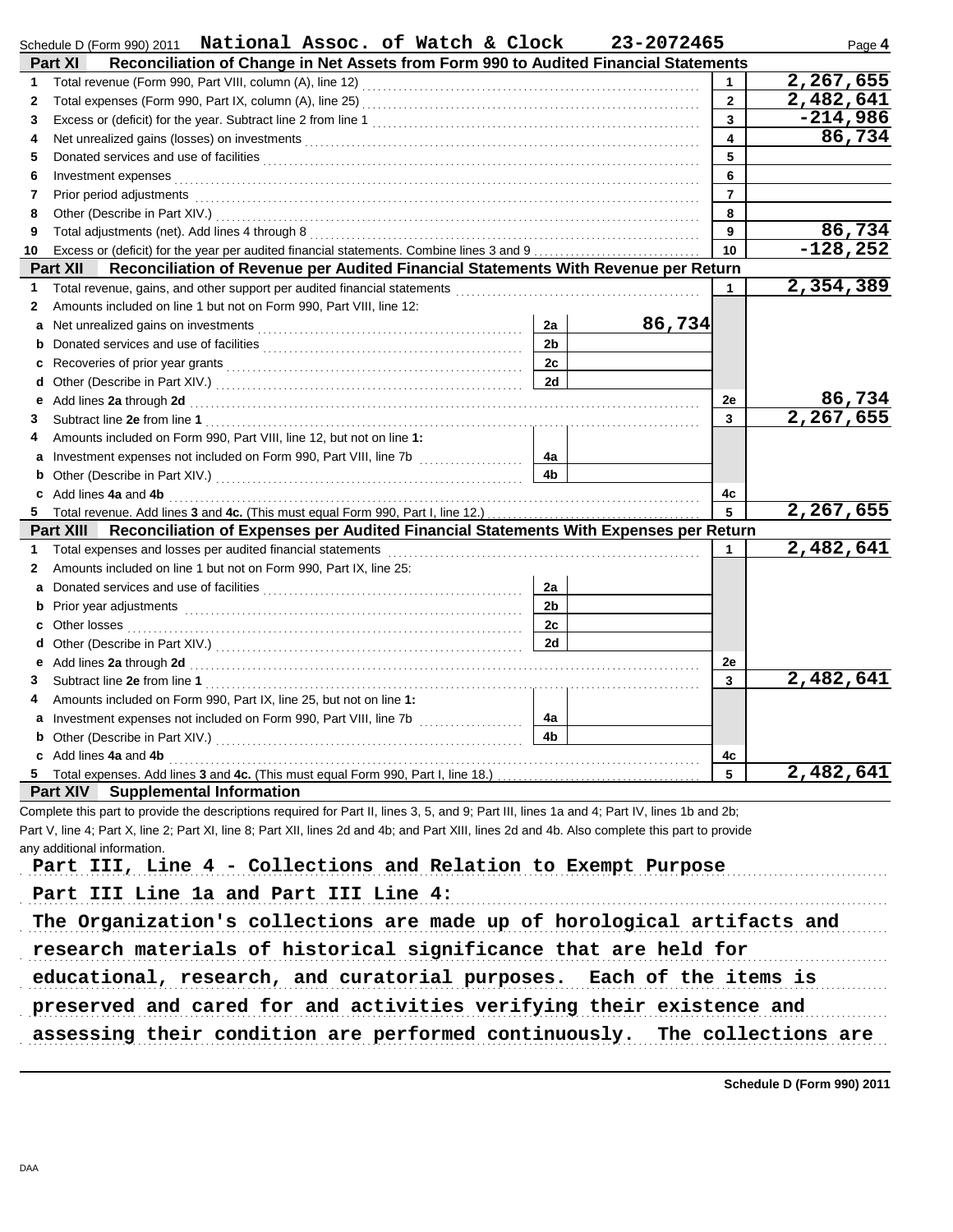| <b>Fail AIV</b><br>supplemental implimation (commuted)<br>subject to a policy that requires proceeds from from their sales to be used |
|---------------------------------------------------------------------------------------------------------------------------------------|
| to acquire other items for the collection. As of March 31, 2012, the                                                                  |
| insurance coverage in effect for items in the collection amounted to                                                                  |
| \$9,000,000.                                                                                                                          |
|                                                                                                                                       |
|                                                                                                                                       |
|                                                                                                                                       |
|                                                                                                                                       |
|                                                                                                                                       |
|                                                                                                                                       |
|                                                                                                                                       |
|                                                                                                                                       |
|                                                                                                                                       |
|                                                                                                                                       |
|                                                                                                                                       |
|                                                                                                                                       |
|                                                                                                                                       |
|                                                                                                                                       |
|                                                                                                                                       |
|                                                                                                                                       |
|                                                                                                                                       |
|                                                                                                                                       |
|                                                                                                                                       |
|                                                                                                                                       |
|                                                                                                                                       |
|                                                                                                                                       |
|                                                                                                                                       |
|                                                                                                                                       |
|                                                                                                                                       |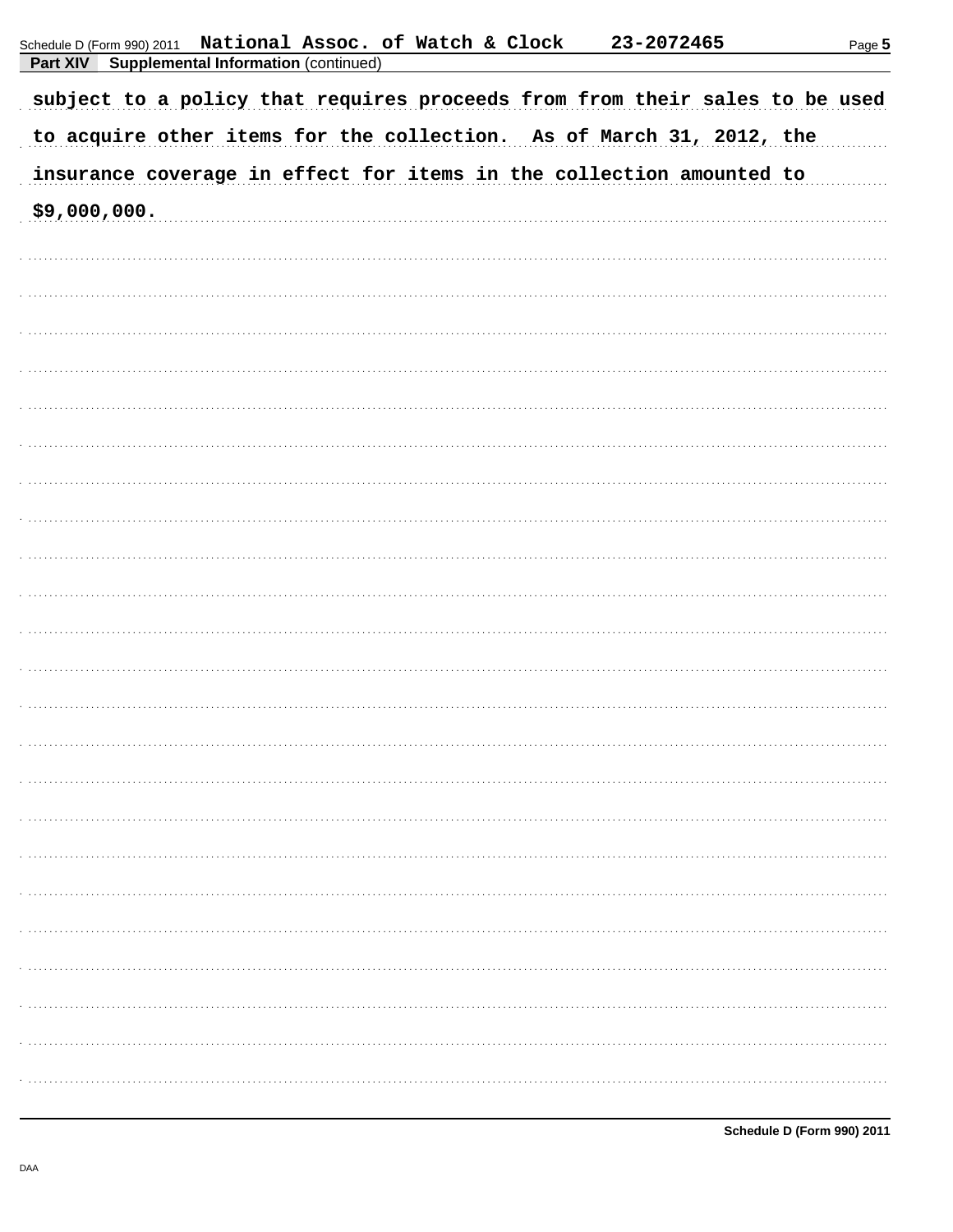| <b>Supplemental Information Regarding</b><br><b>SCHEDULE G</b><br>OMB No. 1545-0047<br><b>Fundraising or Gaming Activities</b><br>(Form 990 or 990-EZ)                                                                                                                                       |                                                                                                                                                                                                                                                                                                                                                                                                                                               |               |                 |                                                           |                                       |                                                                |                                                         |  |  |
|----------------------------------------------------------------------------------------------------------------------------------------------------------------------------------------------------------------------------------------------------------------------------------------------|-----------------------------------------------------------------------------------------------------------------------------------------------------------------------------------------------------------------------------------------------------------------------------------------------------------------------------------------------------------------------------------------------------------------------------------------------|---------------|-----------------|-----------------------------------------------------------|---------------------------------------|----------------------------------------------------------------|---------------------------------------------------------|--|--|
| Complete if the organization answered "Yes" to Form 990, Part IV, lines 17, 18, or 19, or if the<br>organization entered more than \$15,000 on Form 990-EZ, line 6a.<br>Department of the Treasury<br><b>Open To Public</b><br>Attach to Form 990 or Form 990-EZ. See separate instructions. |                                                                                                                                                                                                                                                                                                                                                                                                                                               |               |                 |                                                           |                                       |                                                                |                                                         |  |  |
| Internal Revenue Service<br>Name of the organization                                                                                                                                                                                                                                         | National Assoc. of Watch & Clock                                                                                                                                                                                                                                                                                                                                                                                                              |               |                 |                                                           |                                       | <b>Employer identification number</b>                          | Inspection                                              |  |  |
|                                                                                                                                                                                                                                                                                              | Collectors, Inc.                                                                                                                                                                                                                                                                                                                                                                                                                              |               |                 |                                                           |                                       | 23-2072465                                                     |                                                         |  |  |
| Part I                                                                                                                                                                                                                                                                                       | Fundraising Activities. Complete if the organization answered "Yes" to Form 990, Part IV, line 17.<br>Form 990-EZ filers are not required to complete this part.                                                                                                                                                                                                                                                                              |               |                 |                                                           |                                       |                                                                |                                                         |  |  |
| 1.                                                                                                                                                                                                                                                                                           | Indicate whether the organization raised funds through any of the following activities. Check all that apply.                                                                                                                                                                                                                                                                                                                                 |               |                 |                                                           |                                       |                                                                |                                                         |  |  |
| Mail solicitations<br>a                                                                                                                                                                                                                                                                      |                                                                                                                                                                                                                                                                                                                                                                                                                                               | e             |                 |                                                           | Solicitation of non-government grants |                                                                |                                                         |  |  |
| Solicitation of government grants<br>Internet and email solicitations<br>b                                                                                                                                                                                                                   |                                                                                                                                                                                                                                                                                                                                                                                                                                               |               |                 |                                                           |                                       |                                                                |                                                         |  |  |
| Special fundraising events<br>Phone solicitations<br>q<br>c                                                                                                                                                                                                                                  |                                                                                                                                                                                                                                                                                                                                                                                                                                               |               |                 |                                                           |                                       |                                                                |                                                         |  |  |
| In-person solicitations<br>d                                                                                                                                                                                                                                                                 |                                                                                                                                                                                                                                                                                                                                                                                                                                               |               |                 |                                                           |                                       |                                                                |                                                         |  |  |
|                                                                                                                                                                                                                                                                                              | 2a Did the organization have a written or oral agreement with any individual (including officers, directors, trustees<br>or key employees listed in Form 990, Part VII) or entity in connection with professional fundraising services?<br><b>b</b> If "Yes," list the ten highest paid individuals or entities (fundraisers) pursuant to agreements under which the fundraiser is to be<br>compensated at least \$5,000 by the organization. |               |                 |                                                           |                                       |                                                                | Yes<br>No                                               |  |  |
|                                                                                                                                                                                                                                                                                              | (i) Name and address of individual<br>or entity (fundraiser)                                                                                                                                                                                                                                                                                                                                                                                  | (ii) Activity | (iii) Did fund- | raiser have<br>custody or<br>control of<br>contributions? | (iv) Gross receipts<br>from activity  | (v) Amount paid to<br>(or retained by)<br>fundraiser listed in | (vi) Amount paid to<br>(or retained by)<br>organization |  |  |
|                                                                                                                                                                                                                                                                                              |                                                                                                                                                                                                                                                                                                                                                                                                                                               |               | Yes             | No                                                        |                                       | col. (i)                                                       |                                                         |  |  |
| 1                                                                                                                                                                                                                                                                                            |                                                                                                                                                                                                                                                                                                                                                                                                                                               |               |                 |                                                           |                                       |                                                                |                                                         |  |  |
| $\mathbf{2}$                                                                                                                                                                                                                                                                                 |                                                                                                                                                                                                                                                                                                                                                                                                                                               |               |                 |                                                           |                                       |                                                                |                                                         |  |  |
| 3                                                                                                                                                                                                                                                                                            |                                                                                                                                                                                                                                                                                                                                                                                                                                               |               |                 |                                                           |                                       |                                                                |                                                         |  |  |
|                                                                                                                                                                                                                                                                                              |                                                                                                                                                                                                                                                                                                                                                                                                                                               |               |                 |                                                           |                                       |                                                                |                                                         |  |  |
| 5                                                                                                                                                                                                                                                                                            |                                                                                                                                                                                                                                                                                                                                                                                                                                               |               |                 |                                                           |                                       |                                                                |                                                         |  |  |
|                                                                                                                                                                                                                                                                                              |                                                                                                                                                                                                                                                                                                                                                                                                                                               |               |                 |                                                           |                                       |                                                                |                                                         |  |  |
| 7                                                                                                                                                                                                                                                                                            |                                                                                                                                                                                                                                                                                                                                                                                                                                               |               |                 |                                                           |                                       |                                                                |                                                         |  |  |
| 8                                                                                                                                                                                                                                                                                            |                                                                                                                                                                                                                                                                                                                                                                                                                                               |               |                 |                                                           |                                       |                                                                |                                                         |  |  |
| 9                                                                                                                                                                                                                                                                                            |                                                                                                                                                                                                                                                                                                                                                                                                                                               |               |                 |                                                           |                                       |                                                                |                                                         |  |  |
| 10                                                                                                                                                                                                                                                                                           |                                                                                                                                                                                                                                                                                                                                                                                                                                               |               |                 |                                                           |                                       |                                                                |                                                         |  |  |
| Total                                                                                                                                                                                                                                                                                        |                                                                                                                                                                                                                                                                                                                                                                                                                                               |               |                 |                                                           |                                       |                                                                |                                                         |  |  |
| 3<br>registration or licensing.                                                                                                                                                                                                                                                              | List all states in which the organization is registered or licensed to solicit contributions or has been notified it is exempt from                                                                                                                                                                                                                                                                                                           |               |                 |                                                           |                                       |                                                                |                                                         |  |  |
|                                                                                                                                                                                                                                                                                              |                                                                                                                                                                                                                                                                                                                                                                                                                                               |               |                 |                                                           |                                       |                                                                |                                                         |  |  |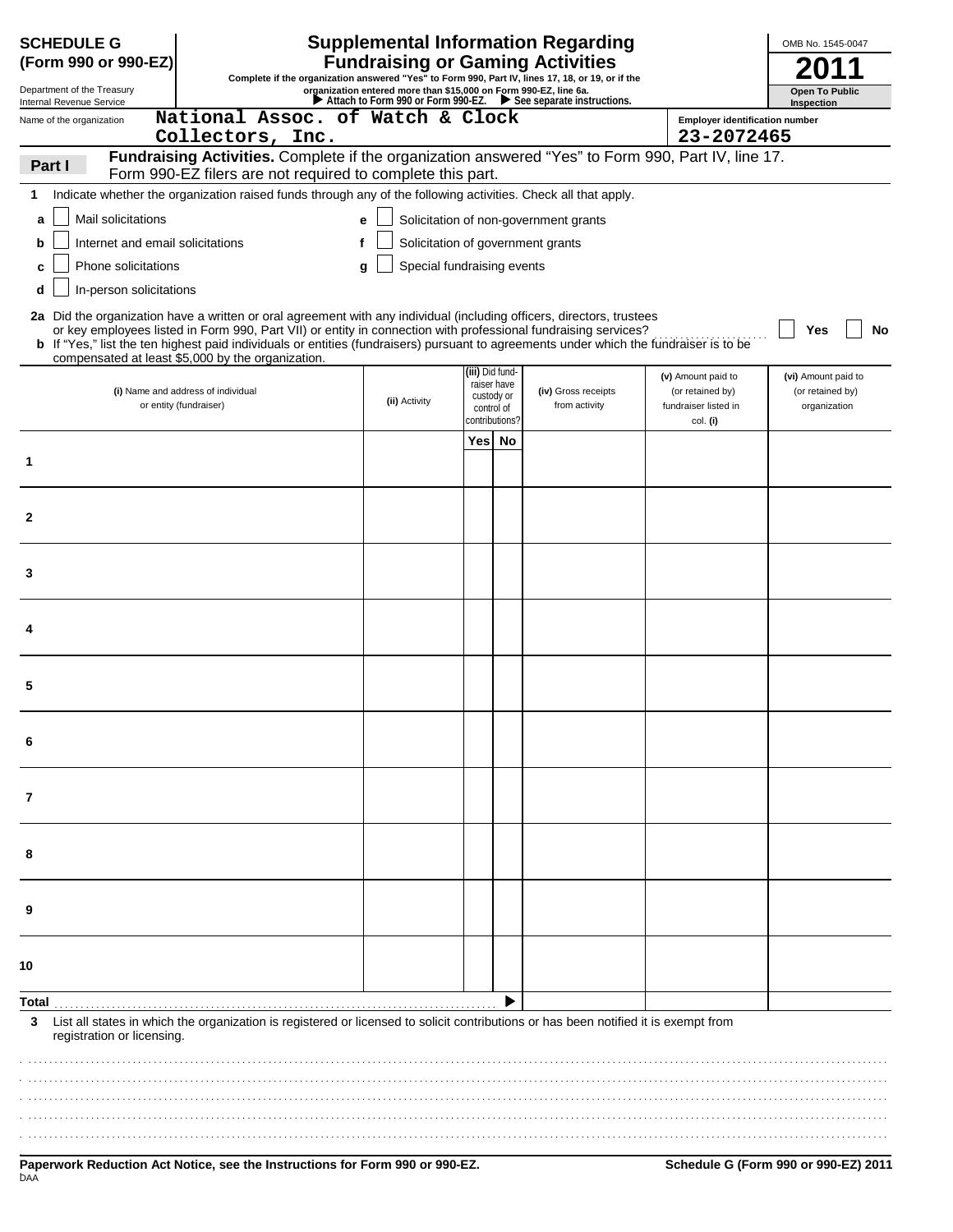|                 | Part II                                                             | Schedule G (Form 990 or 990-EZ) 2011    Mational Assoc. of Watch & Clock 23-2072465<br>Fundraising Events. Complete if the organization answered "Yes" to Form 990, Part IV, line 18, or reported<br>more than \$15,000 of fundraising event contributions and gross income on Form 990-EZ, lines 1 and 6b. List |                                                  |                               | Page 2                                              |
|-----------------|---------------------------------------------------------------------|------------------------------------------------------------------------------------------------------------------------------------------------------------------------------------------------------------------------------------------------------------------------------------------------------------------|--------------------------------------------------|-------------------------------|-----------------------------------------------------|
|                 |                                                                     | events with gross receipts greater than \$5,000.<br>(a) Event #1                                                                                                                                                                                                                                                 | $(b)$ Event #2                                   | (c) Other events              | (d) Total events                                    |
|                 |                                                                     | 990PtVIII1c<br>(event type)                                                                                                                                                                                                                                                                                      | (event type)                                     | None<br>(total number)        | (add col. (a) through<br>col. (c)                   |
| Revenue         | 1 Gross receipts                                                    | 19,518                                                                                                                                                                                                                                                                                                           |                                                  |                               | 19,518                                              |
|                 | 2 Less: Charitable<br>contributions<br>3 Gross income (line 1 minus | 19,518                                                                                                                                                                                                                                                                                                           |                                                  |                               | 19,518                                              |
|                 |                                                                     |                                                                                                                                                                                                                                                                                                                  |                                                  |                               |                                                     |
|                 | 4 Cash prizes                                                       |                                                                                                                                                                                                                                                                                                                  |                                                  |                               |                                                     |
|                 | 5 Noncash prizes                                                    |                                                                                                                                                                                                                                                                                                                  |                                                  |                               |                                                     |
|                 | 6 Rent/facility costs                                               |                                                                                                                                                                                                                                                                                                                  |                                                  |                               |                                                     |
| Direct Expenses | 7 Food and beverages                                                |                                                                                                                                                                                                                                                                                                                  |                                                  |                               |                                                     |
|                 | 8 Entertainment                                                     |                                                                                                                                                                                                                                                                                                                  |                                                  |                               |                                                     |
|                 | 9 Other direct expenses                                             |                                                                                                                                                                                                                                                                                                                  |                                                  |                               |                                                     |
|                 |                                                                     |                                                                                                                                                                                                                                                                                                                  |                                                  | ▶                             |                                                     |
|                 | Part III                                                            | Gaming. Complete if the organization answered "Yes" to Form 990, Part IV, line 19, or reported more<br>than \$15,000 on Form 990-EZ, line 6a.                                                                                                                                                                    |                                                  |                               |                                                     |
| Revenue         |                                                                     | (a) Bingo                                                                                                                                                                                                                                                                                                        | (b) Pull tabs/instant<br>bingo/progressive bingo | (c) Other gaming              | (d) Total gaming (add<br>col. (a) through col. (c)) |
|                 | 1 Gross revenue                                                     |                                                                                                                                                                                                                                                                                                                  |                                                  |                               |                                                     |
| 39              | 2 Cash prizes                                                       |                                                                                                                                                                                                                                                                                                                  |                                                  |                               |                                                     |
| Direct Expens   | 3 Noncash prizes                                                    |                                                                                                                                                                                                                                                                                                                  |                                                  |                               |                                                     |
|                 | 4 Rent/facility costs                                               |                                                                                                                                                                                                                                                                                                                  |                                                  |                               |                                                     |
|                 | 5 Other direct expenses                                             |                                                                                                                                                                                                                                                                                                                  |                                                  |                               |                                                     |
|                 | 6 Volunteer labor                                                   | Yes 9%<br>No                                                                                                                                                                                                                                                                                                     | No                                               | %<br>Yes $\frac{1}{2}$<br>No. |                                                     |
|                 |                                                                     |                                                                                                                                                                                                                                                                                                                  |                                                  | ▶                             |                                                     |
|                 |                                                                     |                                                                                                                                                                                                                                                                                                                  |                                                  |                               |                                                     |
| 9               | <b>b</b> If "No," explain:                                          | Enter the state(s) in which the organization operates gaming activities:<br>[[CONDITER STATE DESCLED DESCLED DESCLED DESCLED DESCLED DESCLED DESCLED DESCLED DESCLED DESCLED DESCLED DESCLED DESCLED DESCLED DESCLED DESCLED DES                                                                                 |                                                  |                               | Yes<br>No<br>9а                                     |
|                 |                                                                     |                                                                                                                                                                                                                                                                                                                  |                                                  |                               | Yes<br>No<br>10a                                    |
|                 | b If "Yes," explain:                                                |                                                                                                                                                                                                                                                                                                                  |                                                  |                               |                                                     |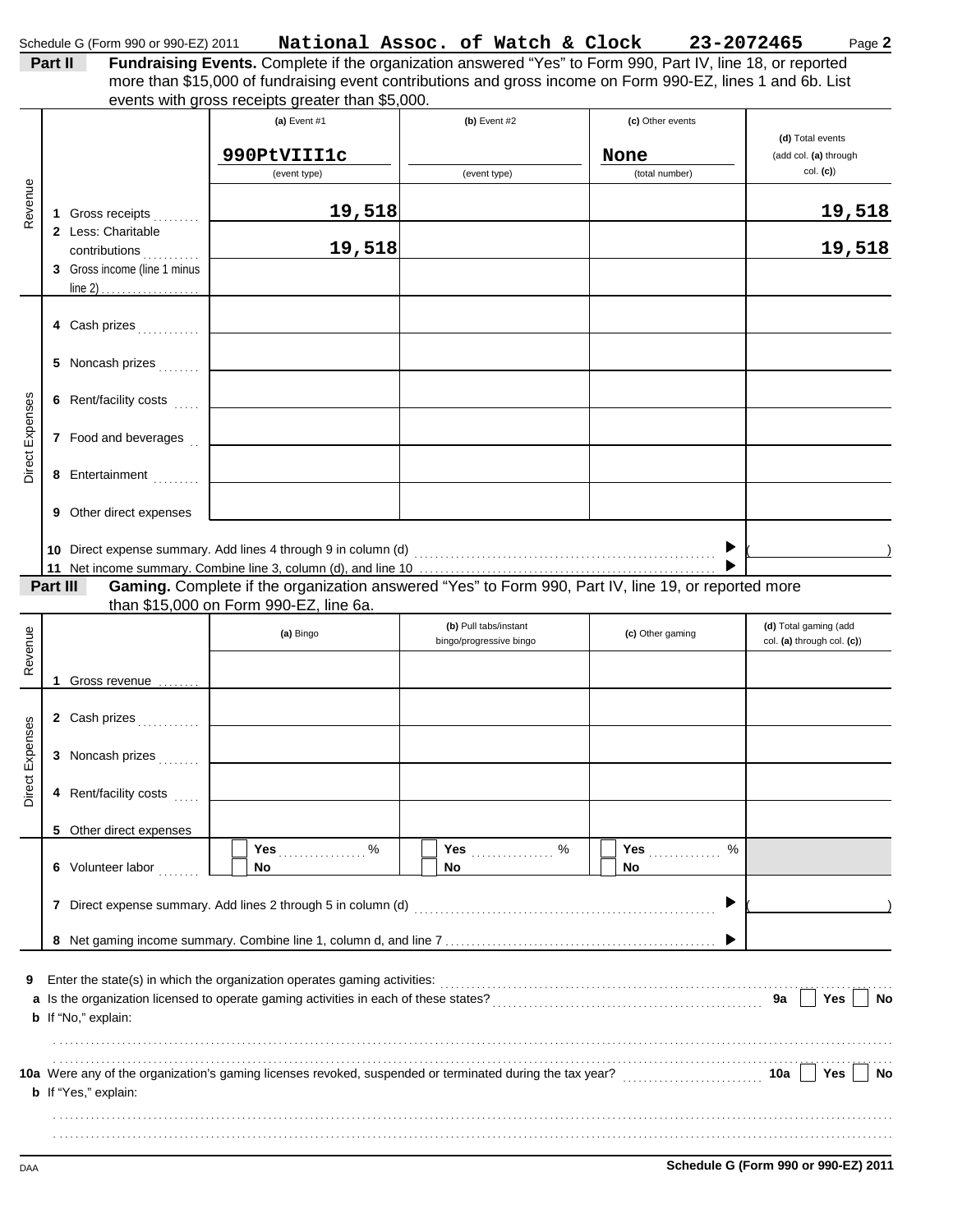|    | Schedule G (Form 990 or 990-EZ) 2011 National Assoc. of Watch & Clock 23-2072465                                                                                                                                                                                                                            |     |     | Page 3    |
|----|-------------------------------------------------------------------------------------------------------------------------------------------------------------------------------------------------------------------------------------------------------------------------------------------------------------|-----|-----|-----------|
| 11 |                                                                                                                                                                                                                                                                                                             |     | Yes | <b>No</b> |
| 12 | Is the organization a grantor, beneficiary or trustee of a trust or a member of a partnership or other entity                                                                                                                                                                                               |     |     |           |
|    |                                                                                                                                                                                                                                                                                                             |     | Yes | No        |
| 13 | Indicate the percentage of gaming activity operated in:                                                                                                                                                                                                                                                     |     |     |           |
| а  | The organization's facility encouragement and contact the organization's facility encouragement of the contact of the contact of the contact of the contact of the contact of the contact of the contact of the contact of the                                                                              | 13a |     | %         |
| b  | An outside facility <b>contract and the contract of the contract of the contract of the contract of the contract of the contract of the contract of the contract of the contract of the contract of the contract of the contract</b>                                                                        | 13b |     | %         |
| 14 | Enter the name and address of the person who prepares the organization's gaming/special events books and                                                                                                                                                                                                    |     |     |           |
|    | records:                                                                                                                                                                                                                                                                                                    |     |     |           |
|    |                                                                                                                                                                                                                                                                                                             |     |     |           |
|    |                                                                                                                                                                                                                                                                                                             |     |     |           |
|    |                                                                                                                                                                                                                                                                                                             |     |     |           |
|    |                                                                                                                                                                                                                                                                                                             |     |     |           |
|    | 15a Does the organization have a contract with a third party from whom the organization receives gaming                                                                                                                                                                                                     |     |     |           |
|    |                                                                                                                                                                                                                                                                                                             |     | Yes | No        |
| b  |                                                                                                                                                                                                                                                                                                             |     |     |           |
|    |                                                                                                                                                                                                                                                                                                             |     |     |           |
| c  | If "Yes," enter name and address of the third party:                                                                                                                                                                                                                                                        |     |     |           |
|    |                                                                                                                                                                                                                                                                                                             |     |     |           |
|    |                                                                                                                                                                                                                                                                                                             |     |     |           |
|    |                                                                                                                                                                                                                                                                                                             |     |     |           |
|    |                                                                                                                                                                                                                                                                                                             |     |     |           |
|    |                                                                                                                                                                                                                                                                                                             |     |     |           |
| 16 | Gaming manager information:                                                                                                                                                                                                                                                                                 |     |     |           |
|    |                                                                                                                                                                                                                                                                                                             |     |     |           |
|    | Name $\blacktriangleright$ [1] $\ldots$ [1] $\ldots$ [1] $\ldots$ [1] $\ldots$ [1] $\ldots$ [1] $\ldots$ [1] $\ldots$ [1] $\ldots$ [1] $\ldots$ [1] $\ldots$ [1] $\ldots$ [1] $\ldots$ [1] $\ldots$ [1] $\ldots$ [1] $\ldots$ [1] $\ldots$ [1] $\ldots$ [1] $\ldots$ [1] $\ldots$ [1] $\ldots$ [1] $\ldots$ |     |     |           |
|    |                                                                                                                                                                                                                                                                                                             |     |     |           |
|    |                                                                                                                                                                                                                                                                                                             |     |     |           |
|    |                                                                                                                                                                                                                                                                                                             |     |     |           |
|    |                                                                                                                                                                                                                                                                                                             |     |     |           |
|    | Director/officer<br>Employee<br>Independent contractor                                                                                                                                                                                                                                                      |     |     |           |
|    |                                                                                                                                                                                                                                                                                                             |     |     |           |
| 17 | Mandatory distributions:                                                                                                                                                                                                                                                                                    |     |     |           |
| a  | Is the organization required under state law to make charitable distributions from the gaming proceeds to                                                                                                                                                                                                   |     |     |           |
|    |                                                                                                                                                                                                                                                                                                             |     | Yes | No        |
| b  | Enter the amount of distributions required under state law to be distributed to other exempt organizations or                                                                                                                                                                                               |     |     |           |
|    | spent in the organization's own exempt activities during the tax year $\blacktriangleright$<br>- \$                                                                                                                                                                                                         |     |     |           |
|    | Supplemental Information. Complete this part to provide the explanations required by Part I, line 2b,<br><b>Part IV</b>                                                                                                                                                                                     |     |     |           |
|    | columns (iii) and (v), and Part III, lines 9, 9b, 10b, 15b, 15c, 16, and 17b, as applicable. Also complete this<br>part to provide any additional information (see instructions).                                                                                                                           |     |     |           |
|    |                                                                                                                                                                                                                                                                                                             |     |     |           |
|    |                                                                                                                                                                                                                                                                                                             |     |     |           |
|    |                                                                                                                                                                                                                                                                                                             |     |     |           |
|    |                                                                                                                                                                                                                                                                                                             |     |     |           |
|    |                                                                                                                                                                                                                                                                                                             |     |     |           |
|    |                                                                                                                                                                                                                                                                                                             |     |     |           |
|    |                                                                                                                                                                                                                                                                                                             |     |     |           |
|    |                                                                                                                                                                                                                                                                                                             |     |     |           |
|    |                                                                                                                                                                                                                                                                                                             |     |     |           |
|    |                                                                                                                                                                                                                                                                                                             |     |     |           |
|    |                                                                                                                                                                                                                                                                                                             |     |     |           |
|    |                                                                                                                                                                                                                                                                                                             |     |     |           |
|    |                                                                                                                                                                                                                                                                                                             |     |     |           |
|    | Schedule G (Form 990 or 990-EZ) 2011                                                                                                                                                                                                                                                                        |     |     |           |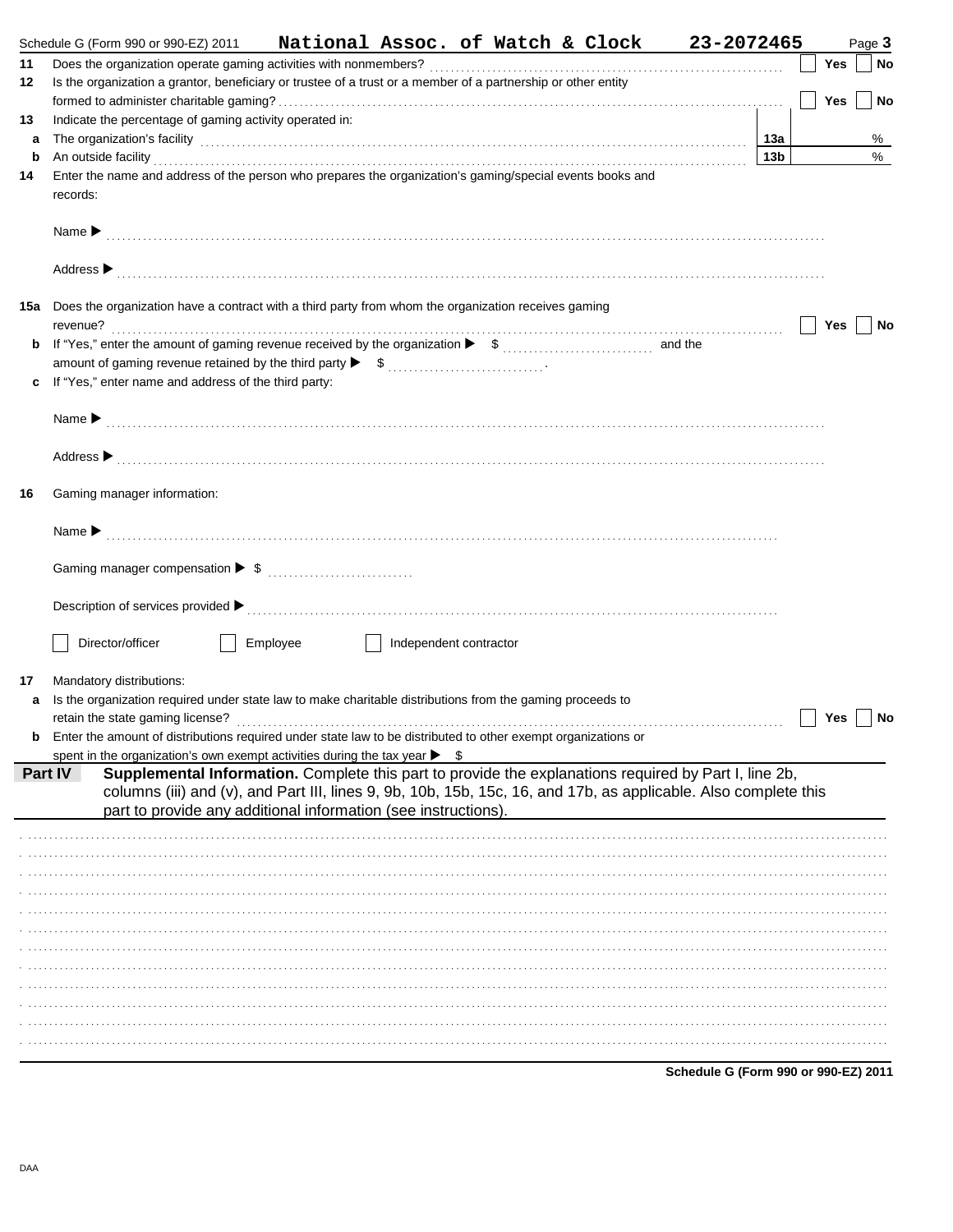| (Form 990)<br>2011<br>Complete if the organizations answered "Yes" on Form<br>990, Part IV, lines 29 or 30.<br><b>Open To Public</b><br>Department of the Treasury<br>Attach to Form 990.<br>Inspection<br>Internal Revenue Service<br>National Assoc. of Watch & Clock<br><b>Employer identification number</b><br>Name of the organization<br>Collectors, Inc.<br>23-2072465<br><b>Types of Property</b><br>Part I<br>(c)<br>(b)<br>(d)<br>(a)<br>Noncash contribution<br>Check if<br>Method of determining<br>Number of contributions or<br>amounts reported on<br>applicable<br>items contributed<br>noncash contribution amounts<br>Form 990, Part VIII, line 1g<br>Art-Works of art<br>1.<br>$\mathbf{2}$<br>Art-Historical treasures<br>Art-Fractional interests<br>3<br>$\mathbf x$<br>5,000<br>SELLING PRICE OF ITEMS<br>Books and publications<br>4<br>Clothing and household<br>5<br>Cars and other vehicles<br>6<br>7<br>Boats and planes<br>8<br>Intellectual property<br>Securities-Publicly traded<br>9<br>Securities-Closely held stock<br>10<br>Securities-Partnership, LLC,<br>11<br>or trust interests<br>Securities-Miscellaneous<br>12<br>13<br>Qualified conservation<br>contribution-Historic<br>14<br>Qualified conservation<br>contribution-Other<br><br>Real estate-Residential<br>15<br>Real estate-Commercial<br>16<br>Real estate-Other<br>17<br>18<br>Food inventory<br>19<br>Drugs and medical supplies<br>20<br>21<br>Taxidermy<br>22<br>Historical artifacts<br>.<br>Scientific specimens<br>23 | <b>SCHEDULE M</b>            |  |  |  |  |  | OMB No. 1545-0047 |  |  |  |  |    |
|----------------------------------------------------------------------------------------------------------------------------------------------------------------------------------------------------------------------------------------------------------------------------------------------------------------------------------------------------------------------------------------------------------------------------------------------------------------------------------------------------------------------------------------------------------------------------------------------------------------------------------------------------------------------------------------------------------------------------------------------------------------------------------------------------------------------------------------------------------------------------------------------------------------------------------------------------------------------------------------------------------------------------------------------------------------------------------------------------------------------------------------------------------------------------------------------------------------------------------------------------------------------------------------------------------------------------------------------------------------------------------------------------------------------------------------------------------------------------------------------------------------------------------|------------------------------|--|--|--|--|--|-------------------|--|--|--|--|----|
|                                                                                                                                                                                                                                                                                                                                                                                                                                                                                                                                                                                                                                                                                                                                                                                                                                                                                                                                                                                                                                                                                                                                                                                                                                                                                                                                                                                                                                                                                                                                  | <b>Noncash Contributions</b> |  |  |  |  |  |                   |  |  |  |  |    |
|                                                                                                                                                                                                                                                                                                                                                                                                                                                                                                                                                                                                                                                                                                                                                                                                                                                                                                                                                                                                                                                                                                                                                                                                                                                                                                                                                                                                                                                                                                                                  |                              |  |  |  |  |  |                   |  |  |  |  |    |
|                                                                                                                                                                                                                                                                                                                                                                                                                                                                                                                                                                                                                                                                                                                                                                                                                                                                                                                                                                                                                                                                                                                                                                                                                                                                                                                                                                                                                                                                                                                                  |                              |  |  |  |  |  |                   |  |  |  |  |    |
|                                                                                                                                                                                                                                                                                                                                                                                                                                                                                                                                                                                                                                                                                                                                                                                                                                                                                                                                                                                                                                                                                                                                                                                                                                                                                                                                                                                                                                                                                                                                  |                              |  |  |  |  |  |                   |  |  |  |  |    |
|                                                                                                                                                                                                                                                                                                                                                                                                                                                                                                                                                                                                                                                                                                                                                                                                                                                                                                                                                                                                                                                                                                                                                                                                                                                                                                                                                                                                                                                                                                                                  |                              |  |  |  |  |  |                   |  |  |  |  |    |
|                                                                                                                                                                                                                                                                                                                                                                                                                                                                                                                                                                                                                                                                                                                                                                                                                                                                                                                                                                                                                                                                                                                                                                                                                                                                                                                                                                                                                                                                                                                                  |                              |  |  |  |  |  |                   |  |  |  |  |    |
|                                                                                                                                                                                                                                                                                                                                                                                                                                                                                                                                                                                                                                                                                                                                                                                                                                                                                                                                                                                                                                                                                                                                                                                                                                                                                                                                                                                                                                                                                                                                  |                              |  |  |  |  |  |                   |  |  |  |  |    |
|                                                                                                                                                                                                                                                                                                                                                                                                                                                                                                                                                                                                                                                                                                                                                                                                                                                                                                                                                                                                                                                                                                                                                                                                                                                                                                                                                                                                                                                                                                                                  |                              |  |  |  |  |  |                   |  |  |  |  |    |
|                                                                                                                                                                                                                                                                                                                                                                                                                                                                                                                                                                                                                                                                                                                                                                                                                                                                                                                                                                                                                                                                                                                                                                                                                                                                                                                                                                                                                                                                                                                                  |                              |  |  |  |  |  |                   |  |  |  |  |    |
|                                                                                                                                                                                                                                                                                                                                                                                                                                                                                                                                                                                                                                                                                                                                                                                                                                                                                                                                                                                                                                                                                                                                                                                                                                                                                                                                                                                                                                                                                                                                  |                              |  |  |  |  |  |                   |  |  |  |  |    |
|                                                                                                                                                                                                                                                                                                                                                                                                                                                                                                                                                                                                                                                                                                                                                                                                                                                                                                                                                                                                                                                                                                                                                                                                                                                                                                                                                                                                                                                                                                                                  |                              |  |  |  |  |  |                   |  |  |  |  |    |
|                                                                                                                                                                                                                                                                                                                                                                                                                                                                                                                                                                                                                                                                                                                                                                                                                                                                                                                                                                                                                                                                                                                                                                                                                                                                                                                                                                                                                                                                                                                                  |                              |  |  |  |  |  |                   |  |  |  |  |    |
|                                                                                                                                                                                                                                                                                                                                                                                                                                                                                                                                                                                                                                                                                                                                                                                                                                                                                                                                                                                                                                                                                                                                                                                                                                                                                                                                                                                                                                                                                                                                  |                              |  |  |  |  |  |                   |  |  |  |  |    |
|                                                                                                                                                                                                                                                                                                                                                                                                                                                                                                                                                                                                                                                                                                                                                                                                                                                                                                                                                                                                                                                                                                                                                                                                                                                                                                                                                                                                                                                                                                                                  |                              |  |  |  |  |  |                   |  |  |  |  |    |
|                                                                                                                                                                                                                                                                                                                                                                                                                                                                                                                                                                                                                                                                                                                                                                                                                                                                                                                                                                                                                                                                                                                                                                                                                                                                                                                                                                                                                                                                                                                                  |                              |  |  |  |  |  |                   |  |  |  |  |    |
|                                                                                                                                                                                                                                                                                                                                                                                                                                                                                                                                                                                                                                                                                                                                                                                                                                                                                                                                                                                                                                                                                                                                                                                                                                                                                                                                                                                                                                                                                                                                  |                              |  |  |  |  |  |                   |  |  |  |  |    |
|                                                                                                                                                                                                                                                                                                                                                                                                                                                                                                                                                                                                                                                                                                                                                                                                                                                                                                                                                                                                                                                                                                                                                                                                                                                                                                                                                                                                                                                                                                                                  |                              |  |  |  |  |  |                   |  |  |  |  |    |
|                                                                                                                                                                                                                                                                                                                                                                                                                                                                                                                                                                                                                                                                                                                                                                                                                                                                                                                                                                                                                                                                                                                                                                                                                                                                                                                                                                                                                                                                                                                                  |                              |  |  |  |  |  |                   |  |  |  |  |    |
|                                                                                                                                                                                                                                                                                                                                                                                                                                                                                                                                                                                                                                                                                                                                                                                                                                                                                                                                                                                                                                                                                                                                                                                                                                                                                                                                                                                                                                                                                                                                  |                              |  |  |  |  |  |                   |  |  |  |  |    |
|                                                                                                                                                                                                                                                                                                                                                                                                                                                                                                                                                                                                                                                                                                                                                                                                                                                                                                                                                                                                                                                                                                                                                                                                                                                                                                                                                                                                                                                                                                                                  |                              |  |  |  |  |  |                   |  |  |  |  |    |
|                                                                                                                                                                                                                                                                                                                                                                                                                                                                                                                                                                                                                                                                                                                                                                                                                                                                                                                                                                                                                                                                                                                                                                                                                                                                                                                                                                                                                                                                                                                                  |                              |  |  |  |  |  |                   |  |  |  |  |    |
|                                                                                                                                                                                                                                                                                                                                                                                                                                                                                                                                                                                                                                                                                                                                                                                                                                                                                                                                                                                                                                                                                                                                                                                                                                                                                                                                                                                                                                                                                                                                  |                              |  |  |  |  |  |                   |  |  |  |  |    |
|                                                                                                                                                                                                                                                                                                                                                                                                                                                                                                                                                                                                                                                                                                                                                                                                                                                                                                                                                                                                                                                                                                                                                                                                                                                                                                                                                                                                                                                                                                                                  |                              |  |  |  |  |  |                   |  |  |  |  |    |
|                                                                                                                                                                                                                                                                                                                                                                                                                                                                                                                                                                                                                                                                                                                                                                                                                                                                                                                                                                                                                                                                                                                                                                                                                                                                                                                                                                                                                                                                                                                                  |                              |  |  |  |  |  |                   |  |  |  |  |    |
|                                                                                                                                                                                                                                                                                                                                                                                                                                                                                                                                                                                                                                                                                                                                                                                                                                                                                                                                                                                                                                                                                                                                                                                                                                                                                                                                                                                                                                                                                                                                  |                              |  |  |  |  |  |                   |  |  |  |  |    |
|                                                                                                                                                                                                                                                                                                                                                                                                                                                                                                                                                                                                                                                                                                                                                                                                                                                                                                                                                                                                                                                                                                                                                                                                                                                                                                                                                                                                                                                                                                                                  |                              |  |  |  |  |  |                   |  |  |  |  |    |
|                                                                                                                                                                                                                                                                                                                                                                                                                                                                                                                                                                                                                                                                                                                                                                                                                                                                                                                                                                                                                                                                                                                                                                                                                                                                                                                                                                                                                                                                                                                                  |                              |  |  |  |  |  |                   |  |  |  |  |    |
|                                                                                                                                                                                                                                                                                                                                                                                                                                                                                                                                                                                                                                                                                                                                                                                                                                                                                                                                                                                                                                                                                                                                                                                                                                                                                                                                                                                                                                                                                                                                  |                              |  |  |  |  |  |                   |  |  |  |  |    |
|                                                                                                                                                                                                                                                                                                                                                                                                                                                                                                                                                                                                                                                                                                                                                                                                                                                                                                                                                                                                                                                                                                                                                                                                                                                                                                                                                                                                                                                                                                                                  |                              |  |  |  |  |  |                   |  |  |  |  |    |
|                                                                                                                                                                                                                                                                                                                                                                                                                                                                                                                                                                                                                                                                                                                                                                                                                                                                                                                                                                                                                                                                                                                                                                                                                                                                                                                                                                                                                                                                                                                                  |                              |  |  |  |  |  |                   |  |  |  |  |    |
|                                                                                                                                                                                                                                                                                                                                                                                                                                                                                                                                                                                                                                                                                                                                                                                                                                                                                                                                                                                                                                                                                                                                                                                                                                                                                                                                                                                                                                                                                                                                  |                              |  |  |  |  |  |                   |  |  |  |  |    |
|                                                                                                                                                                                                                                                                                                                                                                                                                                                                                                                                                                                                                                                                                                                                                                                                                                                                                                                                                                                                                                                                                                                                                                                                                                                                                                                                                                                                                                                                                                                                  |                              |  |  |  |  |  |                   |  |  |  |  |    |
|                                                                                                                                                                                                                                                                                                                                                                                                                                                                                                                                                                                                                                                                                                                                                                                                                                                                                                                                                                                                                                                                                                                                                                                                                                                                                                                                                                                                                                                                                                                                  |                              |  |  |  |  |  |                   |  |  |  |  |    |
|                                                                                                                                                                                                                                                                                                                                                                                                                                                                                                                                                                                                                                                                                                                                                                                                                                                                                                                                                                                                                                                                                                                                                                                                                                                                                                                                                                                                                                                                                                                                  |                              |  |  |  |  |  |                   |  |  |  |  |    |
|                                                                                                                                                                                                                                                                                                                                                                                                                                                                                                                                                                                                                                                                                                                                                                                                                                                                                                                                                                                                                                                                                                                                                                                                                                                                                                                                                                                                                                                                                                                                  |                              |  |  |  |  |  |                   |  |  |  |  |    |
|                                                                                                                                                                                                                                                                                                                                                                                                                                                                                                                                                                                                                                                                                                                                                                                                                                                                                                                                                                                                                                                                                                                                                                                                                                                                                                                                                                                                                                                                                                                                  |                              |  |  |  |  |  |                   |  |  |  |  |    |
| Archeological artifacts<br>24<br>$\mathbf 1$<br>9,737<br>SELLING PRICE OF ITEMS<br>X<br>Other $\blacktriangleright$ ( SUPPLIES / EQPT<br>25                                                                                                                                                                                                                                                                                                                                                                                                                                                                                                                                                                                                                                                                                                                                                                                                                                                                                                                                                                                                                                                                                                                                                                                                                                                                                                                                                                                      |                              |  |  |  |  |  |                   |  |  |  |  |    |
| 26                                                                                                                                                                                                                                                                                                                                                                                                                                                                                                                                                                                                                                                                                                                                                                                                                                                                                                                                                                                                                                                                                                                                                                                                                                                                                                                                                                                                                                                                                                                               |                              |  |  |  |  |  |                   |  |  |  |  |    |
| 27                                                                                                                                                                                                                                                                                                                                                                                                                                                                                                                                                                                                                                                                                                                                                                                                                                                                                                                                                                                                                                                                                                                                                                                                                                                                                                                                                                                                                                                                                                                               |                              |  |  |  |  |  |                   |  |  |  |  |    |
| Other $\blacktriangleright$ (<br>28                                                                                                                                                                                                                                                                                                                                                                                                                                                                                                                                                                                                                                                                                                                                                                                                                                                                                                                                                                                                                                                                                                                                                                                                                                                                                                                                                                                                                                                                                              |                              |  |  |  |  |  |                   |  |  |  |  |    |
| Number of Forms 8283 received by the organization during the tax year for contributions for<br>29                                                                                                                                                                                                                                                                                                                                                                                                                                                                                                                                                                                                                                                                                                                                                                                                                                                                                                                                                                                                                                                                                                                                                                                                                                                                                                                                                                                                                                |                              |  |  |  |  |  |                   |  |  |  |  |    |
| which the organization completed Form 8283, Part IV, Donee Acknowledgement<br>29                                                                                                                                                                                                                                                                                                                                                                                                                                                                                                                                                                                                                                                                                                                                                                                                                                                                                                                                                                                                                                                                                                                                                                                                                                                                                                                                                                                                                                                 |                              |  |  |  |  |  |                   |  |  |  |  |    |
| Yes                                                                                                                                                                                                                                                                                                                                                                                                                                                                                                                                                                                                                                                                                                                                                                                                                                                                                                                                                                                                                                                                                                                                                                                                                                                                                                                                                                                                                                                                                                                              |                              |  |  |  |  |  |                   |  |  |  |  | No |
| During the year, did the organization receive by contribution any property reported in Part I, lines 1-28 that<br>30a                                                                                                                                                                                                                                                                                                                                                                                                                                                                                                                                                                                                                                                                                                                                                                                                                                                                                                                                                                                                                                                                                                                                                                                                                                                                                                                                                                                                            |                              |  |  |  |  |  |                   |  |  |  |  |    |
| it must hold for at least three years from the date of the initial contribution, and which is not required to be                                                                                                                                                                                                                                                                                                                                                                                                                                                                                                                                                                                                                                                                                                                                                                                                                                                                                                                                                                                                                                                                                                                                                                                                                                                                                                                                                                                                                 |                              |  |  |  |  |  |                   |  |  |  |  |    |
| <b>30a</b>                                                                                                                                                                                                                                                                                                                                                                                                                                                                                                                                                                                                                                                                                                                                                                                                                                                                                                                                                                                                                                                                                                                                                                                                                                                                                                                                                                                                                                                                                                                       |                              |  |  |  |  |  |                   |  |  |  |  | X  |
| If "Yes," describe the arrangement in Part II.<br>b                                                                                                                                                                                                                                                                                                                                                                                                                                                                                                                                                                                                                                                                                                                                                                                                                                                                                                                                                                                                                                                                                                                                                                                                                                                                                                                                                                                                                                                                              |                              |  |  |  |  |  |                   |  |  |  |  |    |
| Does the organization have a gift acceptance policy that requires the review of any non-standard<br>31                                                                                                                                                                                                                                                                                                                                                                                                                                                                                                                                                                                                                                                                                                                                                                                                                                                                                                                                                                                                                                                                                                                                                                                                                                                                                                                                                                                                                           |                              |  |  |  |  |  |                   |  |  |  |  |    |
| 31                                                                                                                                                                                                                                                                                                                                                                                                                                                                                                                                                                                                                                                                                                                                                                                                                                                                                                                                                                                                                                                                                                                                                                                                                                                                                                                                                                                                                                                                                                                               |                              |  |  |  |  |  |                   |  |  |  |  | X  |
| Does the organization hire or use third parties or related organizations to solicit, process, or sell noncash<br>32a                                                                                                                                                                                                                                                                                                                                                                                                                                                                                                                                                                                                                                                                                                                                                                                                                                                                                                                                                                                                                                                                                                                                                                                                                                                                                                                                                                                                             |                              |  |  |  |  |  |                   |  |  |  |  |    |
| contributions?<br>32a                                                                                                                                                                                                                                                                                                                                                                                                                                                                                                                                                                                                                                                                                                                                                                                                                                                                                                                                                                                                                                                                                                                                                                                                                                                                                                                                                                                                                                                                                                            |                              |  |  |  |  |  |                   |  |  |  |  | x  |
| If "Yes," describe in Part II.<br>b                                                                                                                                                                                                                                                                                                                                                                                                                                                                                                                                                                                                                                                                                                                                                                                                                                                                                                                                                                                                                                                                                                                                                                                                                                                                                                                                                                                                                                                                                              |                              |  |  |  |  |  |                   |  |  |  |  |    |
| If the organization did not report an amount in column (c) for a type of property for which column (a) is checked,<br>33                                                                                                                                                                                                                                                                                                                                                                                                                                                                                                                                                                                                                                                                                                                                                                                                                                                                                                                                                                                                                                                                                                                                                                                                                                                                                                                                                                                                         |                              |  |  |  |  |  |                   |  |  |  |  |    |
| describe in Part II.<br>For Paperwork Reduction Act Notice, see the Instructions for Form 990.<br>Schedule M (Form 990) (2011)                                                                                                                                                                                                                                                                                                                                                                                                                                                                                                                                                                                                                                                                                                                                                                                                                                                                                                                                                                                                                                                                                                                                                                                                                                                                                                                                                                                                   |                              |  |  |  |  |  |                   |  |  |  |  |    |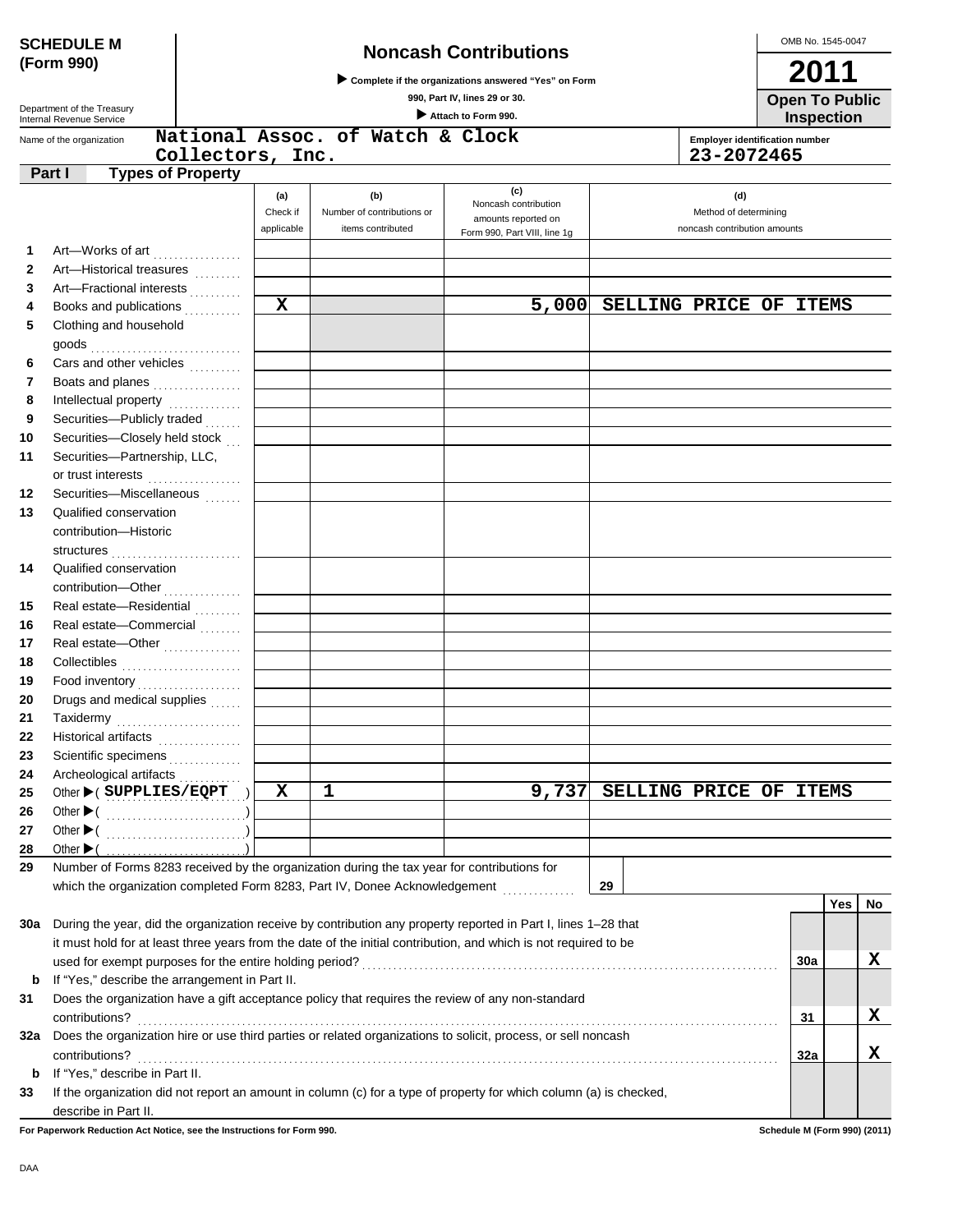| Schedule M (Form 990) (2011) |  |  |  |  |                                                                                                           |                                                                                                                                                                                                                                                                                                        | Page $2$ |
|------------------------------|--|--|--|--|-----------------------------------------------------------------------------------------------------------|--------------------------------------------------------------------------------------------------------------------------------------------------------------------------------------------------------------------------------------------------------------------------------------------------------|----------|
| Part II                      |  |  |  |  | and 33, and whether the organization is reporting in Part I, column (b), the number of contributions, the | 90) (2011) <b>National Assoc. of Watch &amp; Clock</b> 23-2072465<br><b>Supplemental Information.</b> Complete this part to provide the information required by Part I, lines 30b, 32b,<br>number of items received, or a combination of both. Also complete this part for any additional information. |          |
|                              |  |  |  |  |                                                                                                           |                                                                                                                                                                                                                                                                                                        |          |
|                              |  |  |  |  |                                                                                                           |                                                                                                                                                                                                                                                                                                        |          |
|                              |  |  |  |  |                                                                                                           |                                                                                                                                                                                                                                                                                                        |          |
|                              |  |  |  |  |                                                                                                           |                                                                                                                                                                                                                                                                                                        |          |
|                              |  |  |  |  |                                                                                                           |                                                                                                                                                                                                                                                                                                        |          |
|                              |  |  |  |  |                                                                                                           |                                                                                                                                                                                                                                                                                                        |          |
|                              |  |  |  |  |                                                                                                           |                                                                                                                                                                                                                                                                                                        |          |
|                              |  |  |  |  |                                                                                                           |                                                                                                                                                                                                                                                                                                        |          |
|                              |  |  |  |  |                                                                                                           |                                                                                                                                                                                                                                                                                                        |          |
|                              |  |  |  |  |                                                                                                           |                                                                                                                                                                                                                                                                                                        |          |
|                              |  |  |  |  |                                                                                                           |                                                                                                                                                                                                                                                                                                        |          |
|                              |  |  |  |  |                                                                                                           |                                                                                                                                                                                                                                                                                                        |          |
|                              |  |  |  |  |                                                                                                           |                                                                                                                                                                                                                                                                                                        |          |
|                              |  |  |  |  |                                                                                                           |                                                                                                                                                                                                                                                                                                        |          |
|                              |  |  |  |  |                                                                                                           |                                                                                                                                                                                                                                                                                                        |          |
|                              |  |  |  |  |                                                                                                           |                                                                                                                                                                                                                                                                                                        |          |
|                              |  |  |  |  |                                                                                                           |                                                                                                                                                                                                                                                                                                        |          |
|                              |  |  |  |  |                                                                                                           |                                                                                                                                                                                                                                                                                                        |          |
|                              |  |  |  |  |                                                                                                           |                                                                                                                                                                                                                                                                                                        |          |
|                              |  |  |  |  |                                                                                                           |                                                                                                                                                                                                                                                                                                        |          |
|                              |  |  |  |  |                                                                                                           |                                                                                                                                                                                                                                                                                                        |          |
|                              |  |  |  |  |                                                                                                           |                                                                                                                                                                                                                                                                                                        |          |
|                              |  |  |  |  |                                                                                                           |                                                                                                                                                                                                                                                                                                        |          |
|                              |  |  |  |  |                                                                                                           |                                                                                                                                                                                                                                                                                                        |          |
|                              |  |  |  |  |                                                                                                           |                                                                                                                                                                                                                                                                                                        |          |
|                              |  |  |  |  |                                                                                                           |                                                                                                                                                                                                                                                                                                        |          |
|                              |  |  |  |  |                                                                                                           |                                                                                                                                                                                                                                                                                                        |          |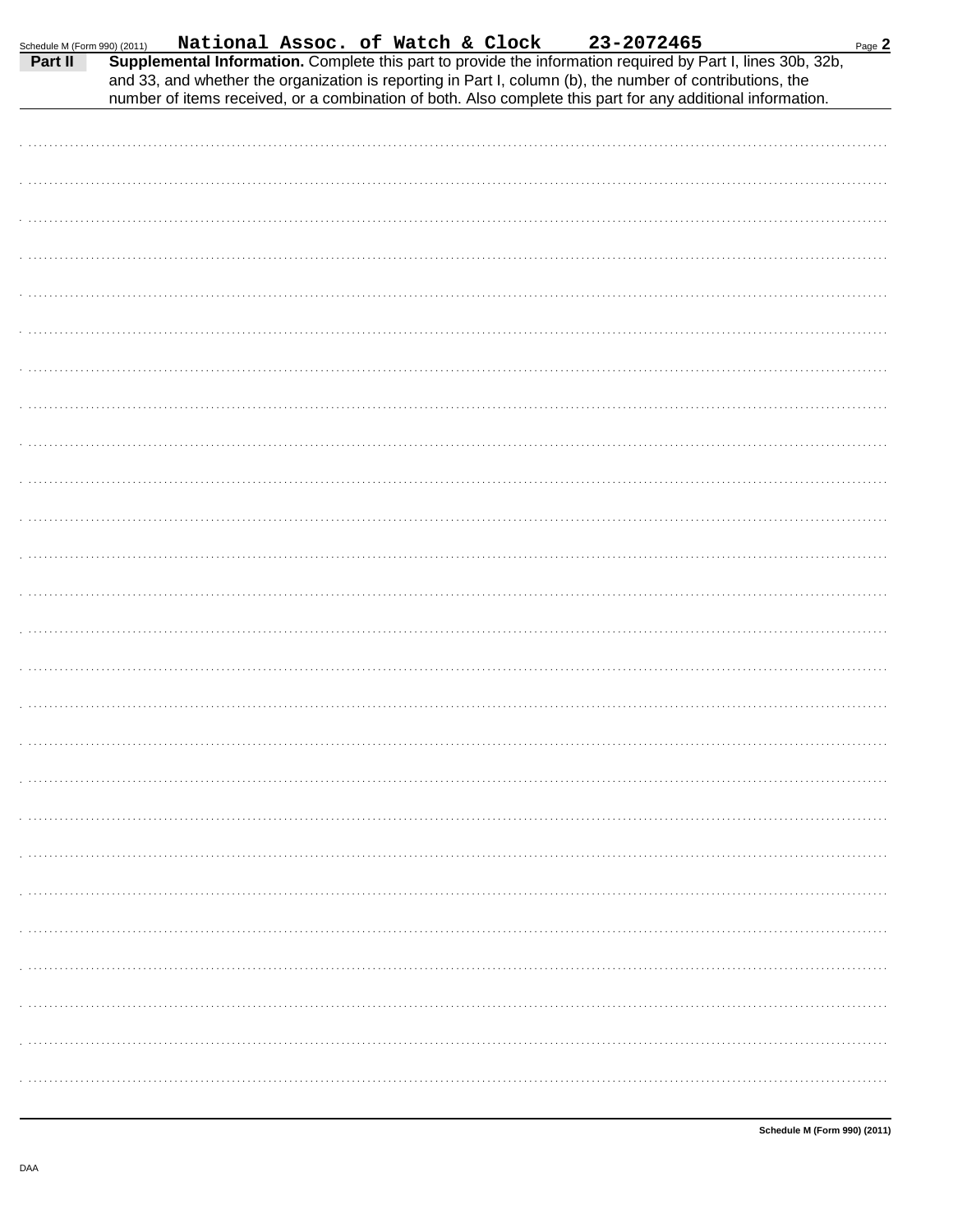| <b>SCHEDULE O</b>                                      | Supplemental Information to Form 990 or 990-EZ                                                | OMB No. 1545-0047                          |  |
|--------------------------------------------------------|-----------------------------------------------------------------------------------------------|--------------------------------------------|--|
| (Form 990 or 990-EZ)                                   | Complete to provide information for responses to specific questions on                        | 2011                                       |  |
| Department of the Treasury<br>Internal Revenue Service | Form 990 or 990-EZ or to provide any additional information.<br>Attach to Form 990 or 990-EZ. | <b>Open to Public</b><br><b>Inspection</b> |  |
| Name of the organization                               | National Assoc. of Watch & Clock                                                              | <b>Employer identification number</b>      |  |
|                                                        | 23-2072465<br>Collectors, Inc.                                                                |                                            |  |

### Form 990 - Additional Information

The Organization's mission is to encourage and stimulate interest in the art and science of horology (study of time and timekeeping) for the benefit of the public and its members, in the following ways: promoting and providing public and vocational education in the arts and science of horology; sponsoring conventions, symposiums, and other events of horological interest; providing horological research opportunities through the collection and presentation of horological data material for posterity; promoting and providing the public display of horological artifacts of every kind and description and offering related lending, research and reference library facilities; cooperating with individuals, chapters and other institutions to stimulate genuine interest in the collection, conservation, interpretation and exhibition of time pieces and other horological items; sponsoring and supporting general, special interest and educational chapters of the corporation worldwide.

Form 990, Part VI, Line 4 - Significant Changes to Organizational Documents Article I-Board of Directors: Added definition of what constitutes a 'full Board'; Board conduct will be based on the Board of Directors Code of Ethical Conduct; Definition on exactly when the officer elections are held; Added language to determine when the terms actually start Article II-Executive Director: Specific duties can be promptly updated as changes occur; Limitation on employees or their family members serving on the Board

Article III-Committees: Updated to match current operations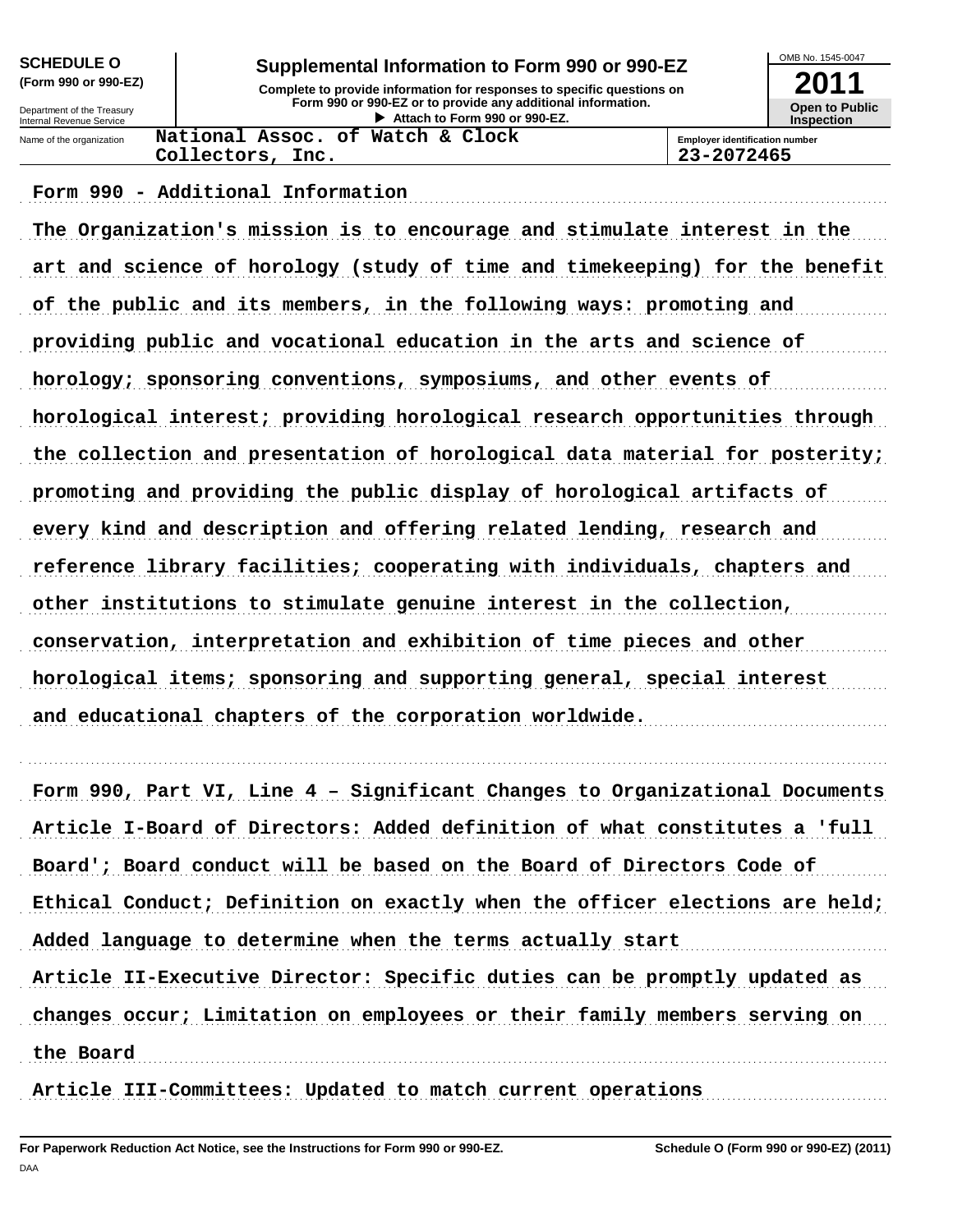| Schedule O (Form 990 or 990-EZ) (2011)                                      | Page 2                                              |  |  |  |  |  |  |
|-----------------------------------------------------------------------------|-----------------------------------------------------|--|--|--|--|--|--|
| Name of the organization<br>National Assoc. of Watch & Clock                | <b>Employer identification number</b><br>23-2072465 |  |  |  |  |  |  |
| Article IV-Elections & Appointments: States exactly when elections are      |                                                     |  |  |  |  |  |  |
| held, how many of each type of Director position is to be filled, and       |                                                     |  |  |  |  |  |  |
| states when term of office begins; Shows any 'disciplinary action' under an |                                                     |  |  |  |  |  |  |
| ethics complaint as required by the Board of Directors Code of Ethical      |                                                     |  |  |  |  |  |  |
| Conduct'; Specific time constraints were set on nomination of appointed     |                                                     |  |  |  |  |  |  |
| Director candidates                                                         |                                                     |  |  |  |  |  |  |
| Article VI-Members: Eligibility changes                                     |                                                     |  |  |  |  |  |  |
| Article VIII-Chapters: Expand upon the process and clarification of the     |                                                     |  |  |  |  |  |  |
| steps and requirements of chapter formation                                 |                                                     |  |  |  |  |  |  |
| Article IX-Disciplinary Action: Failure to abide by the Member Code of      |                                                     |  |  |  |  |  |  |
| Ethical Conduct was added to be included among the other reasons for        |                                                     |  |  |  |  |  |  |
| disciplinary action to be taken                                             |                                                     |  |  |  |  |  |  |
|                                                                             |                                                     |  |  |  |  |  |  |
| Form 990, Part VI, Line 6 - Classes of Members or Stockholders              |                                                     |  |  |  |  |  |  |
| The Organization has members.                                               |                                                     |  |  |  |  |  |  |
| Form 990, Part VI, Line 7a - Election of Members and Their Rights           |                                                     |  |  |  |  |  |  |
| Members elect 7 of the 12 board members.                                    |                                                     |  |  |  |  |  |  |
|                                                                             |                                                     |  |  |  |  |  |  |
| Form 990, Part VI, Line 7b - Decisions Subject to Approval of Members       |                                                     |  |  |  |  |  |  |
| Members must approve changes to the bylaws.                                 |                                                     |  |  |  |  |  |  |
|                                                                             |                                                     |  |  |  |  |  |  |
| Form 990, Part VI, Line 9 - Officers Who Cannot Be Reached                  |                                                     |  |  |  |  |  |  |
| Thomas J. Bartels                                                           |                                                     |  |  |  |  |  |  |
| 1030 Foothill Rd                                                            |                                                     |  |  |  |  |  |  |
| Gardnerville, NV 89460-6532                                                 |                                                     |  |  |  |  |  |  |
|                                                                             |                                                     |  |  |  |  |  |  |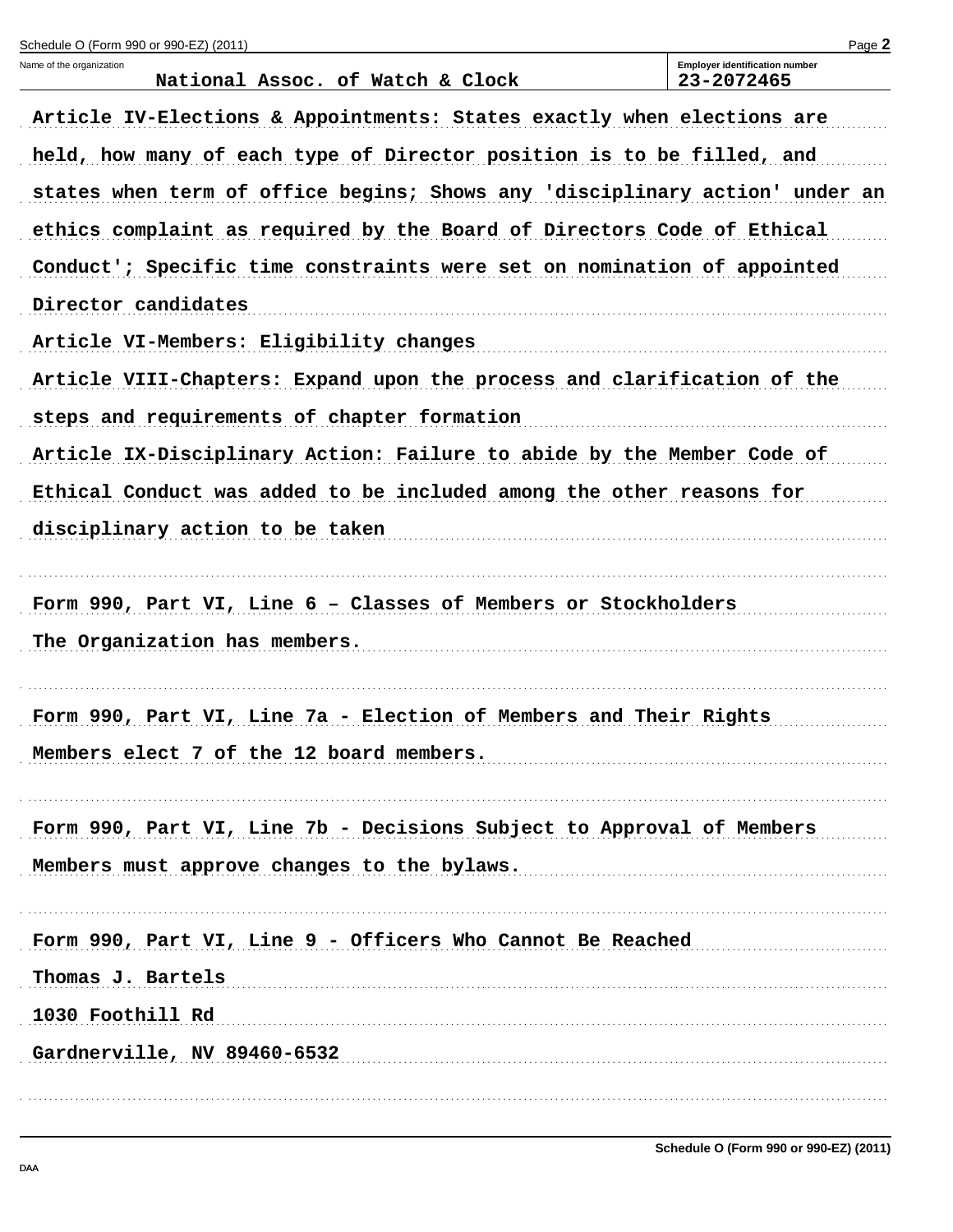| $\frac{1}{2}$ and $\frac{1}{2}$ and $\frac{1}{2}$ and $\frac{1}{2}$ and $\frac{1}{2}$ and $\frac{1}{2}$ and $\frac{1}{2}$ and $\frac{1}{2}$ and $\frac{1}{2}$ and $\frac{1}{2}$ and $\frac{1}{2}$ and $\frac{1}{2}$ and $\frac{1}{2}$ and $\frac{1}{2}$ and $\frac{1}{2}$ and $\frac{1}{2}$ a<br>Name of the organization<br>National Assoc. of Watch & Clock | . ugu =<br><b>Employer identification number</b><br>23-2072465 |
|---------------------------------------------------------------------------------------------------------------------------------------------------------------------------------------------------------------------------------------------------------------------------------------------------------------------------------------------------------------|----------------------------------------------------------------|
| Michael A. Dempsey                                                                                                                                                                                                                                                                                                                                            |                                                                |
| 13550 Lannie Ct                                                                                                                                                                                                                                                                                                                                               |                                                                |
| Elm Grove, WI 53122-1338                                                                                                                                                                                                                                                                                                                                      |                                                                |
|                                                                                                                                                                                                                                                                                                                                                               |                                                                |
| David Walter Dunn                                                                                                                                                                                                                                                                                                                                             |                                                                |
| 215 N Fulton St                                                                                                                                                                                                                                                                                                                                               |                                                                |
| Strasburg, PA 17579-1320                                                                                                                                                                                                                                                                                                                                      |                                                                |
| Philip C. Gregory                                                                                                                                                                                                                                                                                                                                             |                                                                |
| 409 Guadalajara Cir                                                                                                                                                                                                                                                                                                                                           |                                                                |
| Irving, TX 75062-3927                                                                                                                                                                                                                                                                                                                                         |                                                                |
| David A. Lee                                                                                                                                                                                                                                                                                                                                                  |                                                                |
| 1465 N Western Ave                                                                                                                                                                                                                                                                                                                                            |                                                                |
| Lake Forest, IL 60045-1218                                                                                                                                                                                                                                                                                                                                    |                                                                |
| Thomas W. McIntyre, PhD                                                                                                                                                                                                                                                                                                                                       |                                                                |
| PO Box 352                                                                                                                                                                                                                                                                                                                                                    |                                                                |
| Harvard, MA 01451-0352                                                                                                                                                                                                                                                                                                                                        |                                                                |
|                                                                                                                                                                                                                                                                                                                                                               |                                                                |
| M. J. Mintz                                                                                                                                                                                                                                                                                                                                                   |                                                                |
| 1906 Glen Dr                                                                                                                                                                                                                                                                                                                                                  |                                                                |
| Alexandria, VA 22307-1136                                                                                                                                                                                                                                                                                                                                     |                                                                |
| Fortunat F. Mueller-Maerki                                                                                                                                                                                                                                                                                                                                    |                                                                |
| PO Box 386                                                                                                                                                                                                                                                                                                                                                    |                                                                |
| Sussex, NJ 07461-0386                                                                                                                                                                                                                                                                                                                                         |                                                                |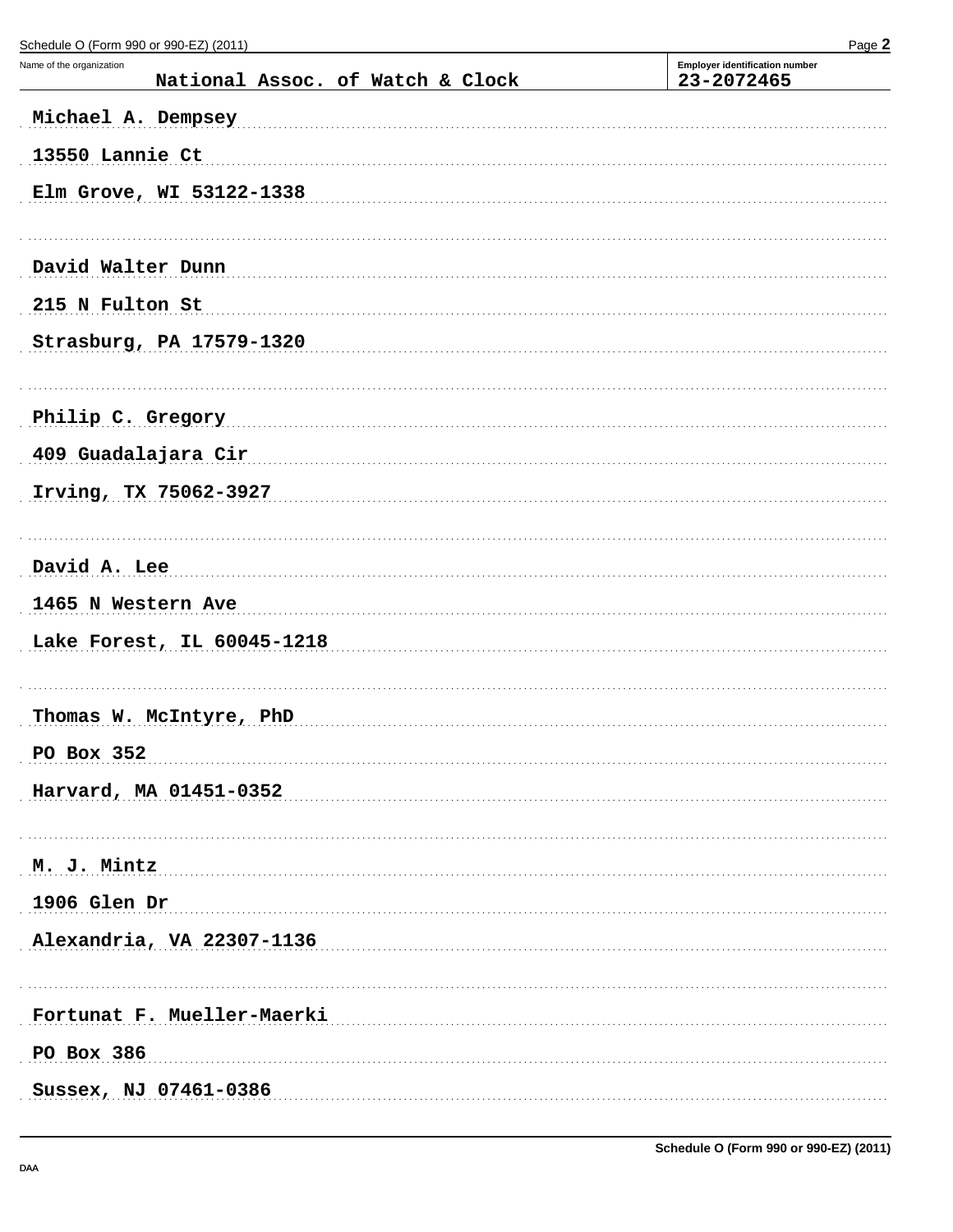Name of the organization **Employer identification number** National Assoc. of Watch & Clock 23-2072465 Joanne S. Orr (1996) 1996 (1997) 1997 (1998) 1998 (1998) 1999 (1998) 1999 (1999) 1999 (1999) 1999 (1999) 1999 (1999) 1999 (1999) 1999 (1999) 1999 (1999) 1999 (1999) 1999 (1999) 1999 (1999) 1999 (1999) 1999 (1999) 1999 (199 2601 W Wilshire Blvd expansion and the contract of the contract of the contract of the contract of the contract of the contract of the contract of the contract of the contract of the contract of the contract of the contrac Oklahoma City, OK 73116-4012 Ruth Overton **Execution** 2014 12:30 and 2015 12:30 and 2015 12:30 and 2016 12:30 and 2016 12:30 and 2017 12:30 and 2017 12:30 and 2017 12:30 and 2017 12:30 and 2017 12:30 and 2017 12:30 and 2017 12:30 and 2017 12:30 and 20 1335 S Main St Carthage, MO 64836-2715 Jerry H. Thornsberry Management of the Second Service of the Service of Theorem and Terry H. Thornsberry 905 W 120th St 2008 2009 2009 2010 2020 2031 2040 2050 2061 2071 2080 2091 2009 2010 2020 2031 2040 2051 2052 Kansas City, MO 64145-1088 Eugene R. Volk 636 Cherokee Trce Lake Toxaway, NC 28747-8564 Mary Ann Wahlner 28897 Paseo Sabatini Mission Viejo, CA 92692-5900 Form 990, Part VI, Line 11b - Organization's Process to Review Form 990 The Form 990 is reviewed by internal management and finance committee and is then presented to the board. The material contract of the presented to the board. Form 990, Part VI, Line 12c - Enforcement of Conflicts Policy Board members must file a new conflict of interest form each year.

Schedule O (Form 990 or 990-EZ) (2011)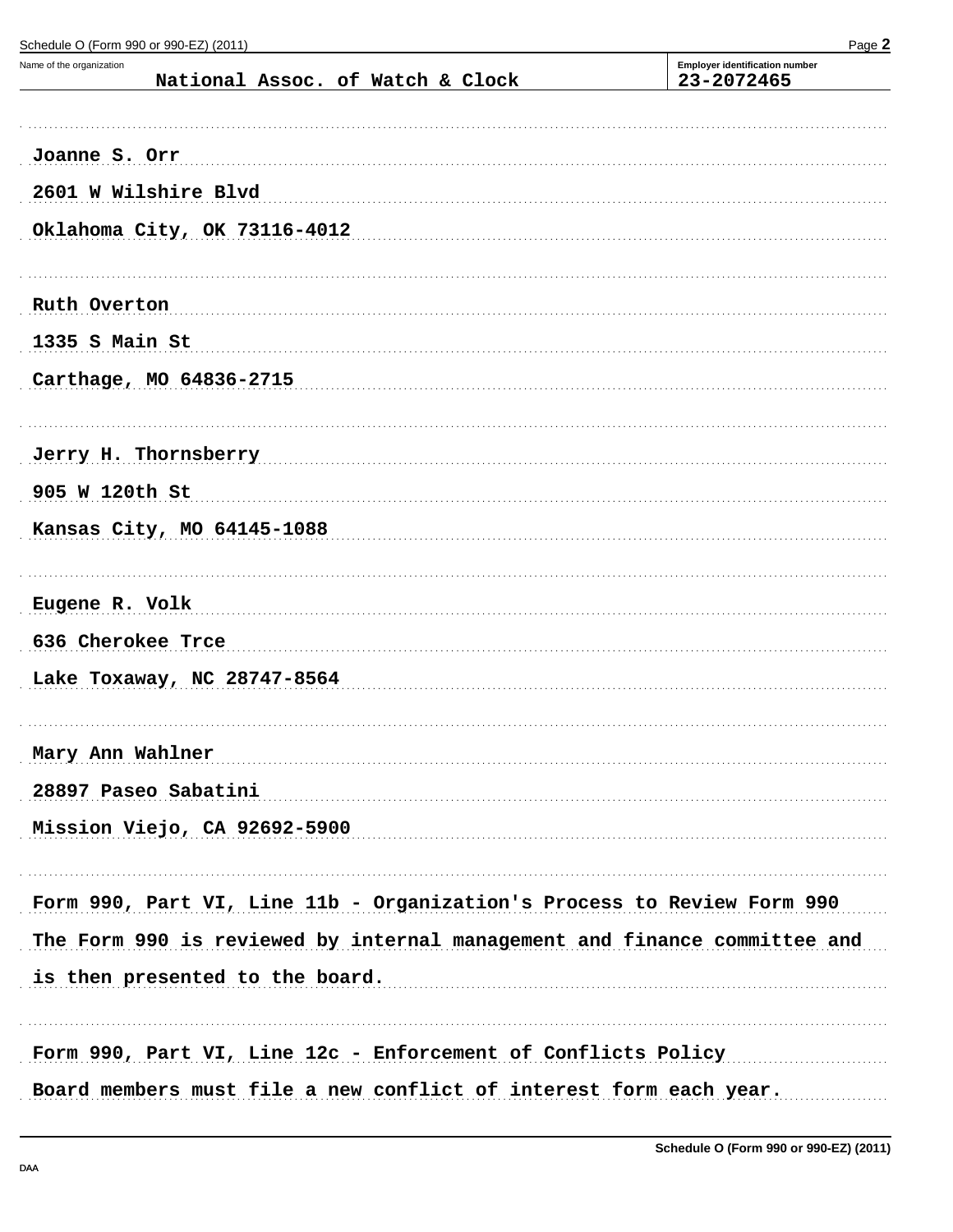| Schedule O (Form 990 or 990-EZ) (2011)                                   | Page 2                                              |
|--------------------------------------------------------------------------|-----------------------------------------------------|
| Name of the organization<br>National Assoc. of Watch & Clock             | <b>Employer identification number</b><br>23-2072465 |
|                                                                          |                                                     |
| Form 990, Part VI, Line 15a - Compensation Process for Top Official      |                                                     |
| The Executive Director's compensation is set by the Executive Committee. |                                                     |
| Form 990, Part VI, Line 19 - Governing Documents Disclosure Explanation  |                                                     |
| NAWCC makes its governing documents, conflict of interest policy and     |                                                     |
| financial statements available to the public upon request and via the    |                                                     |
| Organization's website.                                                  |                                                     |
|                                                                          |                                                     |
|                                                                          |                                                     |
|                                                                          |                                                     |
|                                                                          |                                                     |
|                                                                          |                                                     |
|                                                                          |                                                     |
|                                                                          |                                                     |
|                                                                          |                                                     |
|                                                                          |                                                     |
|                                                                          |                                                     |
|                                                                          |                                                     |
|                                                                          |                                                     |
|                                                                          |                                                     |
|                                                                          |                                                     |
|                                                                          |                                                     |
|                                                                          |                                                     |
|                                                                          |                                                     |
|                                                                          |                                                     |
|                                                                          |                                                     |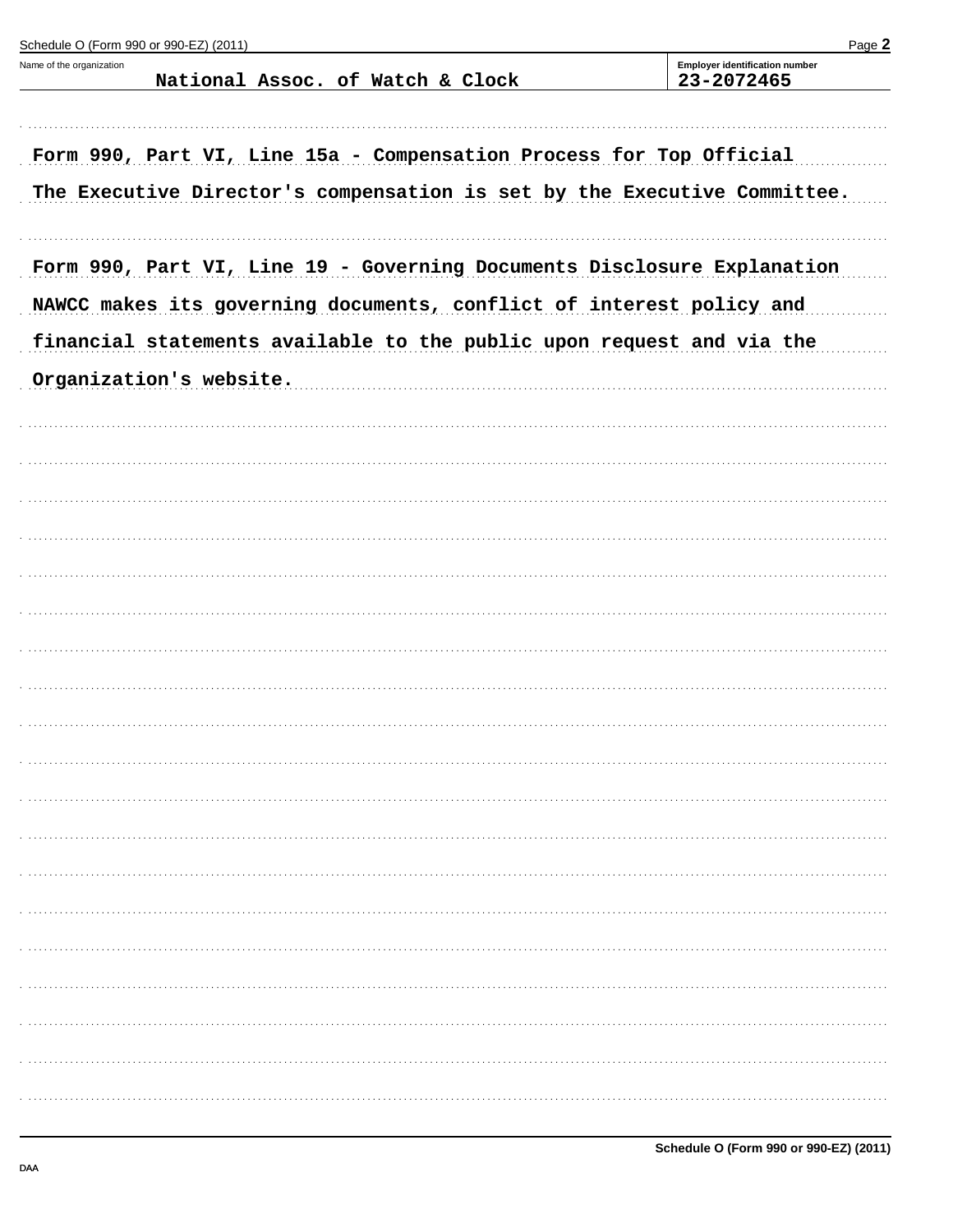# **Federal Statements**

| <b>Taxable Interest on Investments</b> |   |        |                                 |    |  |                                        |                  |
|----------------------------------------|---|--------|---------------------------------|----|--|----------------------------------------|------------------|
| <b>Description</b>                     |   |        |                                 |    |  |                                        |                  |
|                                        |   |        | Unrelated                       |    |  | <b>Exclusion Postal Acquired after</b> | US               |
|                                        |   | Amount | Business Code Code Code 6/30/75 |    |  |                                        | Obs $(\$$ or $%$ |
| Dividends and Interest                 |   |        |                                 |    |  |                                        |                  |
|                                        | 5 | 80,885 |                                 | 14 |  |                                        |                  |
| Total                                  | S | 80,885 |                                 |    |  |                                        |                  |
|                                        |   |        |                                 |    |  |                                        |                  |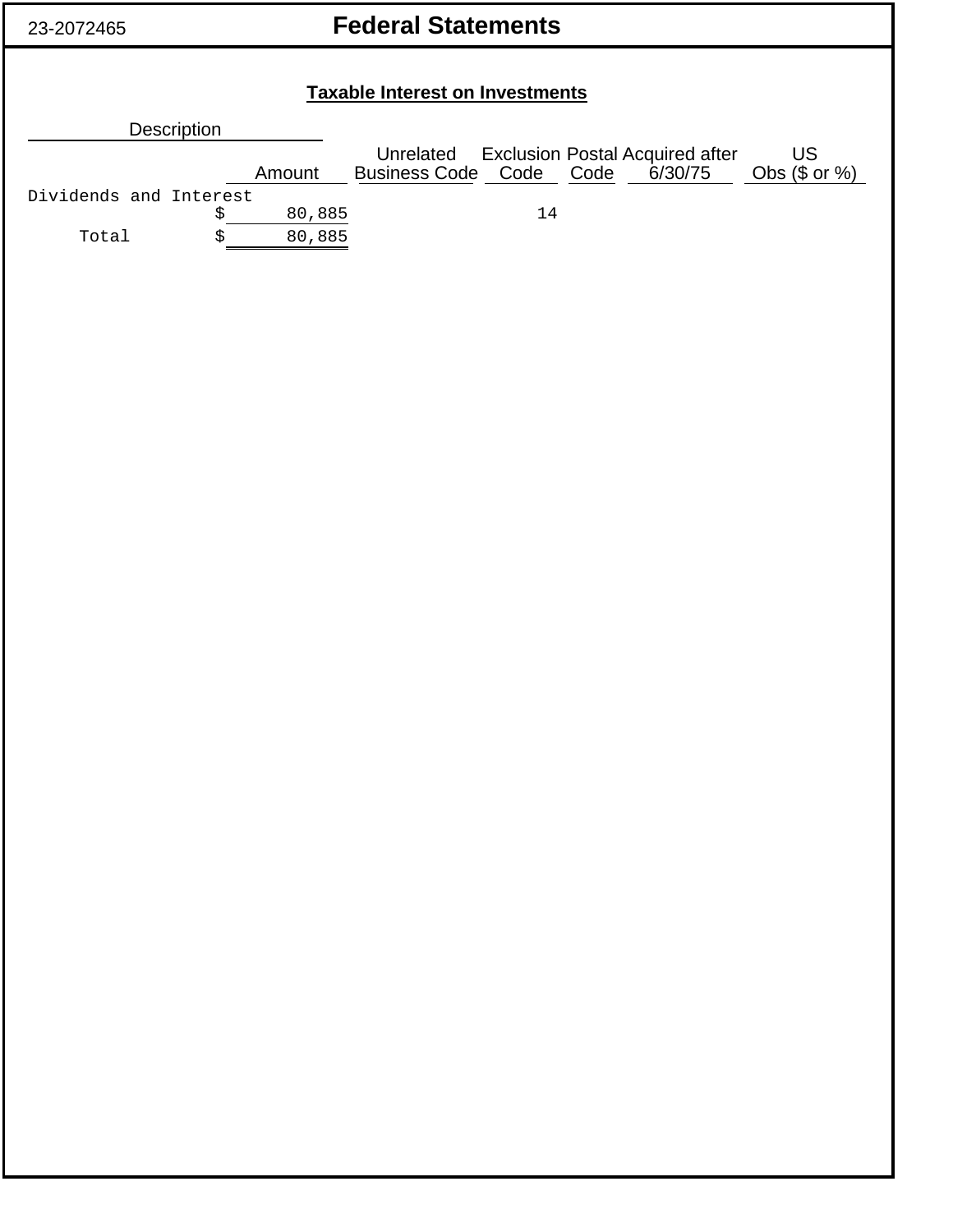### 23-2072465

# **Federal Statements**

| Description | Total<br>Expenses | Program<br>Service | Management &<br>General | Fund<br>Raising |
|-------------|-------------------|--------------------|-------------------------|-----------------|
| Other       | 20,372            | 720                | 173                     | ,,479           |
| Total       | 20,372            | 720                | ר דו<br>ـــ             | 170<br>, 4/5    |